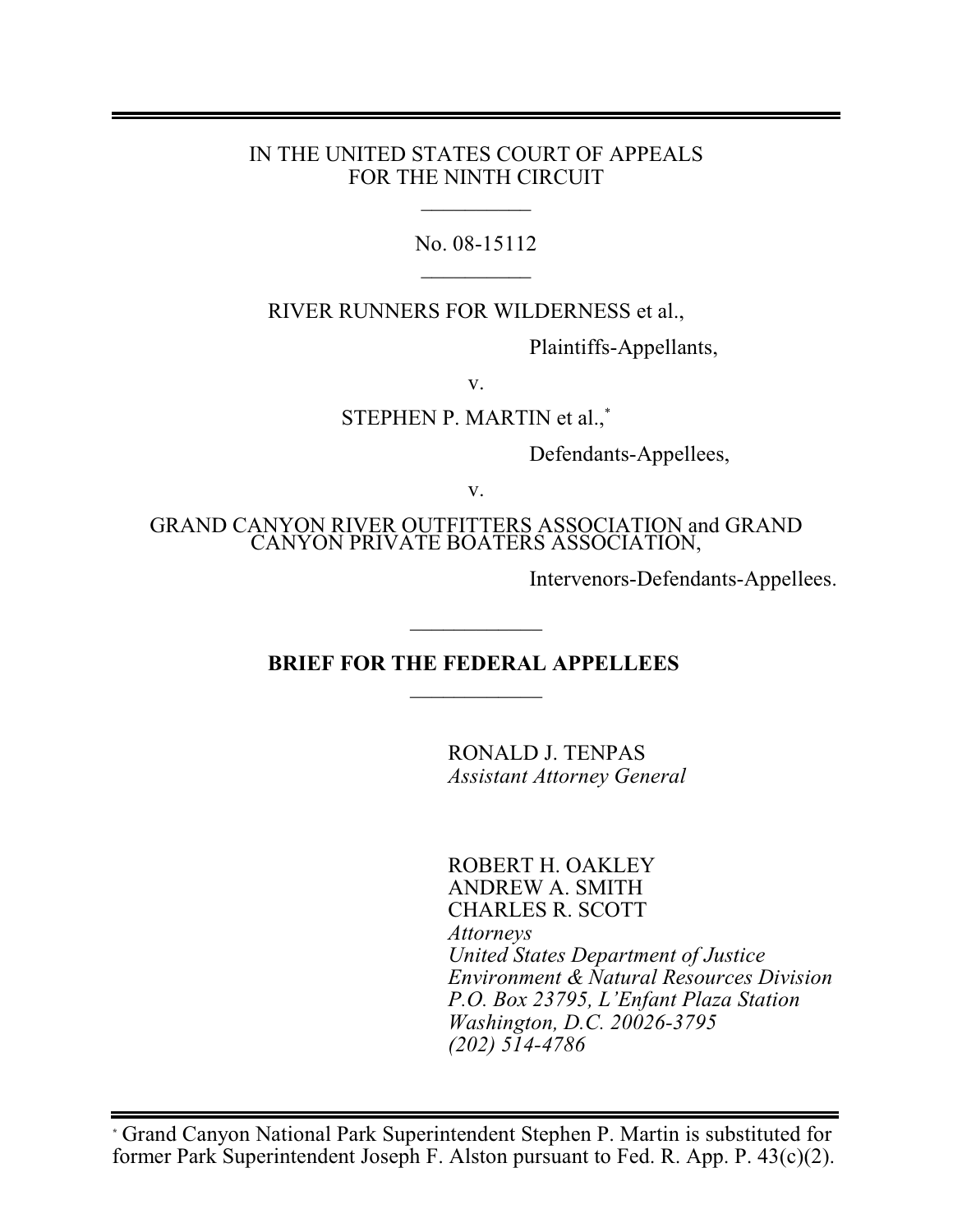# **TABLE OF CONTENTS**

| $\mathbf{I}$ . | The Grand Canyon National Park and Its Statutory Regime  4                                                                      |
|----------------|---------------------------------------------------------------------------------------------------------------------------------|
| II.            |                                                                                                                                 |
| III.           | History of NPS's Management of the Colorado River Within the Park                                                               |
| IV.            |                                                                                                                                 |
| V.             |                                                                                                                                 |
|                |                                                                                                                                 |
|                |                                                                                                                                 |
|                |                                                                                                                                 |
| I.             | The 2006 CRMP's Allocation of Commercial Motorized Rafting Was                                                                  |
|                | The Concessions Act's "Necessary and Appropriate" Standard<br>A.<br>Is More Deferential to NPS than the Inapplicable Wilderness |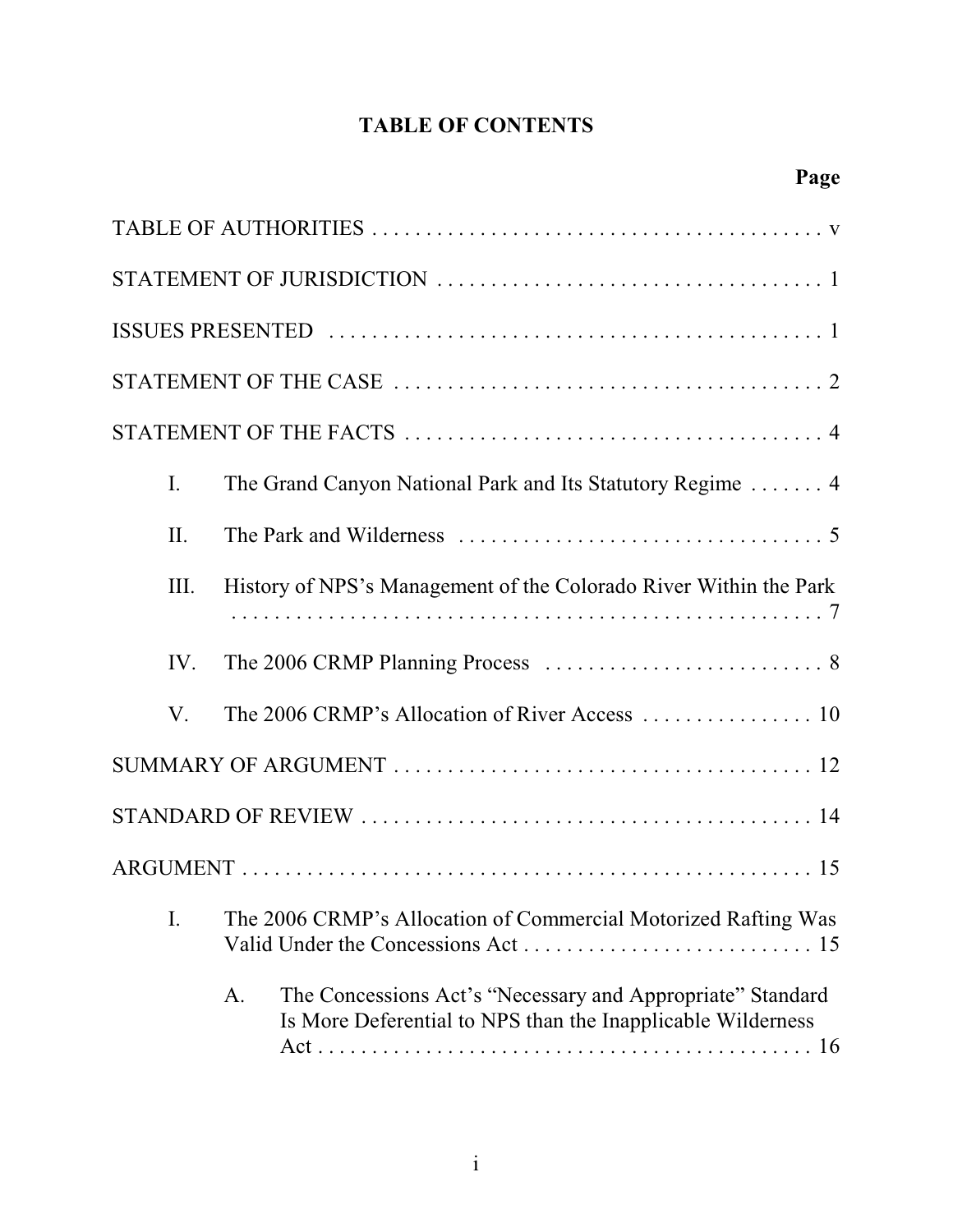|    | <b>B.</b>       |    | NPS Assessed Whether Its Allocation of Commercial Rafting<br>Access Was Necessary and Appropriate Through Analyses of<br>Use Levels, Carrying Capacity, and Visitor Experience  19 |
|----|-----------------|----|------------------------------------------------------------------------------------------------------------------------------------------------------------------------------------|
|    | $\mathcal{C}$ . |    | NPS Determined That Its Allocation of Motorized Rafting                                                                                                                            |
|    |                 | 1. | NPS Determined That Its Allocation of Motorized<br>Rafting Concessions Was Necessary to Satisfy Visitor                                                                            |
|    |                 | 2. | The Record Demonstrates That Motorized Rafting<br>Concessions Are Necessary for Public Use and                                                                                     |
|    |                 | 3. | NPS's Necessity Determination Would Satisfy This<br>Court's Reading of the Wilderness Act, Were It                                                                                 |
|    | D.              |    | NPS's Authorization of Commercial Motorized Rafting Was<br>Consistent with Protecting the Values of the CRC to the                                                                 |
| П. |                 |    | NPS's 2001 Policies Are Not Enforceable Against the Agency, and<br>the 2006 CRMP Nevertheless Complied with Them 32                                                                |
|    | А.              |    | The 2001 Policies Are Not Enforceable Against NPS 33                                                                                                                               |
|    |                 | 1. | The 2001 Policies Contain Policy Statements and<br>Internal Guidance, Not Substantive Rules 34                                                                                     |
|    |                 | 2. | The 2001 Policies Were Not Promulgated Through                                                                                                                                     |
|    | <b>B.</b>       |    | The 2006 CRMP Complied with the Unenforceable 2001<br>Policies' Provisions on Wilderness Resource and Use                                                                          |
|    |                 | 1. | Motorized Rafting Does Not Diminish the CRC's                                                                                                                                      |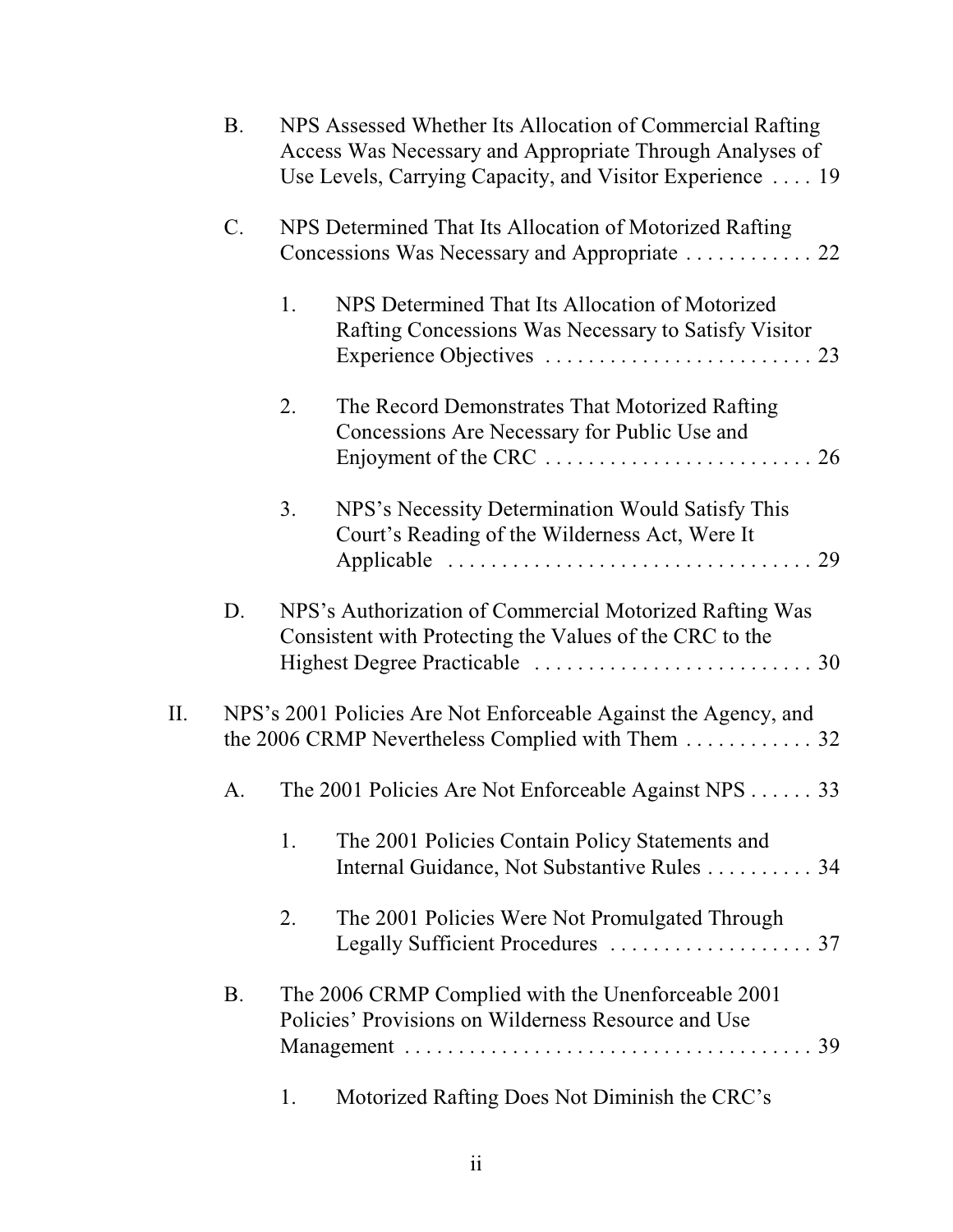|      |    | 2. | Motorized Rafting Is an Established Use of the CRC. 42                                                                 |
|------|----|----|------------------------------------------------------------------------------------------------------------------------|
| III. |    |    | The 2006 CRMP Was Valid Under the Organic Act  44                                                                      |
|      | A. |    | NPS's Allocation of Access Between Commercial and<br>Non-Commercial Rafters Did Not Violate the "Free Access"          |
|      |    | 1. | NPS's Allocation of Commercial and Non-Commercial<br>User-Days Was Valid Under the "Free Access" Standard              |
|      |    | 2. | The "Free Access" Standard Did Not Require NPS to<br>Conduct Additional Studies and Abandon the Allocation             |
|      |    | 3. | The Non-Commercial Permit Allocation System Does<br>Not Constitute a Denial of Free Access  51                         |
|      | B. |    | NPS Reasonably Concluded That the Authorization of<br><b>Commercial Motorized Rafting Concessions Would Not Impair</b> |
|      |    | 1. | NPS Applied the Proper Baseline in Assessing                                                                           |
|      |    | 2. | NPS Properly Assessed Cumulative Effects on the                                                                        |
|      |    | 3. | The Non-Impairment Determination Properly Considered                                                                   |
|      |    | 4. | NPS's Non-Impairment Determination Was Not                                                                             |
|      |    |    | $CONCLUSION \dots 61$                                                                                                  |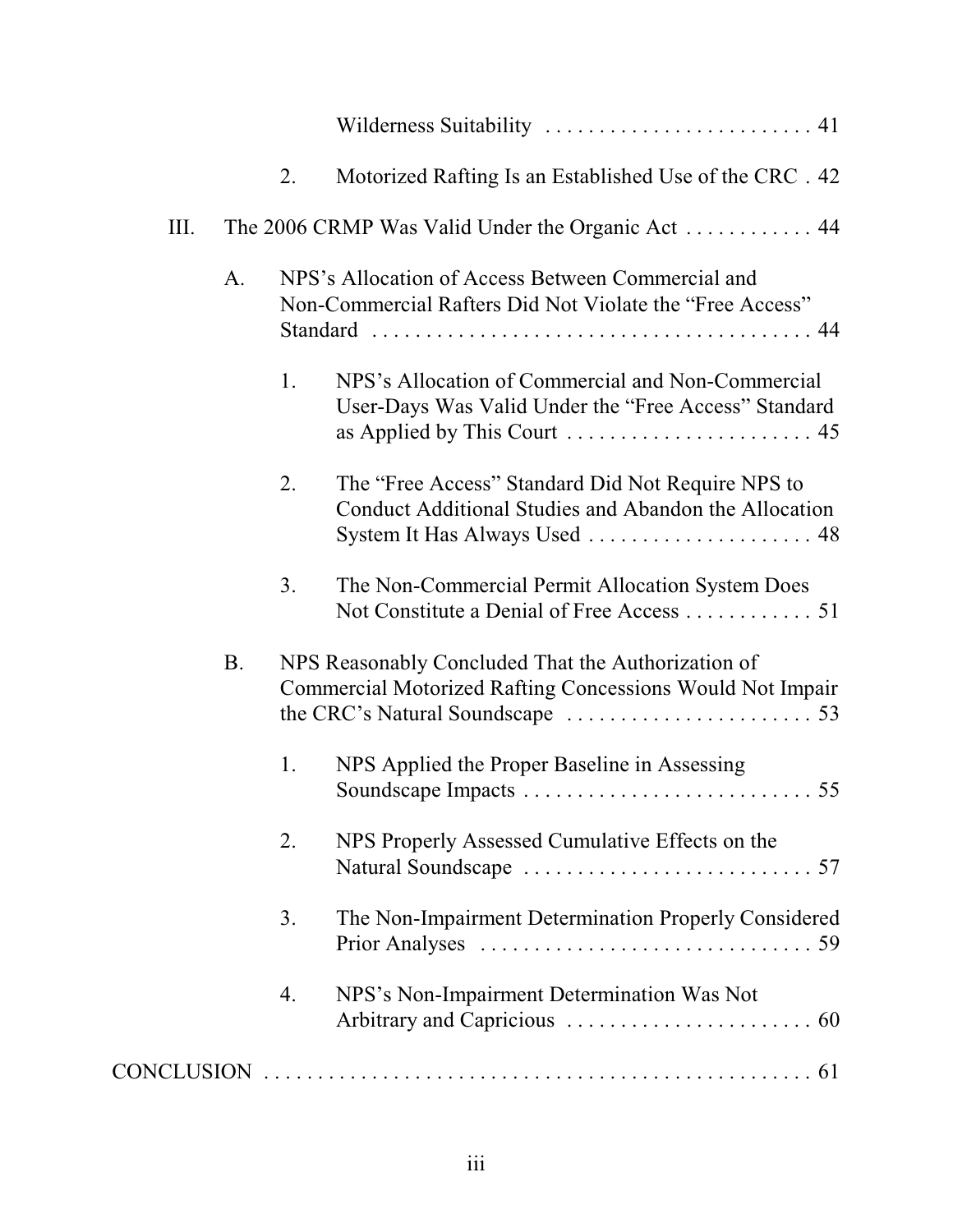| CERTIFICATE OF COMPLIANCE WITH FED. R. APP. P. 32(a)(7) AND 9th |  |
|-----------------------------------------------------------------|--|
|                                                                 |  |
| ADDENDUM TO BRIEF                                               |  |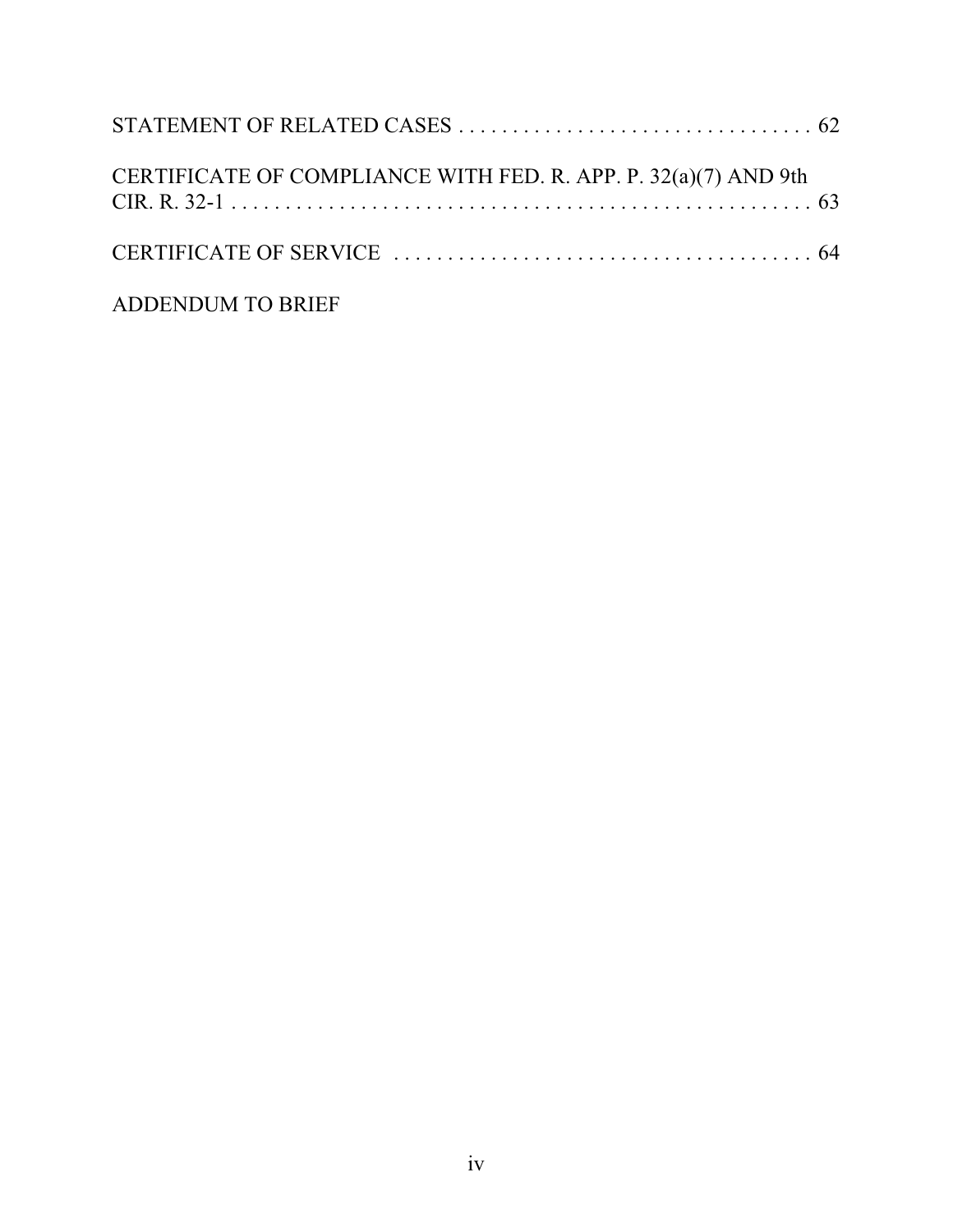# **TABLE OF AUTHORITIES**

# **Cases**

| Alliance Against IFQs v. Brown, 84 F.3d 343 (9th Cir. 1996)  26                      |
|--------------------------------------------------------------------------------------|
| Arrington v. Daniels, 516 F.3d 1106 (9th Cir. 2008)  14                              |
| Bader v. N. Line Layers, Inc., 503 F.3d 813 (9th Cir. 2007)  14                      |
| Bear Lake Watch, Inc. v. FERC, 324 F.3d 1071 (9th Cir. 2003)  49                     |
| Bicycle Trails Council of Marin v. Babbitt, 82 F.3d 1445 (9th Cir. 1996) 44, 48      |
| Brock v. Cathedral Bluffs Shale Oil Co., 796 F.2d 533 (D.C. Cir. 1986) $\ldots$ . 38 |
| Citizens to Preserve Overton Park, Inc. v. Volpe, 401 U.S. 402 (1971) $\dots$ 14, 61 |
| City of Sausalito v. O'Neill, 386 F.3d 1186 (9th Cir. 2004) 16, 30                   |
|                                                                                      |
| Flick v. Liberty Mut. Fire Ins. Co., 205 F.3d 386 (9th Cir. 2000)  32                |
| Friends of Boundary Waters Wilderness v. Dombeck, 164 F.3d 1115 (8th Cir.            |
| Hells Canyon Alliance v. U.S. Forest Serv., 227 F.3d 1170 (9th Cir. 2000) 9, 49      |
| High Sierra Hikers Association v. Blackwell, 390 F.3d 630 (9th Cir. 2004)            |
|                                                                                      |
| Lands Council v. McNair, __ F.3d __, No. 07-35000, 2008 WL 2640001 (9th              |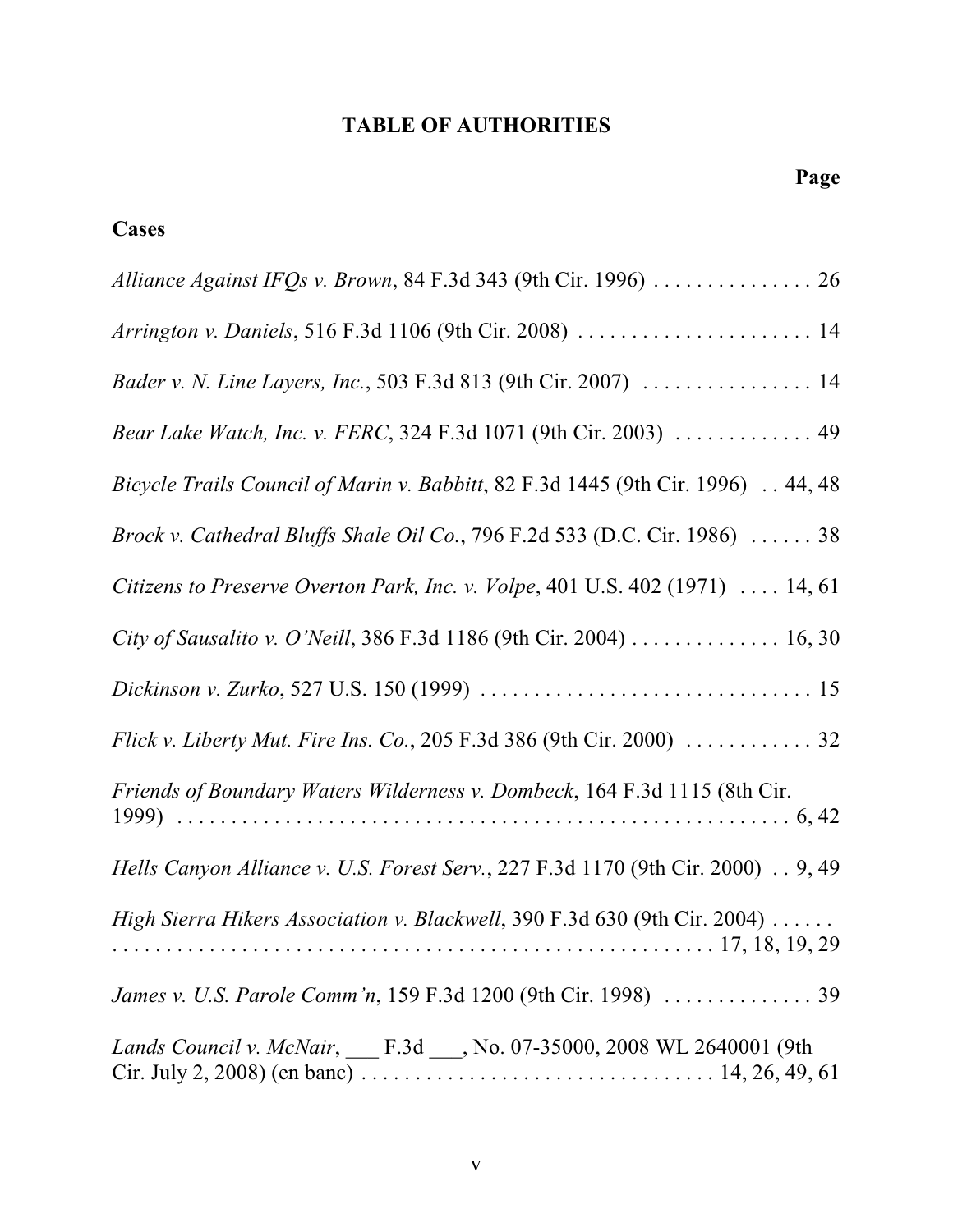| Motor Vehicle Mfrs. Ass'n v. State Farm Mut. Auto. Ins. Co., 463 U.S. 29 (1983).                |
|-------------------------------------------------------------------------------------------------|
| Nat'l Park Hospitality Ass'n v. Dep't of Interior, 538 U.S. 803 (2003) . 18, 44, 51             |
| Norton v. S. Utah Wilderness Alliance, 542 U.S. 55 (2001)  44, 58                               |
|                                                                                                 |
|                                                                                                 |
|                                                                                                 |
| S. Utah Wilderness Alliance v. Nat'l Park Serv., 387 F. Supp. 2d 1178 (D. Utah                  |
| Terbush v. United States, 516 F.3d 1125 (9th Cir. 2008) 35, 36, 43                              |
| United States v. Fifty-Three (53) Eclectus Parrots, 685 F.2d 1131 (9th Cir. 1982)               |
| United States v. Mead Corp., 533 U.S. 218 (2001)  38, 39                                        |
| Utah v. Andrus, 486 F. Supp. 995 (D. Utah 1979)  42                                             |
| Voyageurs Region Nat'l Park Ass'n v. Lujan, 966 F.2d 424 (8th Cir. 1992)  41                    |
| W. Radio Services Co. v. Espy, 79 F.3d 896 (9th Cir. 1996)  33, 37                              |
| <i>Wilderness Pub. Rights Fund v. Kleppe,</i> $608$ F.2d 1250 (9th Cir. 1979) $\dots\dots\dots$ |
| Wilderness Soc'y v. Norton, 434 F.3d 584 (D.C. Cir. 2006)  17, 35, 37, 38                       |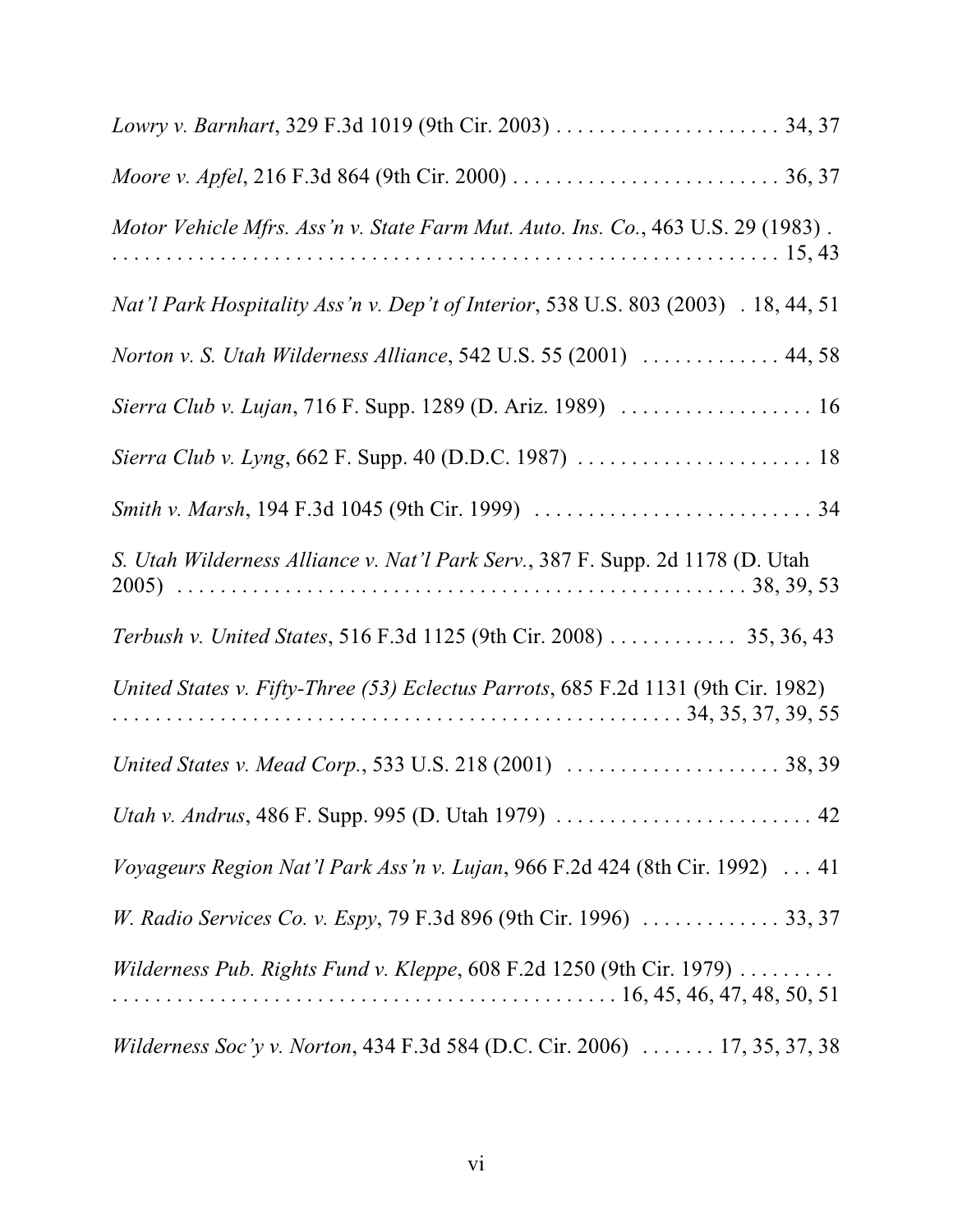# **Statutes**

# **Session Laws**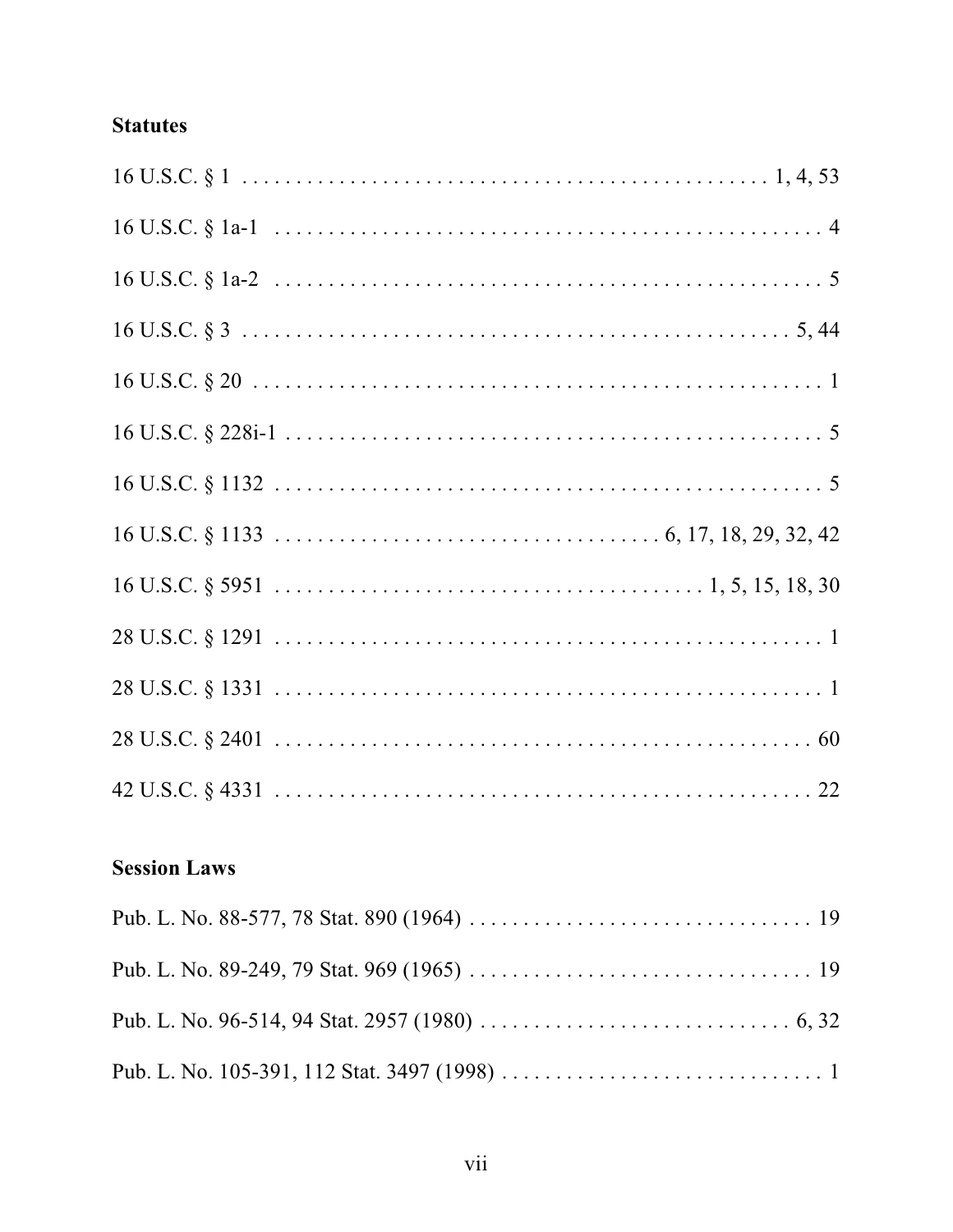# **Congressional Reports**

| S. Rep. No. 89-765 (1965), reprinted in 1965 U.S.C.C.A.N. 3489 17 |
|-------------------------------------------------------------------|
| <b>Congressional Record</b>                                       |
|                                                                   |
| <b>Regulations</b>                                                |
|                                                                   |
| <b>Administrative Rulemaking</b>                                  |
|                                                                   |
|                                                                   |
|                                                                   |
|                                                                   |

# **Miscellaneous**

George Cameron Coggins & Robert L. Glicksman, *Concessions Law and Policy in the National Park System*, 74 Denv. U. L. Rev. 729 (1997) . . . . . . . . . . . . . . . . . 16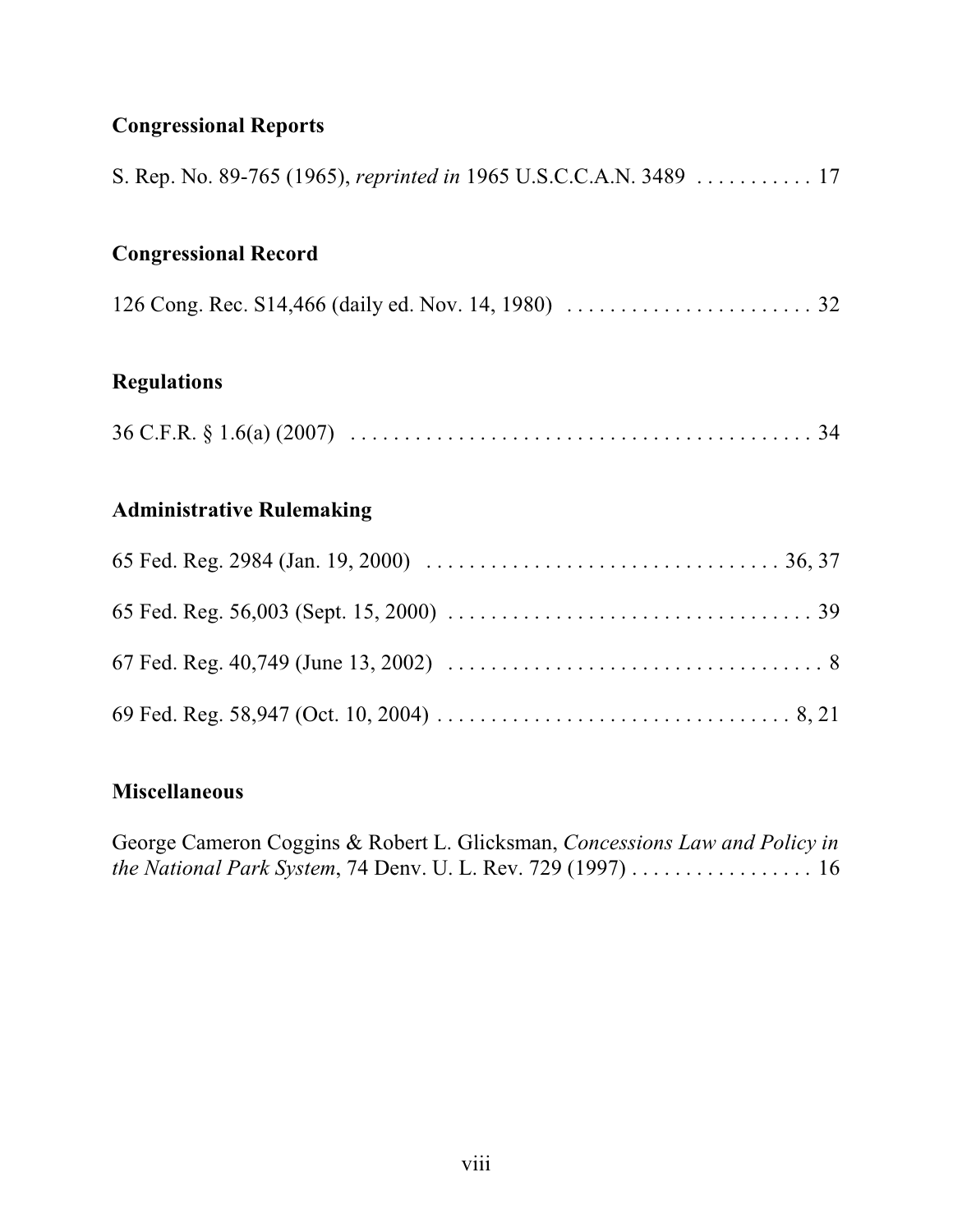#### **STATEMENT OF JURISDICTION**

Plaintiffs-Appellants River Runners for Wilderness et al. ("River Runners") invoked the district court's jurisdiction under 28 U.S.C. § 1331. The district court entered judgment in favor of Federal Appellees Supervisor Martin et al. and the Intervenor-Defendant-Appellees on November 27, 2007. ER 1.<sup>1/</sup> River Runners' Notice of Appeal was timely filed under Fed. R. App. P. 4(a)(1)(B) on January 11, 2008. ER 33. This Court has jurisdiction under 28 U.S.C. § 1291.

#### **ISSUES PRESENTED**

The National Park Service ("NPS") manages the Grand Canyon National Park ("Park") and the Colorado River within it ("Colorado River Corridor" or "CRC") in accordance with the Park Service Organic Act, 16 U.S.C. §§ 1, 2–4, the Concessions Act, 16 U.S.C.  $\S 5951-66$ <sup>2</sup>/NPS's 2001 Management Policies ("2001 Policies" or "MP"), and other applicable law. This case involves NPS's 2006 Colorado River Management Plan ("CRMP"), and presents four issues:

<sup>&</sup>lt;sup>1</sup> "ER" refers to the Plaintiffs-Appellants Excerpts of Record. "SER" refers to the Federal Appellees' Supplemental Excerpts of Record.

<sup>&</sup>lt;sup>2</sup> The National Park Service Concessions Management Improvement Act of 1998, 16 U.S.C. §§ 5951–66, repealed the Concessions Policy Act of 1965, 16 U.S.C. §§ 20–20g. *See* Pub. L. No. 105-391, 112 Stat. 3497 (1998). But the statutory standards pertinent in this case remain unchanged since 1965; for simplicity's sake, the regime is simply referred to as the "Concessions Act.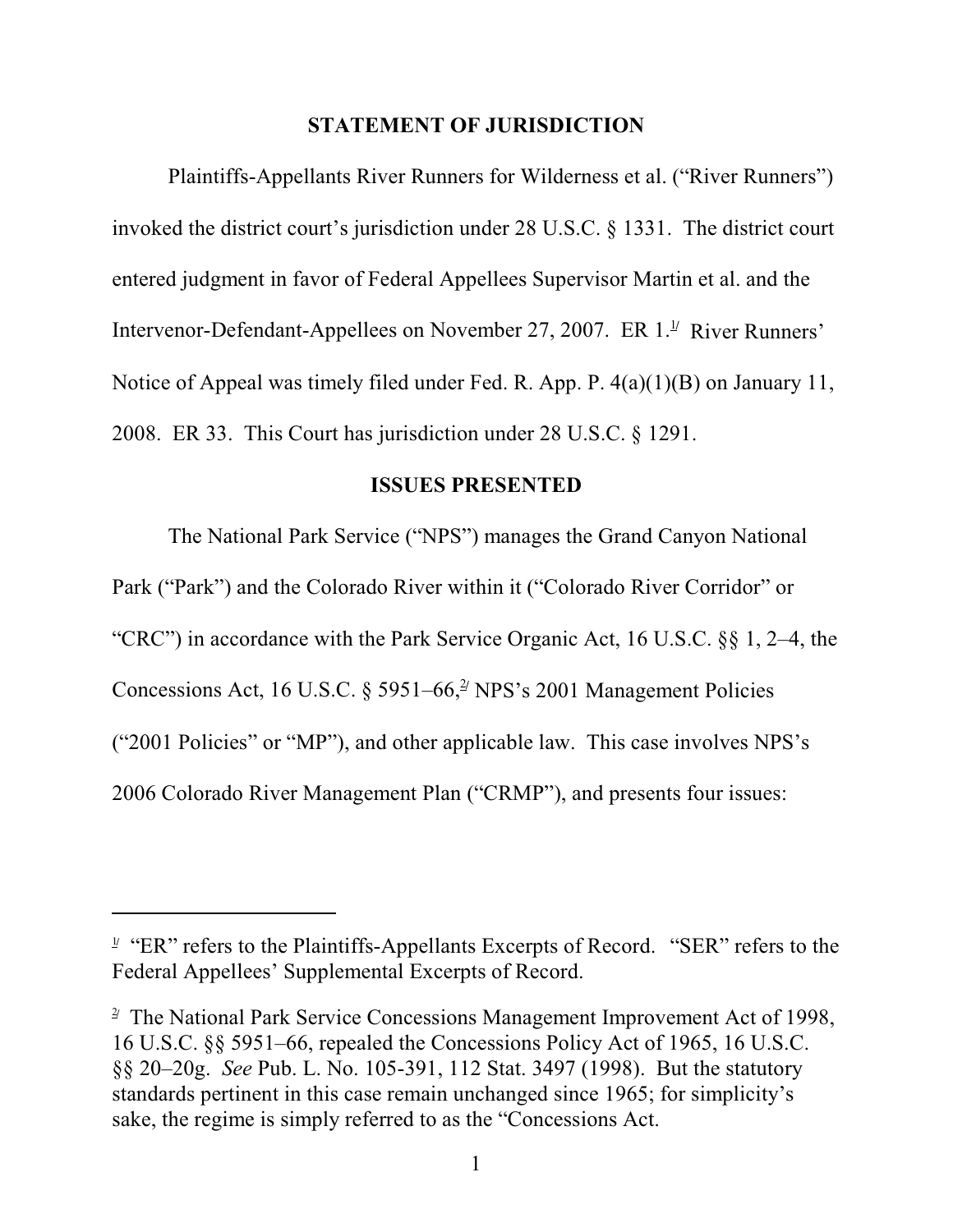- 1. Whether NPS reasonably determined that the 2006 CRMP's authorization of commercial rafting concessions—including a certain amount of motorized rafting—was necessary and appropriate for public use and enjoyment of the CRC, and consistent to the highest practicable degree with the Park's preservation and conservation, as required by the Concessions Act.
- 2. Whether the 2001 Policies are enforceable against the agency, and, if so, whether the 2006 CRMP was consistent with their direction that "potential wilderness" be managed so as not to diminish suitability for eventual wilderness designation.
- 3. Whether NPS's allocation of river access between commercial and noncommercial visitors was valid under the Organic Act's "free access" standard.
- 4. Whether NPS reasonably determined that noise associated with motorized rafting would not have an impact on the Park's natural soundscape rising to the level of "impairment" under the Organic Act.

#### **STATEMENT OF THE CASE**

In managing the national parks, NPS must consider the needs of a variety of visitors. The 2006 CRMP allocates rafting $\frac{3}{2}$  access in the CRC between commercial visitors (customers of concessioners) and non-commercial visitors,

<sup>&</sup>lt;sup>3</sup> "Rafting" in this brief encompasses all authorized watercraft use.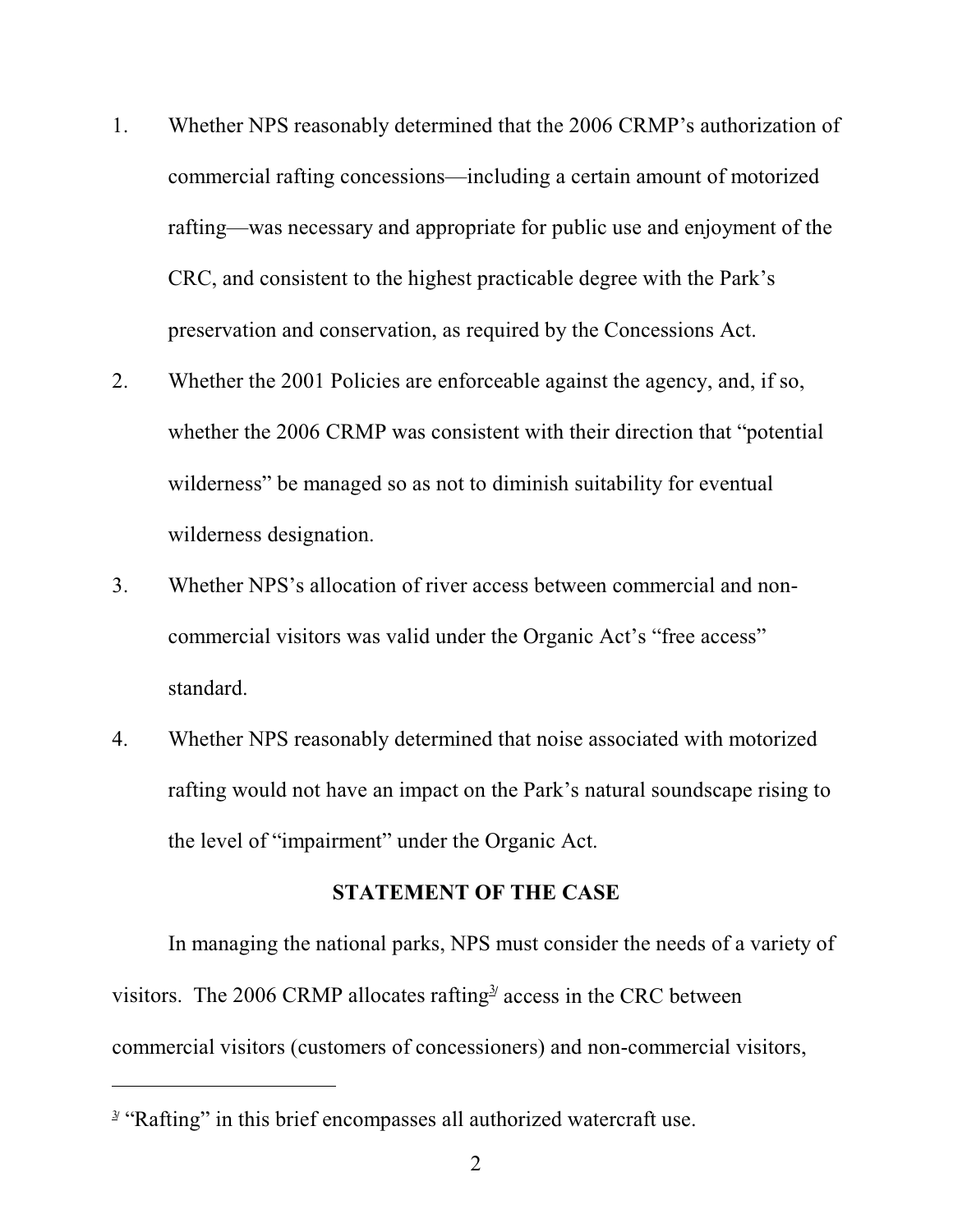and places restrictions on rafting trips that use motors. The 2006 CRMP marked the culmination of a lengthy process in which NPS considered how to provide for all visitors' enjoyment while preserving Park resources and values for the enjoyment of future generations. Overall, the number of non-commercial "userdays" was increased to near-equality with commercial user-days. The number, size, duration, and season for motorized rafting trips all were reduced. And the non-commercial waiting-list was replaced with a weighted lottery designed to improve access for visitors who have not been on a trip recently.

River Runners sued NPS in March 2006, contending the 2006 CRMP was arbitrary and capricious in violation of the Administrative Procedure Act ("APA"). They alleged that: (1) NPS violated its duty to manage the CRC as wilderness; (2) NPS authorized commercial rafting concessions that were not "necessary and appropriate," in violation of the Concessions Act; (3) NPS failed to prevent impairment of the Park's natural soundscape, in violation of the Organic Act; (4) the 2006 CRMP's allocation of non-commercial rafting violated the Organic Act's "free access" standard; and (5) NPS failed to take a "hard look" at the environmental consequences of the 2006 CRMP, in violation of the National Environmental Policy Act ("NEPA").

Two separate groups that had supported the 2006 CRMP—Grand Canyon River Outfitters Association (representing concessioners) and Grand Canyon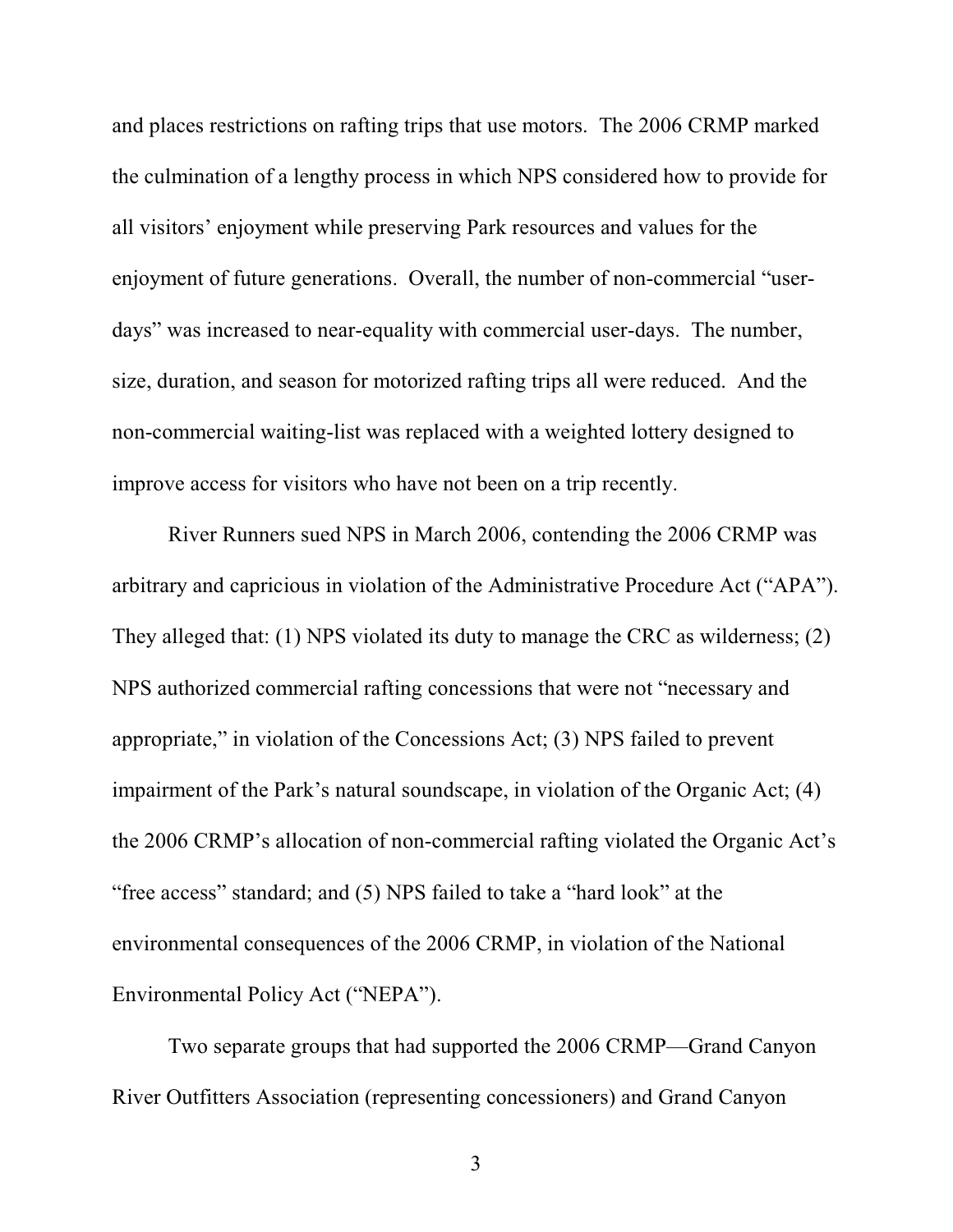Private Boaters Association (representing non-commercial visitors)—intervened as defendants. On cross-motions, the district court granted summary judgment for NPS and the intervenors on November 27, 2007. This appeal followed.

#### **STATEMENT OF THE FACTS**

#### **I. The Grand Canyon National Park and Its Statutory Regime**

Established in 1919, the Park consists of 1.2 million acres on the southern end of the Colorado Plateau in Arizona. The Colorado runs through it for 277 miles, from Lees Ferry to Lake Mead. SER 246, 267 (map). The CRC provides a unique combination of whitewater rapids and magnificent vistas, and a rafting trip through the Grand Canyon is one of the most sought-after backcountry experiences in America: over 22,000 visitors run the river annually, SER 265; "[m]ultiple sources indicate that demand exceeds supply for both commercial and noncommercial trips." SER 344. NPS must balance the needs of all visitors in meeting this demand, while preserving the CRC for future generations.

The Organic Act, as amended by the 1978 "Redwood Amendment," instructs NPS to "to provide for the enjoyment of the [national parks] in such manner and by such means as will leave them unimpaired for the enjoyment of future generations." 16 U.S.C. § 1. *See also id.* § 1a-1 (noting statute is directed "to the common benefit of all the people of the United States"). The Organic Act authorizes the Secretary of the Interior to "make and publish such rules and

<sup>4</sup>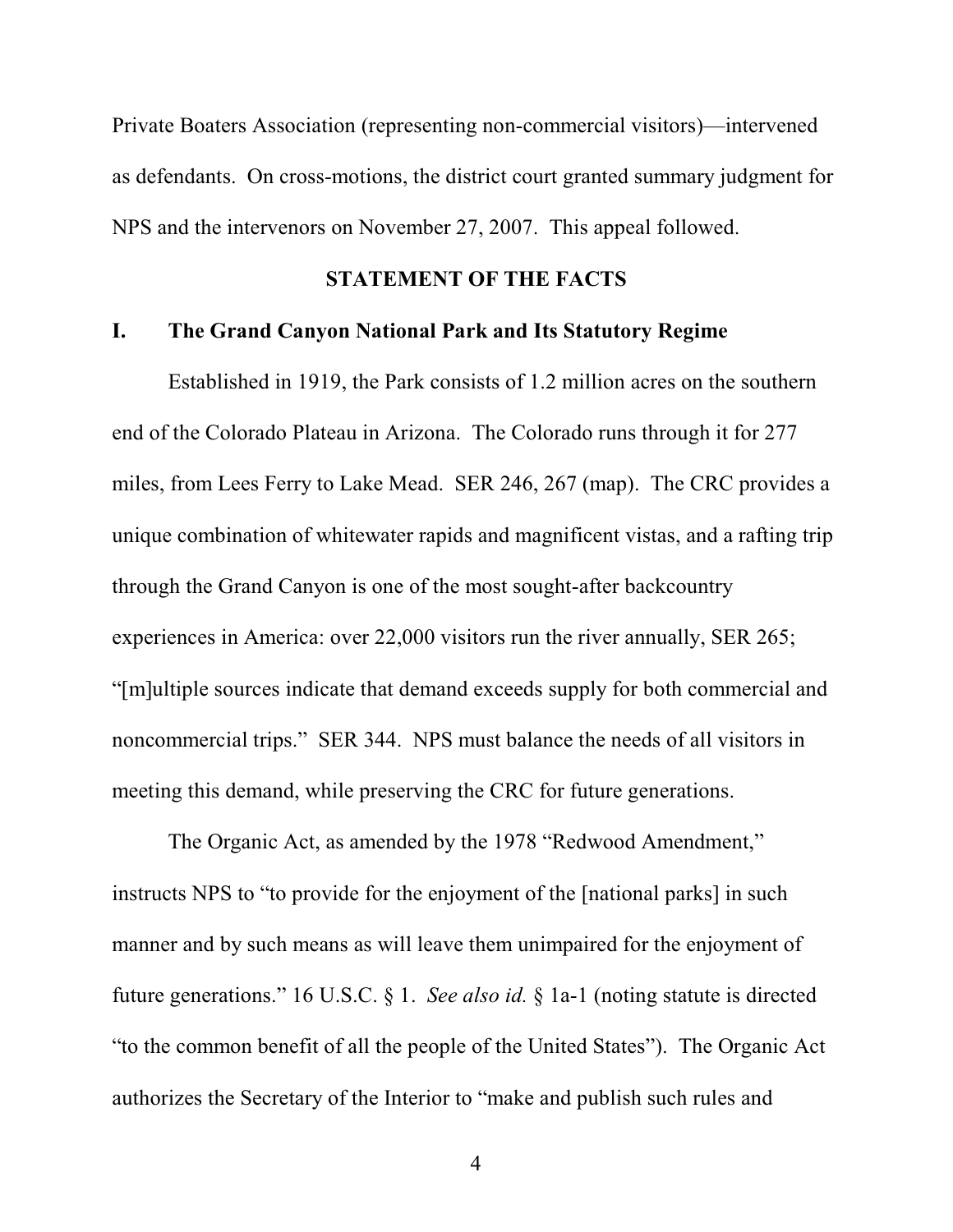regulations as he may deem necessary or proper for the use and management of the parks," *id.* § 3, including for boating, *id.* § 1a–2(h). It also authorizes NPS to issue concessions, *id*., but the Concessions Act provides their specific management scheme, *id.* § 5951–66.

#### **II. The Park and Wilderness**

There has been debate over whether to designate the Park as wilderness. Consistent with the Wilderness Act, 16 U.S.C. § 1132(c), the Grand Canyon National Park Enlargement Act of 1975 required the Secretary of the Interior to report to the President "his recommendation as to the suitability or nonsuitability of any area within the [Park] for preservation as wilderness," *id.* § 228i-1. Only Congress may designate wilderness, and there is no timetable according to which Congress must act on recommendations. *See id.* § 1132. In 1977, NPS proposed the entire CRC and more than one million acres in the Park for wilderness designation. SER 16–18, 21–22. The Department of Interior held this proposal in abeyance until the first CRMP's completion in 1980. SER 276, 350. NPS then proposed that 235 miles of the CRC be designated as "*potential* wilderness pending the phase out of non-wilderness uses by motorized craft." SER 60 (emphasis added). In 1993, NPS again proposed designating 235 miles as "potential wilderness . . . pending resolution of the motorized riverboat issue." SER 99.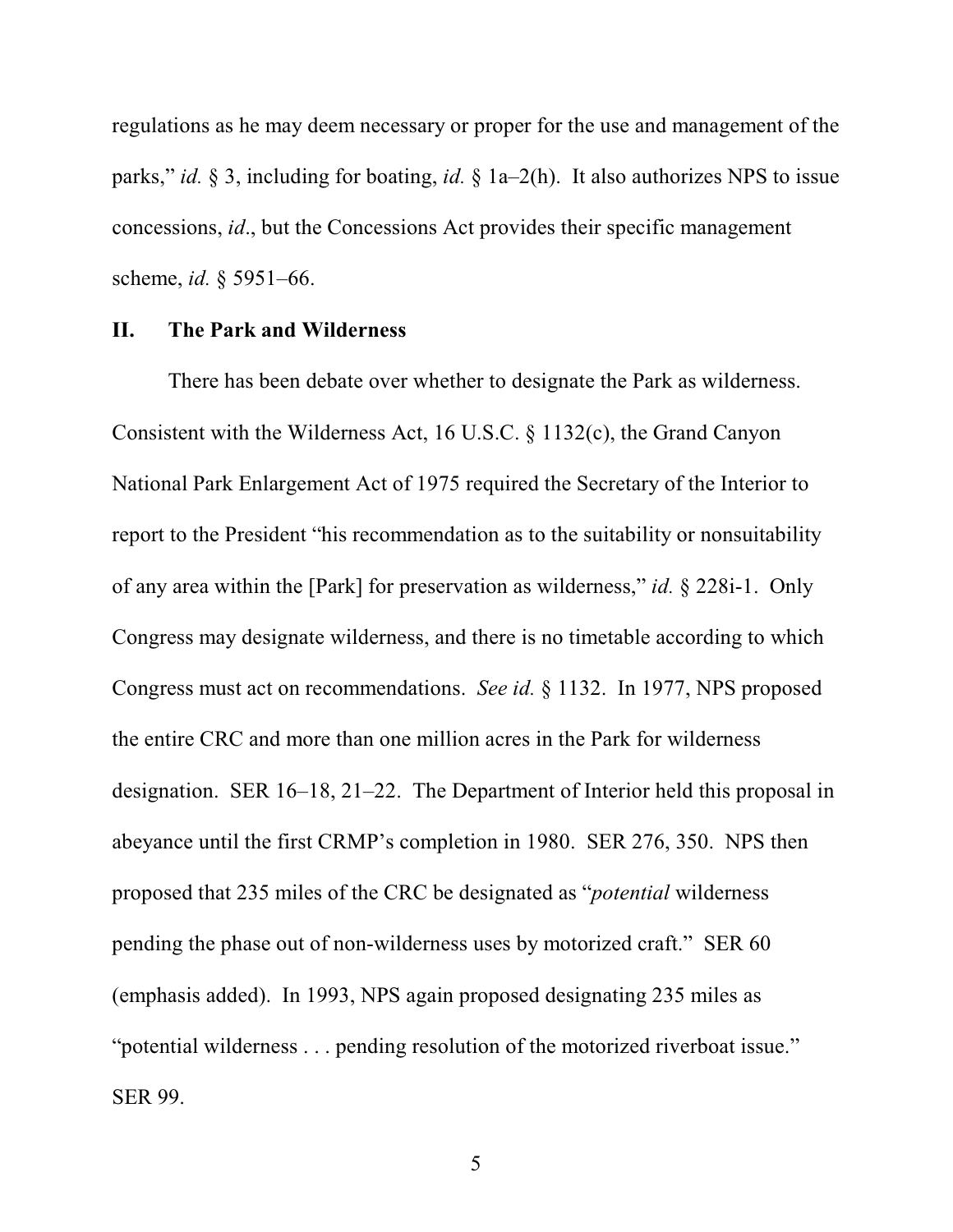Congress has never designated any portion of the Park as wilderness. SER 276, 350–53, 376. Until Congress acts, NPS will continue to manage the CRC as "potential wilderness," SER 351, meaning, *inter alia*, that NPS "will take no action that would diminish the [CRC's] wilderness suitability" and "will seek to remove . . . the temporary, non-conforming conditions that preclude wilderness designation," Addendum 10–11 (MP 6.3.1). NPS and the Department of the Interior have determined that the 2006 CRMP's authorization of motorboat use does not preclude wilderness designation. SER 164, 276, 352. Nor would eventual wilderness designation preclude continued use of motorboats in the CRC, because the Wilderness Act states: "Within wilderness areas designated by this chapter the use of aircraft or motorboats, where these uses have already become established, may be permitted to continue . . . ." 16 U.S.C. § 1133(d)(1); *see, e.g.*, *Friends of Boundary Waters Wilderness v. Dombeck*, 164 F.3d 1115, 1119–20 (8th Cir. 1999) (discussing motorboat use in Boundary Waters Canoe Area Wilderness); *see also* Addendum 14 (MP 6.4.3.3) (contemplating "continuation of motorboat and airboat use under certain circumstances in which those activities were established prior to wilderness designation").

In 2004, the Department of the Interior's Assistant Secretary for Fish and Wildlife and Parks issued a policy guidance memorandum stating that, "in developing the [2006] CRMP the NPS may consider alternatives that permit the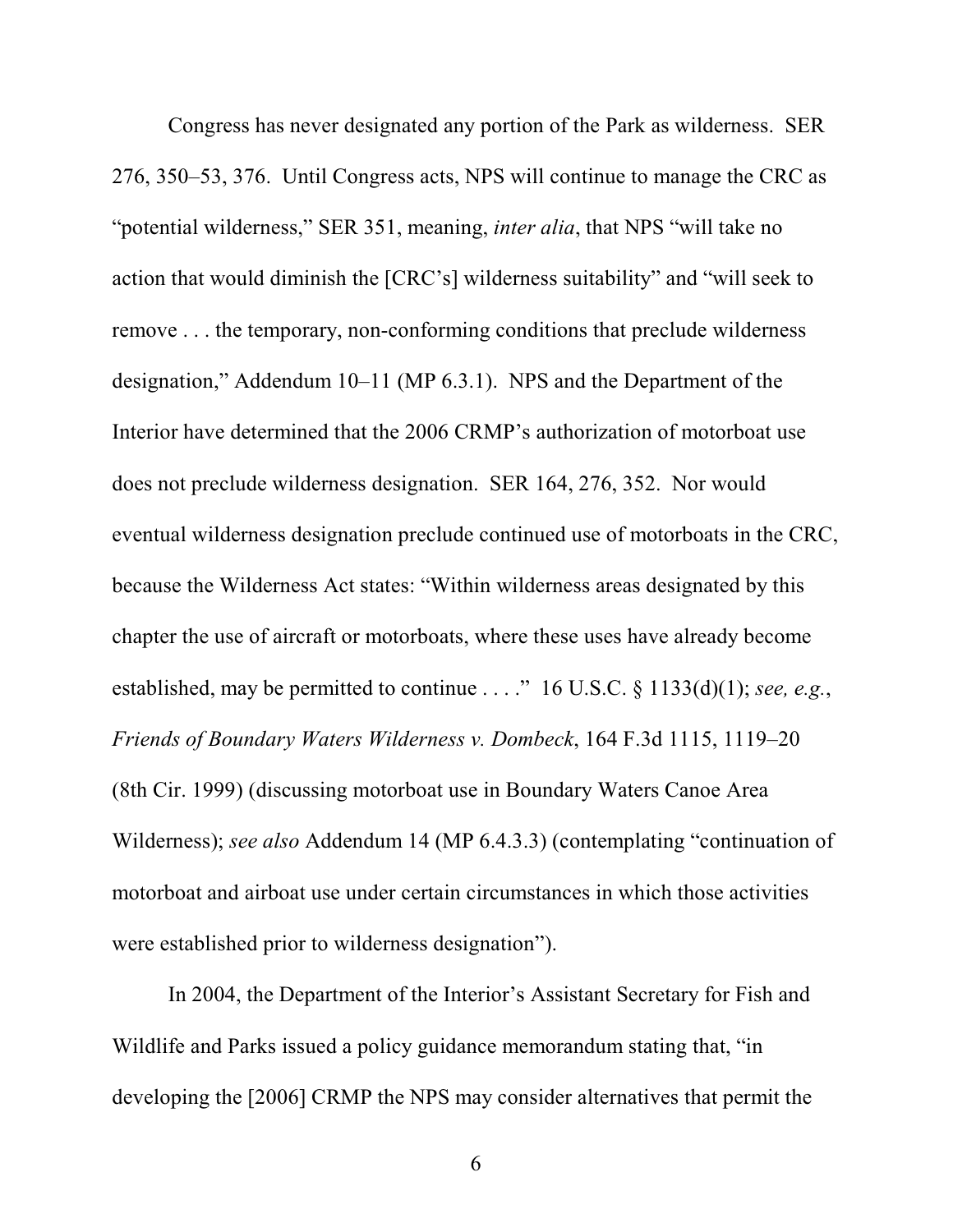continued use of motorboats on the Colorado River in the park without violating the Wilderness Act or any written NPS policy." SER 165.

#### **III. History of NPS's Management of the Colorado River Within the Park**

Use of the CRC increased substantially after completion of the Glen Canyon Dam in 1963 made river-running feasible year-round. SER 265. Because of resource concerns and user conflicts, NPS issued a River Use Plan in 1972, SER 1, 265, the first in a series of management efforts addressing visitor use impacts and the CRC's "carrying capacity," *see* SER 10–12, 37, 69, 81–86; *see also* ER 432–33; SER 281–83 (discussing carrying capacity). NPS has issued three previous CRMPs, in 1980, 1982, and 1989. All allocated a limited number of"user-days" between professionally-guided (i.e., commercial) visitors and self-guided (i.e., non-commercial) visitors, with commercial visitors receiving roughly two-thirds (115,500 vs. 54,450). SER 50, 76–80, 90.

In the 1980 CRMP, NPS announced a motorboat phase-out, believing this consistent with its earlier wilderness proposal. SER 44. But in response to an appropriations bill provision targeting the phase-out, Pub. L. No. 96-514, § 112(a), 94 Stat. 2957, 2972 (1980), NPS promulgated a new CRMP in 1982 that abandoned it. SER 74. In so doing, it stated that the Wilderness Act's exception allowing established motorboat use to continue "clearly applies to motor use on the Colorado river." SER 84. The 1989 CRMP likewise did not call for phasing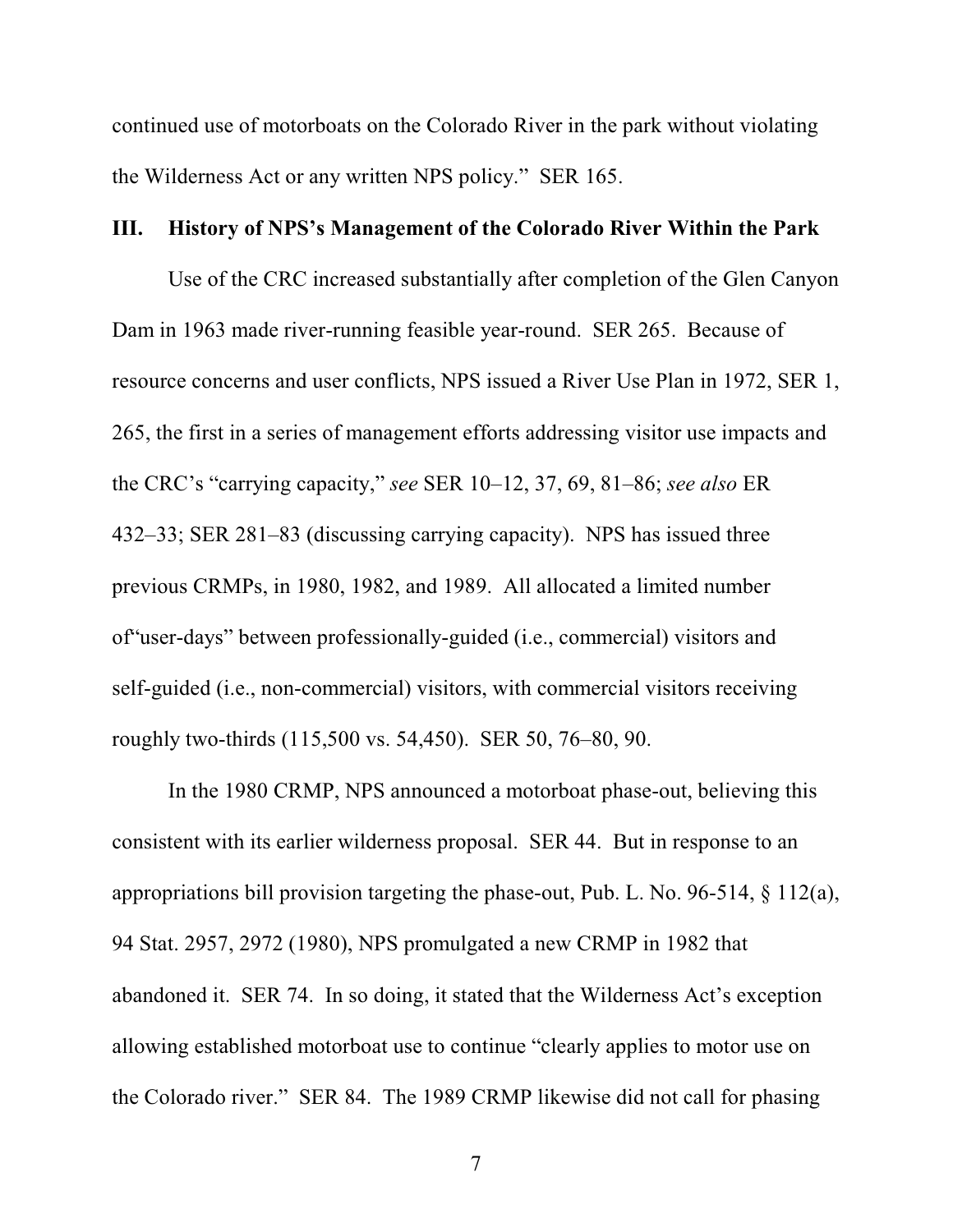out motorboats. SER 89–90.

In August 1995, NPS approved a general management plan setting direction and goals for management and use of the entire Park. SER 113. One objective was to "[p]rovide a wilderness river experience on the Colorado River," but NPS noted that "this objective will not affect decisions regarding the use of motorboats on the river." SER 119. It directed that the 1989 CRMP would "be revised as needed to conform with the direction" in the general management plan, and that "[t]he use of motorboats will be addressed in the revised [CRMP], along with other river management issues identified through the scoping process." SER 120.

#### **IV. The 2006 CRMP Planning Process**

The lengthy, complex process of developing the 2006 CRMP required NPS to consider the needs and enjoyment of visitors seeking a variety of river experiences, while preserving Park resources for future generations.

Planning began in 1997 with public scoping workshops and comments. ER 444–45. In 2002, NPS published a notice of intent to prepare an environmental impact statement ("EIS"), in accordance with NEPA. 67 Fed. Reg. 40,749 (June 13, 2002). The agency held seven additional public scoping meetings and stakeholder workshops, ER 444–45, and a draft EIS ("DEIS") was released for public comment in the fall of 2004, 69 Fed. Reg. 58,947 (Oct. 10, 2004). The DEIS focused on making an equitable allocation of river use between commercial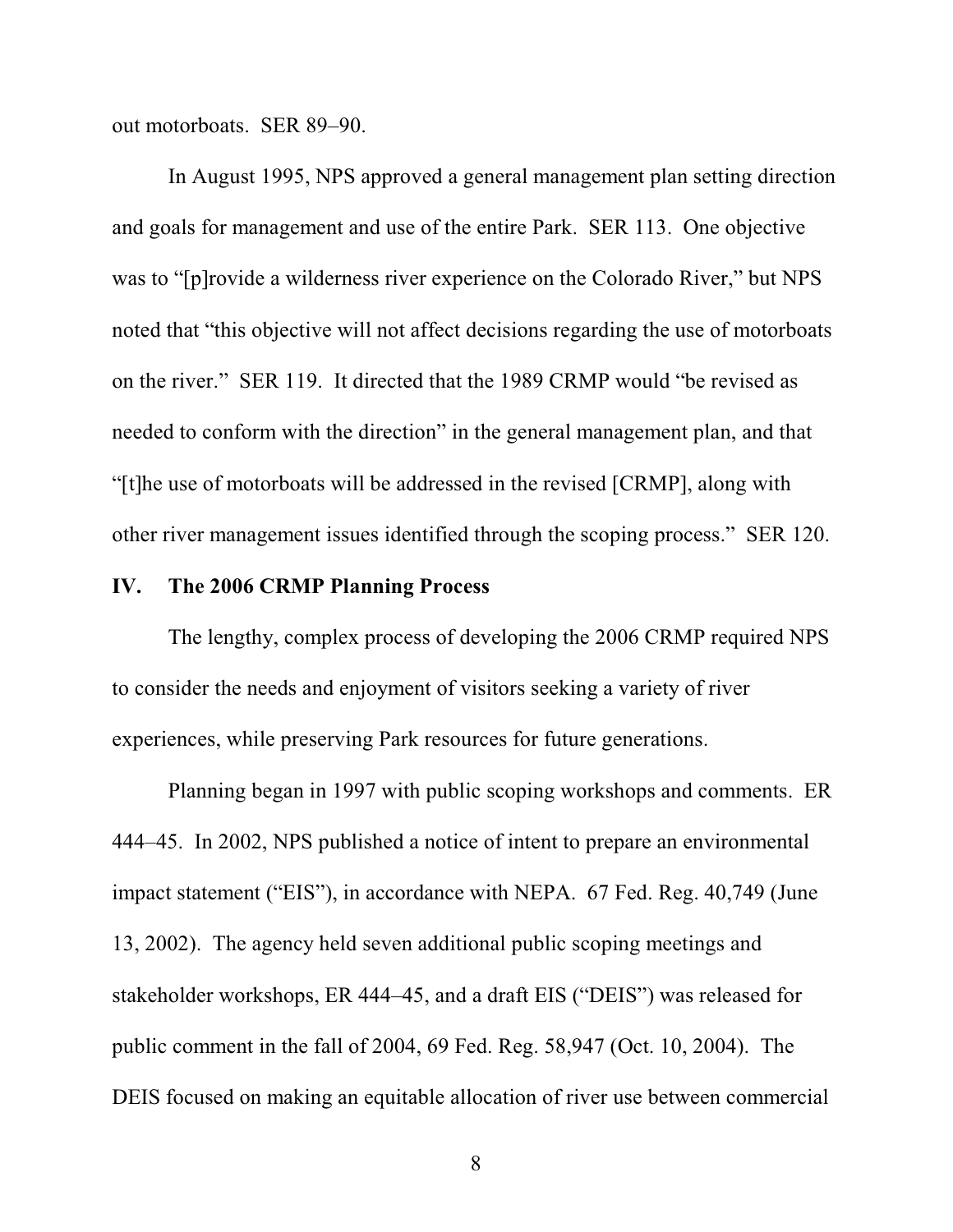and non-commercial visitors without exceeding the CRC's carrying capacity. SER 207–09. It analyzed eight alternatives for managing the upper stretch of the river, from Lees Ferry (River Mile 0) to Diamond Creek (River Mile 226) and five alternatives for managing the Lower Gorge of the river, from Diamond Creek (River Mile 226) to Lake Mead (River Mile 277). $\frac{4}{3}$  SER 199–206.

Notably, NPS received joint DEIS comments from a coalition representing both concessioners (and their customers) and non-commercial visitors. ER 188. This Court has recognized that "[b]alancing the competing and often conflicting interests of motorized water craft users . . . and non-motorized water craft users . . . is no easy task." *Hells Canyon Alliance v. U.S. Forest Serv.*, 227 F.3d 1170, 1173 (9th Cir. 2000). The coalition here characterized its effort as "the coming together of Grand Canyon river user groups that traditionally have been embroiled in deep conflict." SER 188. They supported equal allocation of annual commercial and non-commercial use, continued authorization of appropriate levels of motorized use, seasonal adjustments resulting in fewer simultaneous trips, and improvements

<sup>&</sup>lt;sup>4</sup> This case focuses more on the upper stretch, where most of the proposed potential wilderness is located. The Park adjoins the Hualapai Indian Reservation for 108 miles along the Lower Gorge. The tribe is authorized to make and enforce laws within the exterior boundaries of its reservation for the benefit of tribal members. SER 270. NPS and the tribe signed a Memorandum of Understanding for management of the Lower Gorge of the CRC in 2000, SER 348, and the tribe helped develop the 2006 CRMP EIS as a cooperating agency, SER 268.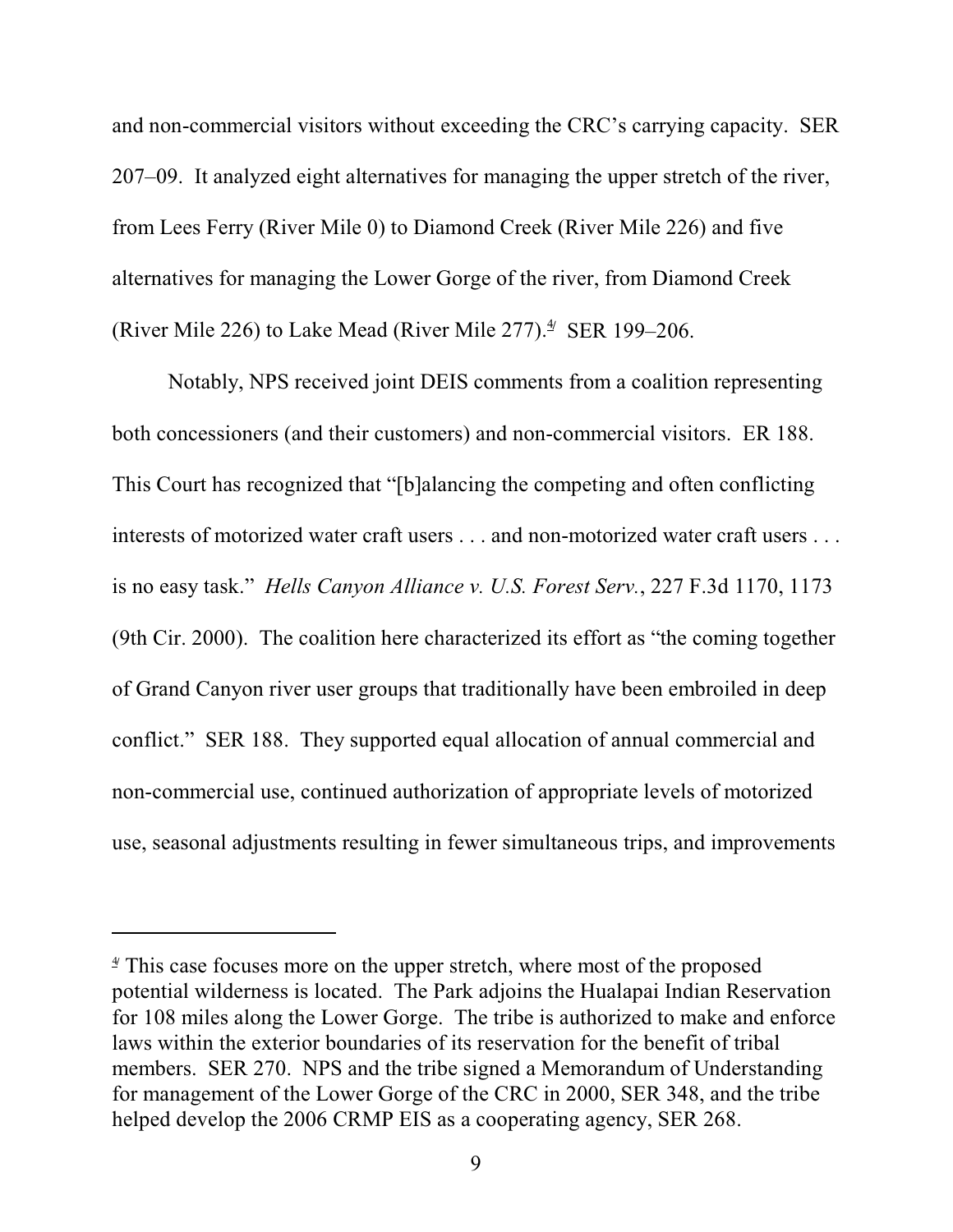to the non-commercial permit system. SER 188–95. *Cf.* SER 171, 197 (River Runners action alert and DEIS comments stating NPS must eliminate motors).

NPS modified the DEIS's preferred alternative somewhat in response to comments by the coalition and others, ER 445, SER 248, but did not adopt all proposed suggestions. In November 2005, the agency released a three-volume Final EIS ("FEIS"). SER 245, *available at*

http://www.nps.gov/archive/grca/crmp/documents/index.htm. On February 17, 2006, the NPS Intermountain Regional Director signed the Record of Decision ("ROD") for the 2006 CRMP. ER 415.

#### **V. The 2006 CRMP's Allocation of River Access**

The 2006 CRMP increased non-commercial access and reduced commercial motorized rafting. The ROD's selected alternatives—Modified Alternative H for Lees Ferry to Diamond Creek, Modified Alternative 4 for the Lower Gorge—were chosen for the mix of visitor uses they provided while preserving Park resources.

There had been a roughly two-to-one ratio of commercial to noncommercial user-days in the three previous CRMPs (115,500 commercial userdays, 54,450 non-commercial user-days). SER 46, 77, 90. The 2006 CRMP left the cap on commercial user-days unchanged, but *removed* the non-commercial cap. ER 418; SER 304. By doubling the annual number of non-commercial launches (from 253 to 503), NPS estimated that non-commercial user-days would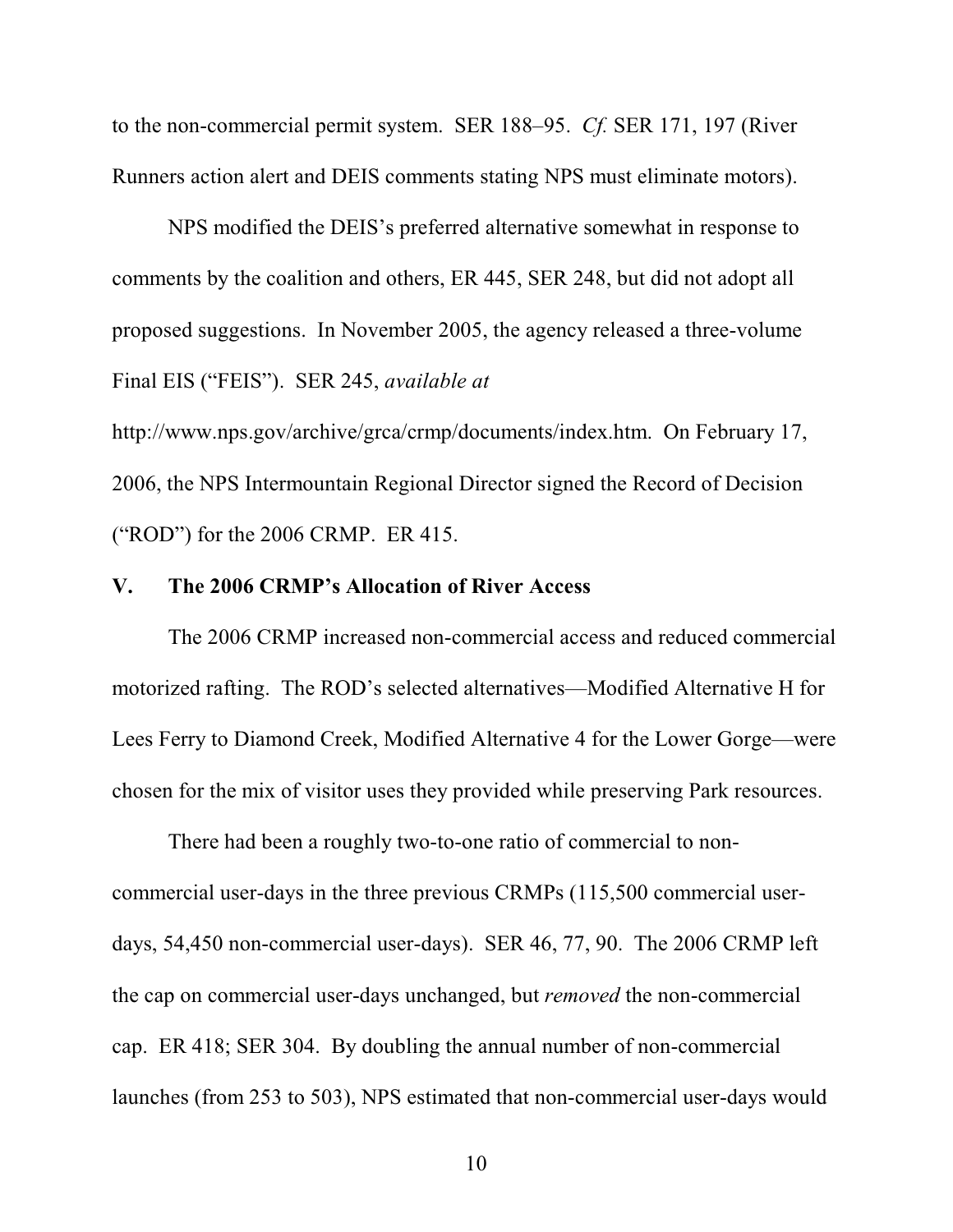increase to 113,486—almost equal to commercial user-days. *Compare* SER 290 (status quo) *with* SER 305 (preferred alternative). The overall ratio during the summer (May–August) and "shoulder" (March–April; September–October) seasons was estimated at 59.3% commercial (115,500 user-days) to 40.7% noncommercial (79,399 user-days). *See* ER 418; SER 305. Non-commercial launches increased in *all* seasons. *See* SER 290; 305.

Commercial motorized rafting was reduced. Annual commercial motorized launches decreased from 473 (with 14,487 total passengers) to 429 (with 13,177 passengers). ER 418; SER 290, 305. Maximum group size and trip length for commercial motorized trips were reduced. *See* SER 304–06. Whereas motorized trips had previously been allowed during nine months out of the year, the 2006 CRMP only allowed them during five-and-a-half months; no commercial trips at all were allowed during the winter season (November–March). *See* SER 303–06. NPS imposed additional restrictions on passenger exchanges by helicopter, to reduce noise impacts. *See* ER 418–19; SER 288, 306. NPS rejected alternatives that would have increased motorized and overall commercial user-days and launches, allowed motorized rafting eight months out of the year, and allowed larger motorized commercial trip lengths and group sizes. *See* SER 249–53.

The 2006 CRMP also changed the non-commercial permit process, instituting a weighted lottery system in which trip leaders' chances of obtaining a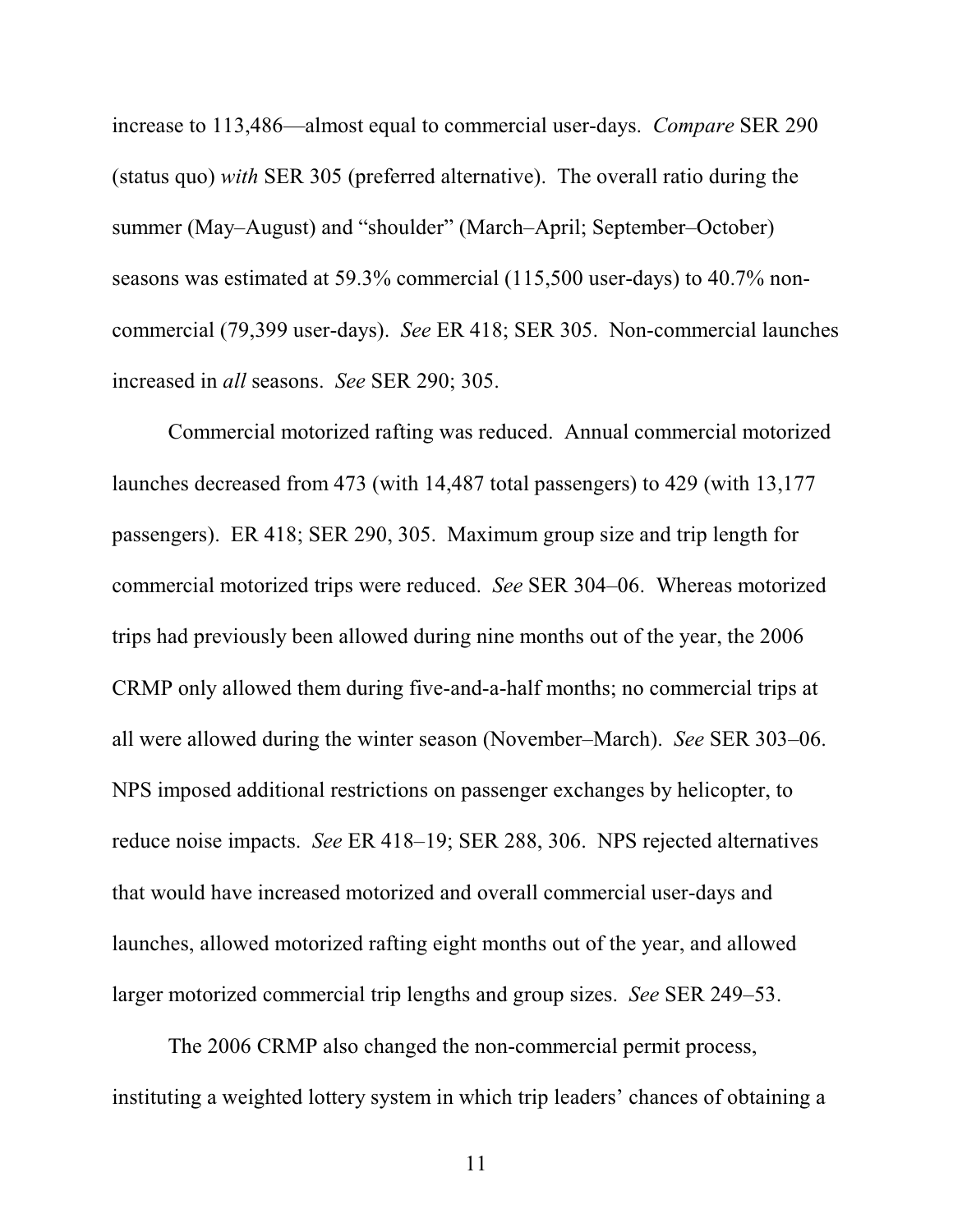permit vary depending on whether they have been on a CRC trip in the last four years. SER 255. Non-commercial permits for the Lower Gorge are still distributed on a first-come-first-served basis. SER 326.

#### **SUMMARY OF ARGUMENT**

River Runners contend that commercial motorized rafting is inconsistent with the CRC's wilderness values and must be eliminated. But there is no designated wilderness in the Park, rendering the Wilderness Act inapplicable. While a 1993 NPS wilderness update is technically pending, Congress has taken no action to designate wilderness in the Park in over thirty years since designation was first proposed.

Unable to use the strict Wilderness Act, River Runners seek to advance their agenda by manufacturing stringent requirements out of (1) what is in fact a highly deferential statutory scheme that authorizes NPS to issue concessions for public enjoyment of the national parks, and (2) an unenforceable policy guidance document for NPS staff. These efforts are fruitless, because NPS fully complied with applicable law and policy in developing and promulgating a CRMP that addresses the needs and enjoyment of all visitors, reduces motorized access, and protects Park resources and values.

Acting within its broad Concessions Act discretion, NPS reasonably determined that authorization of commercial rafting, including a certain amount of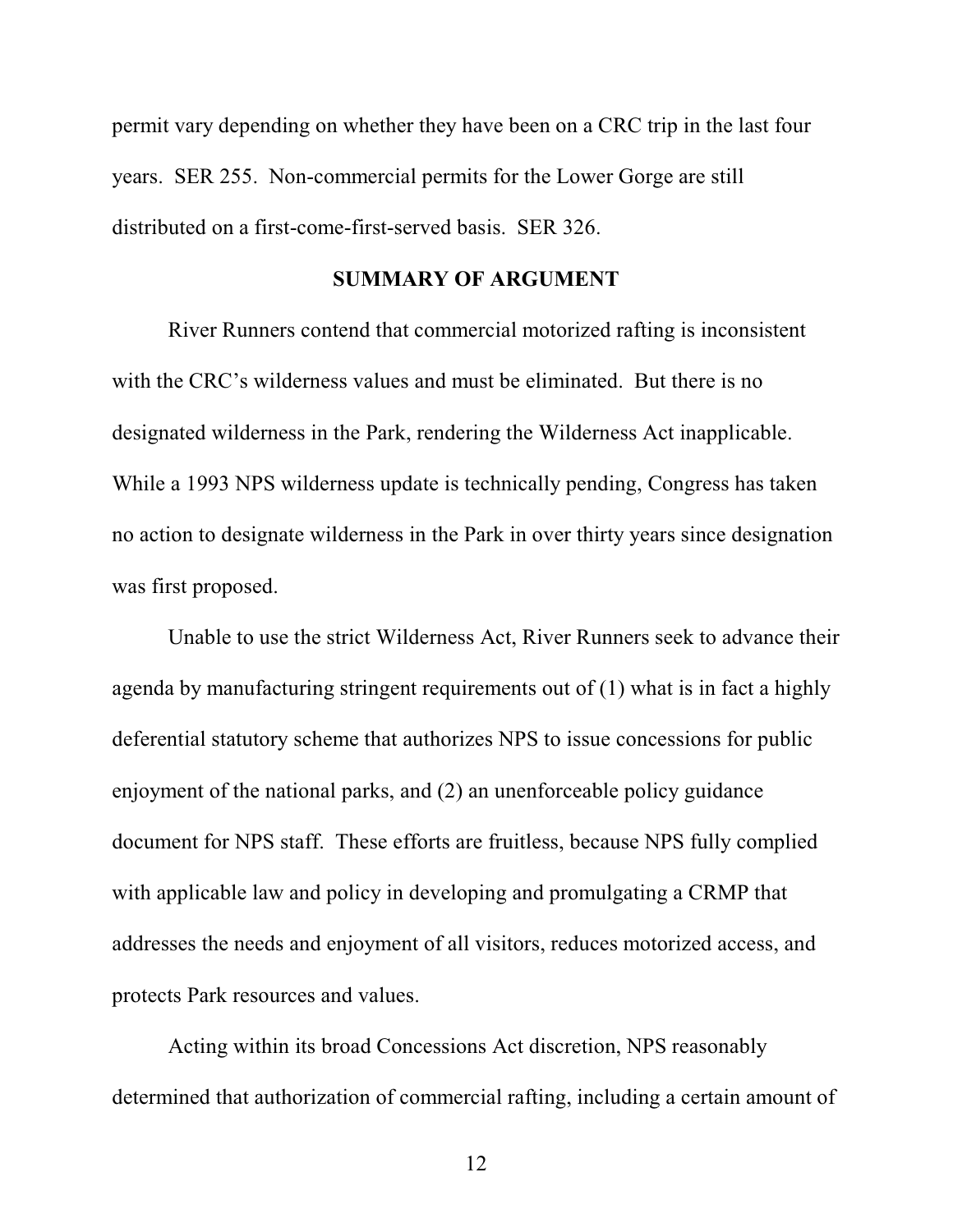motorized rafting, was necessary and appropriate to accommodate all visitors and provide for public use and enjoyment of the CRC. NPS's determination was based on analyses of actual past use and carrying capacity, achievement of a range of management objectives, and assessment of impacts on Park resources (including wilderness character) and visitor experience (including primitive recreation opportunities). Authorization of commercial rafting was consistent to the highest degree practicable with preservation and conservation of the Park's resources and values, including wilderness character.

The 2001 Policies are not judicially enforceable against NPS under the law of this Circuit, and in any event do not contain the prohibition on motorized rafting that River Runners seek. Furthermore, the 2006 CRMP is consistent with their statement that "potential wilderness" such as the CRC be managed so as not to diminish its suitability for designation. Motorized rafting is a temporary and transient use that does not permanently impact wilderness resources and values. Nor would wilderness designation require NPS to prohibit motorized rafting in the CRC, because the Wilderness Act contains an exception for established uses.

The 2006 CRMP is also valid under the deferential standards of the Organic Act. It improves "free access" for non-commercial visitors: annual user-days for commercial and non-commercial visitors are expected to be almost equal, noncommercial launches have been increased in all seasons, motorized rafting has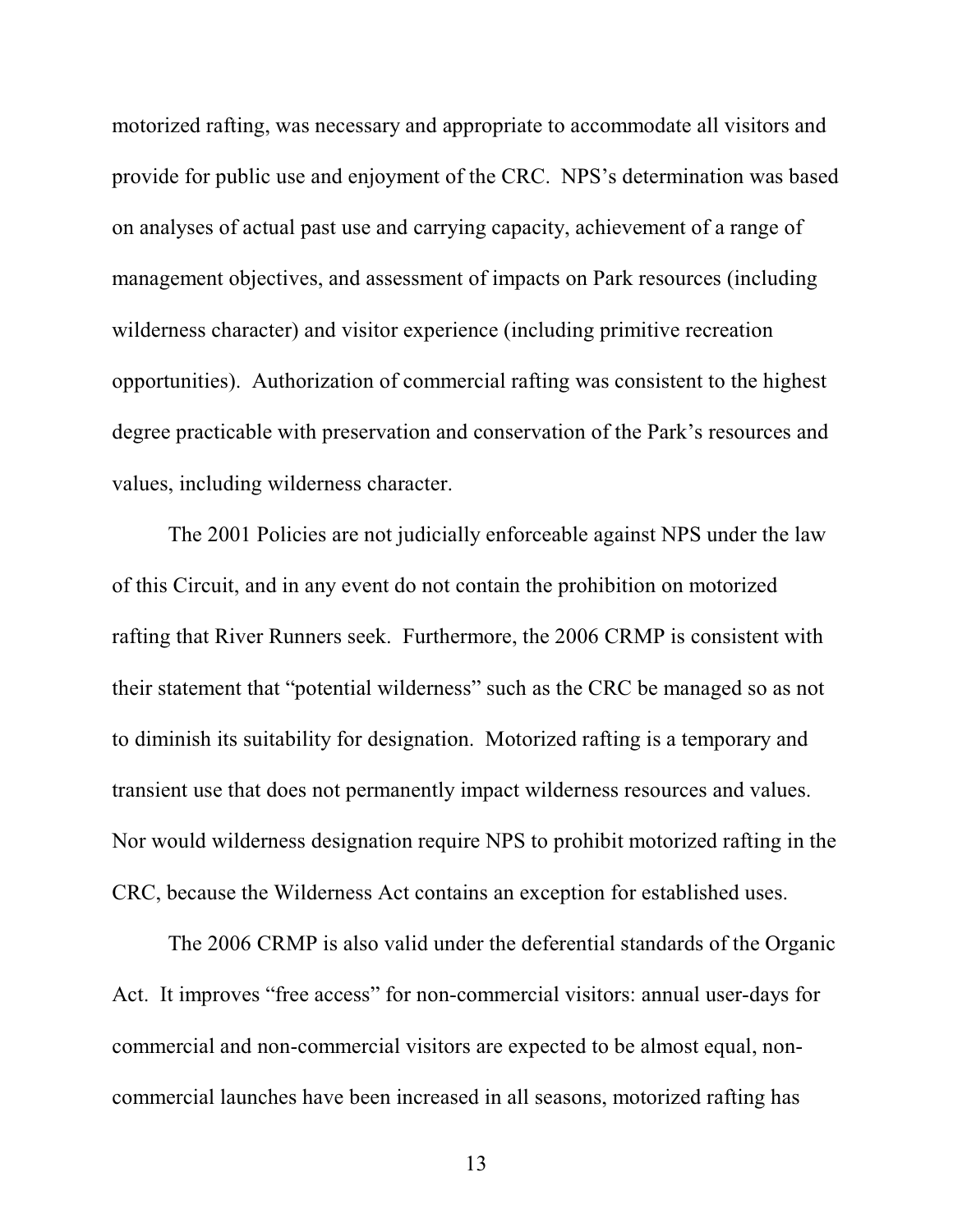been reduced, and the non-commercial permit system has been revised. NPS also reasonably determined that motorized rafting would not have an impact on the Park's natural soundscape that rises to the level of "impairment" under the statute. River Runners' contrary argument would absurdly require NPS to prohibit human activity causing any noise at all.

#### **STANDARD OF REVIEW**

This Court reviews the grant of summary judgment de novo, viewing NPS's action from the same position as the district court. *Bader v. N. Line Layers, Inc.*, 503 F.3d 813, 816 (9th Cir. 2007).

Review under the APA's arbitrary and capricious standard "is narrow and deferential. A reviewing court must consider whether 'the decision was based on a consideration of the relevant factors and whether there has been a clear error of judgment. . . . [It] is not empowered to substitute its judgment for that of the agency.'" *Arrington v. Daniels*, 516 F.3d 1106, 1112 (9th Cir. 2008) (quoting *Citizens to Preserve Overton Park, Inc. v. Volpe*, 401 U.S. 402, 416 (1971)); *see also Lands Council v. McNair*, \_\_\_ F.3d \_\_\_, No. 07-35000, 2008 WL 2640001, at \*4 (9th Cir. July 2, 2008) (en banc). Agency action is valid if there is a reasonable basis for it; a reasonable basis exists where the agency considered the relevant factors and articulated a rational connection between the facts found and the choices made. *Arrington*, 516 F.3d at 1112. A court may "uphold a decision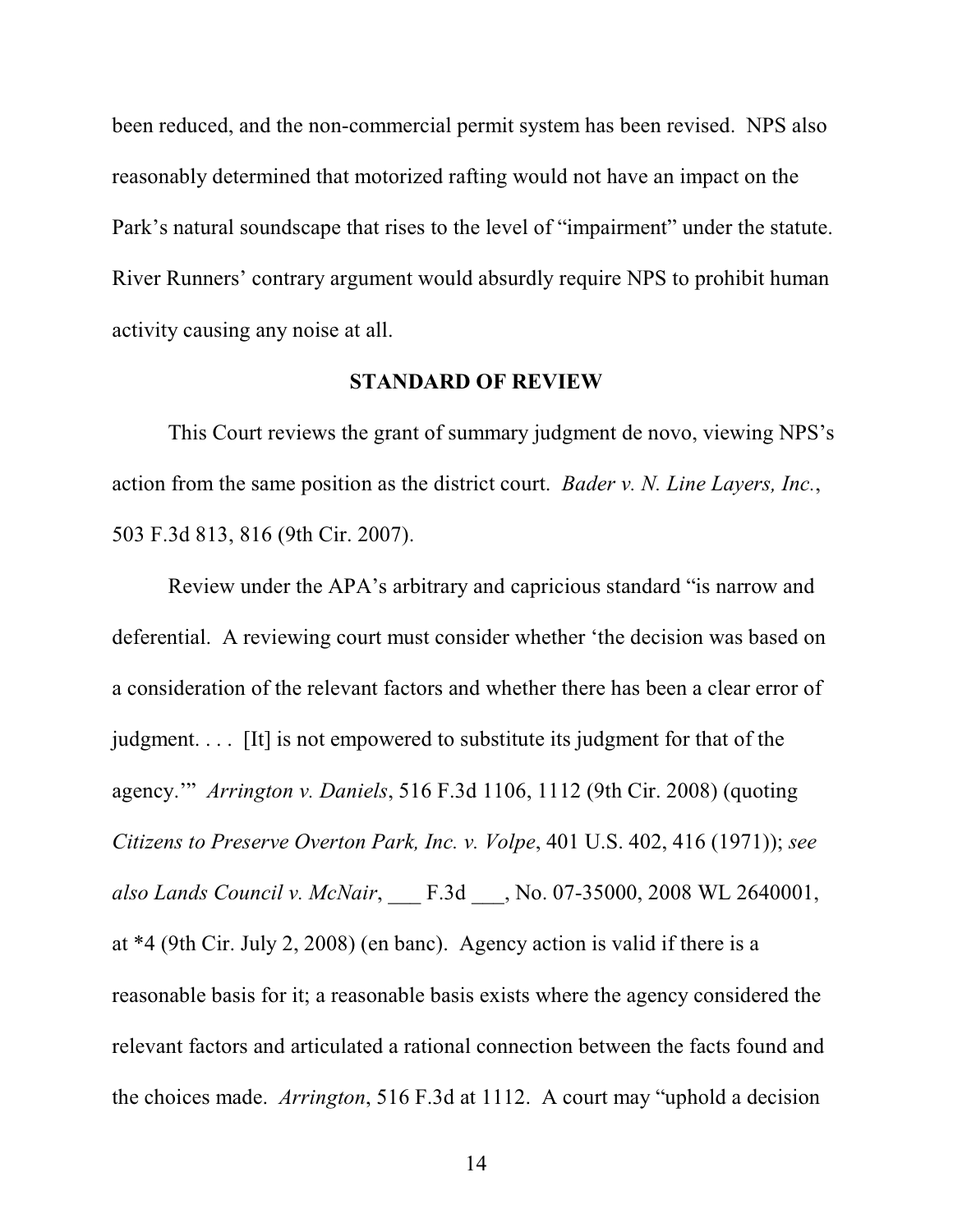of less than ideal clarity if the agency's path may reasonably be discerned," *Motor Vehicle Mfrs. Ass'n v. State Farm Mut. Auto. Ins. Co.*, 463 U.S. 29, 44 (1983), but review is confined to the administrative record, *id.* at 50. Like the "substantial evidence" test for review on the record of agency hearings, the "arbitrary or capricious" standard is akin to, if not more deferential than, the "clearly erroneous" test for appellate court review of trial court decisions. *See Dickinson v. Zurko*, 527 U.S. 150, 162–63, 164 (1999).

### **ARGUMENT**

## **I. The 2006 CRMP's Allocation of Commercial Motorized Rafting Was Valid Under the Concessions Act**

The Concessions Act states:

[T]he development of public accommodations, facilities, and services in units of the National Park System shall be limited to those accommodations, facilities, and services that—

(1) are necessary and appropriate for public use and enjoyment of the unit of the National Park System in which they are located; and

(2) are consistent to the highest practicable degree with the preservation and conservation of the resources and values of the unit.

16 U.S.C. § 5951(b). This reflects NPS's complicated task of meeting a broad range of visitor needs while preserving the Park for the enjoyment of future generations. In developing the 2006 CRMP, NPS appropriately determined that commercial motorized rafting concessions were "necessary and appropriate" for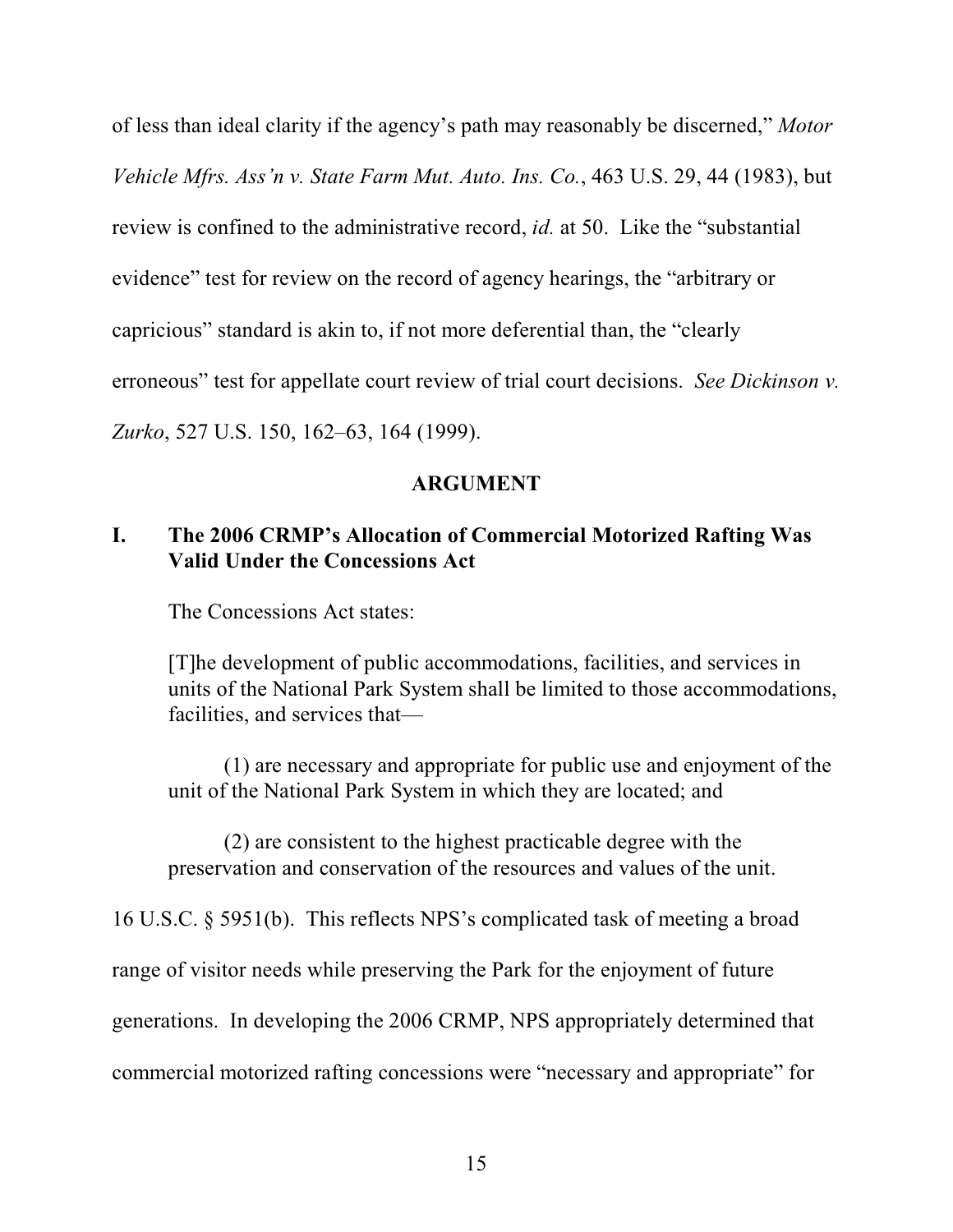public use and enjoyment of the CRC. Motorized rafting is a temporary and transient use, and NPS's allocation was consistent to the highest practicable degree with preservation and conservation of the Park.

### **A. The Concessions Act's "Necessary and Appropriate" Standard Is More Deferential to NPS than the Inapplicable Wilderness Act**

Over and above the APA's narrow standard of review, this Court and others have shown considerable deference to NPS's determinations under the Concessions Act. *See* George Cameron Coggins & Robert L. Glicksman, *Concessions Law and Policy in the National Park System*, 74 Denv. U. L. Rev. 729, 741 (1997) ("[NPS] discretion to limit recreational activities and facilities by commercial enterprises has been upheld in every litigated instance located. . . . Research has disclosed only a single instance in which NPS discretion in allowing more intensive recreation through facility development has been judicially disturbed.");<sup>5/2</sup> see, e.g., Wilderness Pub. Rights Fund v. Kleppe, 608 F.2d 1250, 1254 (9th Cir. 1979) (upholding NPS's allocation of commercial and noncommercial CRC rafting permits under Concessions Act, and stating that "[w]here several administrative solutions exist for a problem, courts will uphold any one with a rational basis"); *City of Sausalito v. O'Neill*, 386 F.3d 1186, 1227 (9th Cir.

 $\frac{5}{2}$  The "single instance" did not turn on the Concessions Act, but on NPS's failure to perform NEPA analyses before construction of a hotel. Coggins & Glicksman, *Concessions Law and Policy in the National Park System*, 74 Denv. U. L. Rev. at 741 (citing *Sierra Club v. Lujan*, 716 F. Supp. 1289 (D. Ariz. 1989)).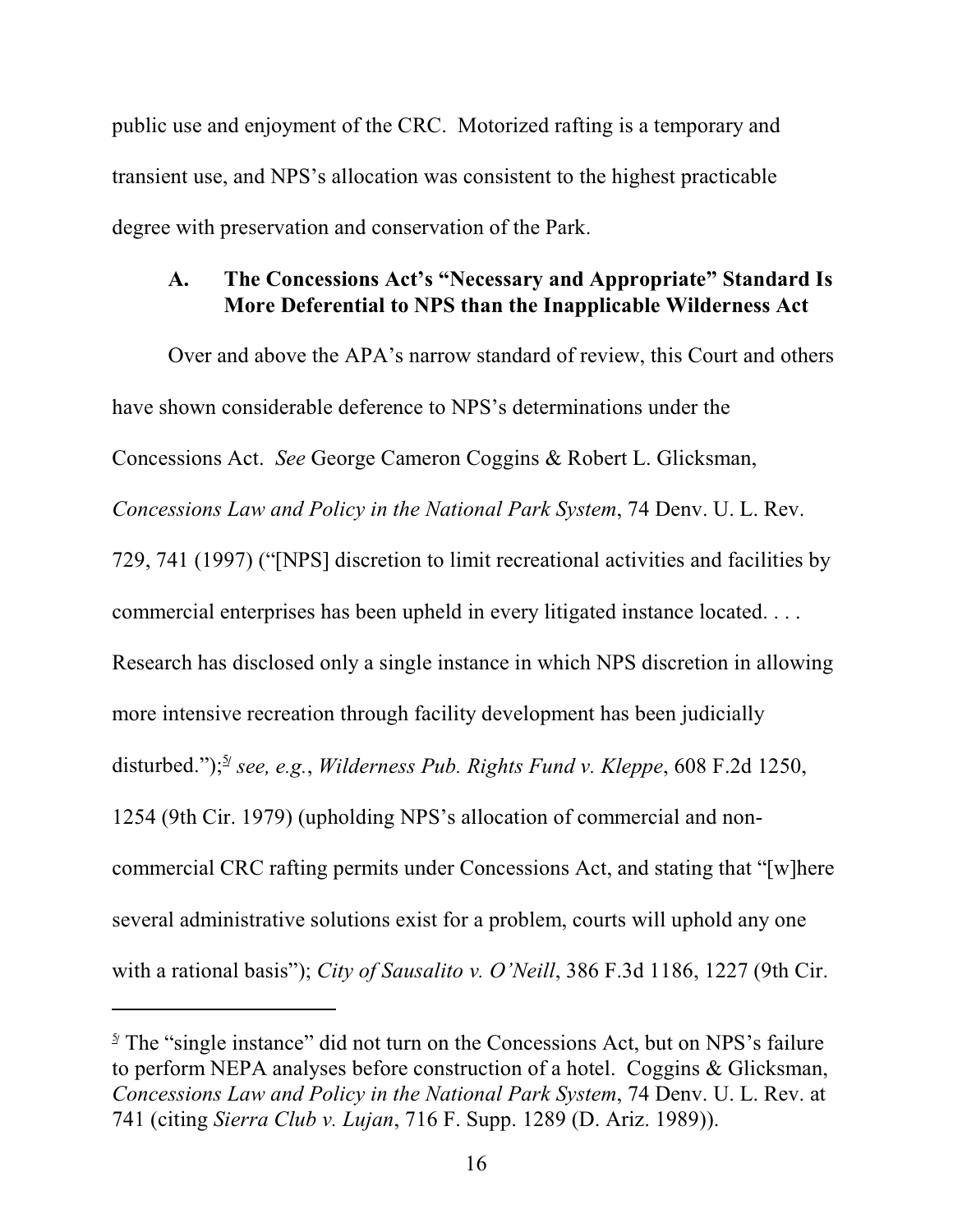2004) (holding location of conference center did not violate Concessions Act's limitation of development to sites consistent with preservation and conservation, despite inconsistency with state coastal zone management plan's development limitations). The statute's legislative history confirms NPS's discretion, noting the importance—subject to a "necessary and appropriate" showing—"of encouraging private concessions to provide such facilities *as the Secretary finds desirable* for the accommodation of visitors." S. Rep. No. 89-765, at 5 (1965), *reprinted in* 1965 U.S.C.C.A.N. 3489, 3493 (emphasis added).

Contrary to River Runners' argument, Br. 10, the Wilderness Act's stringent requirement of a "specialized" necessity finding for commercial services is inapplicable, because the Park contains no designated wilderness. *Cf.* 16 U.S.C. § 1133(d)(5) ("Commercial services may be performed *within the wilderness areas designated by this chapter* to the extent necessary for activities which are proper for realizing the recreational or other wilderness purposes of the areas.") (emphasis added); *see also Wilderness Soc'y v. Norton*, 434 F.3d 584, 593 (D.C. Cir. 2006) (stating "[n]othing in the statute" provides "that NPS must manage wilderness-suitable areas as if they were designated wilderness").

In marked contrast to its deferential Concessions Act approach, this Court has strictly construed the Wilderness Act's "to the extent necessary" standard. In *High Sierra Hikers Association v. Blackwell*, 390 F.3d 630 (9th Cir. 2004), the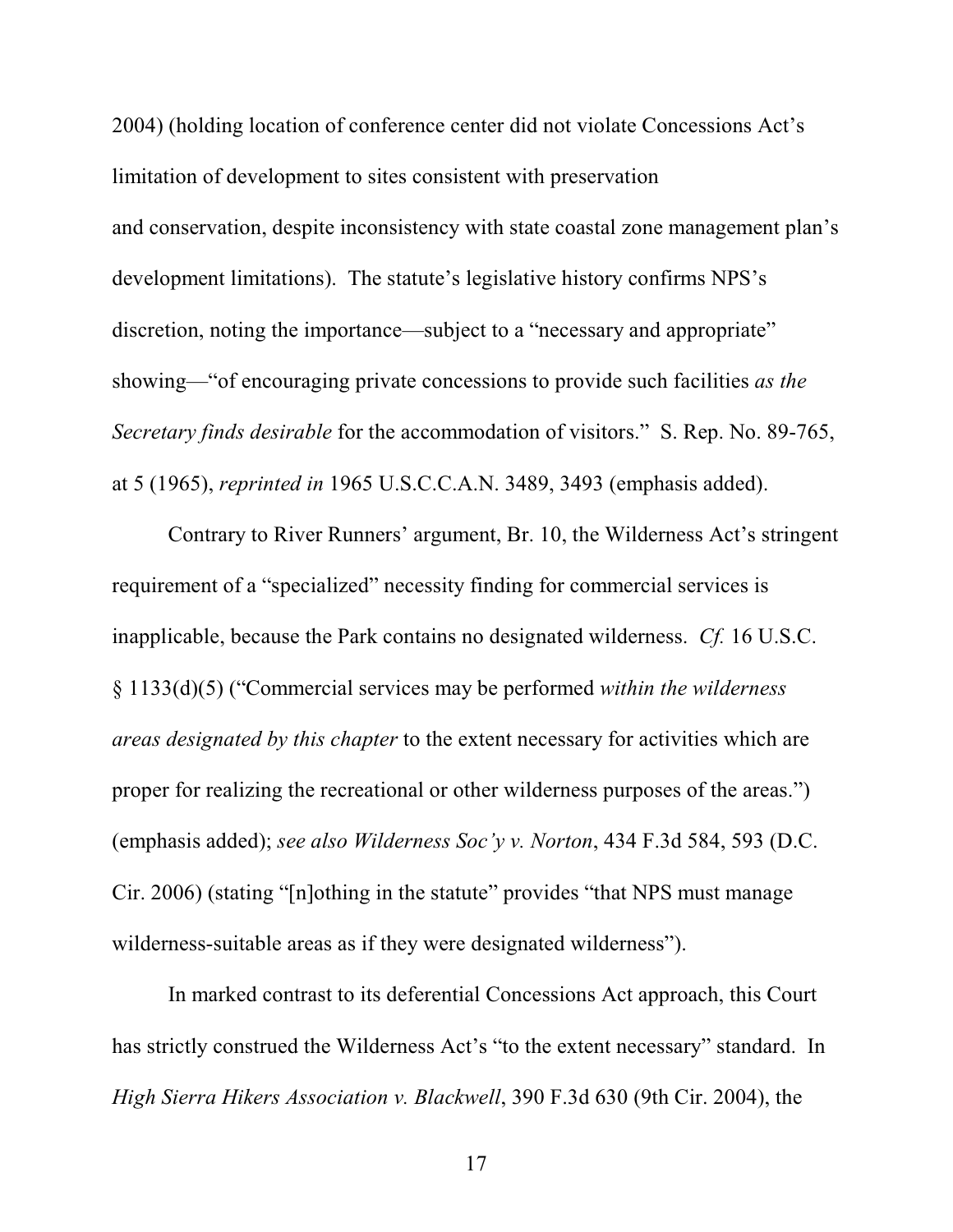Forest Service issued permits to commercial packstock operators who facilitated public access to designated wilderness areas. This Court held that issuing the permits without a "specialized" necessity finding violated the Wilderness Act. *See id.* at 647 ("The finding of necessity required by the Act is a specialized one. The Forest Service may authorize commercial services only 'to the *extent* necessary.' Thus, the Forest Service must show that the number of permits granted was no more than was necessary to achieve the goals of the Act.") (citation omitted). The Court emphasized that its holding was based on and limited to the Wilderness Act: "The limitation on the Forest Service's discretion . . . flows directly out of the agency's obligation under the Wilderness Act to protect and preserve wilderness areas." *Id.*; *see also Sierra Club v. Lyng*, 662 F. Supp. 40, 43 (D.D.C. 1987) (holding Secretary of Agriculture lacks typical "broad management discretion . . . when he takes actions within [designated] Wilderness Areas for the benefit of outside commercial and other private interests.").

While the Wilderness Act allows commercial services only "to the extent necessary for activities which are proper for realizing . . . wilderness purposes," 16 U.S.C. § 1133(d)(5), the Concessions Act focuses on enhancing visitor experience, requiring NPS to "provid[e] for . . . enjoyment [of park resources] in a manner that will leave them unimpaired." *Id.* § 5951(a); *see also Nat'l Park Hospitality Ass'n v. Dep't of Interior*, 538 U.S. 803, 805 (2003) (stating Congress authorized NPS to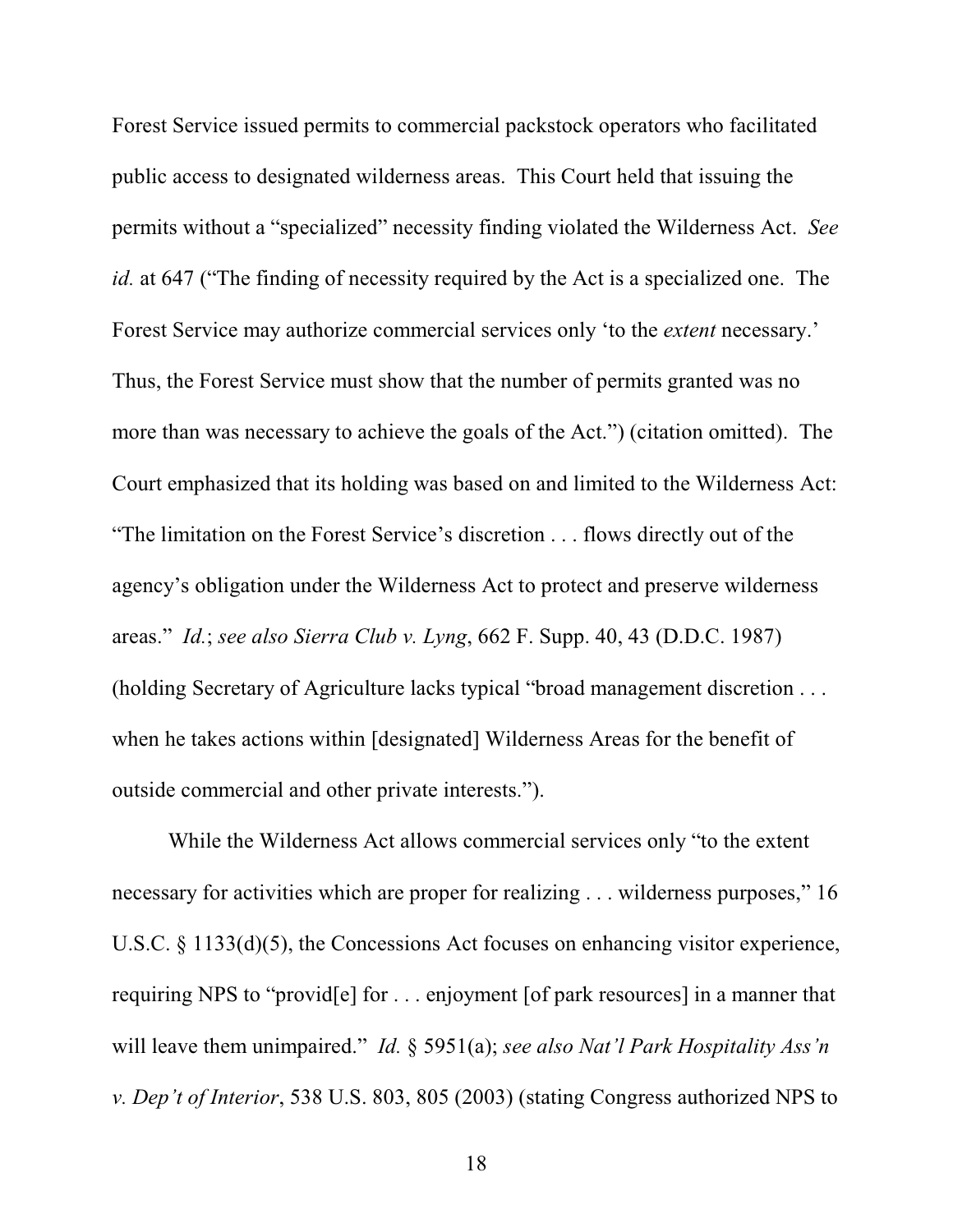issue concessions in order "[t]o make visits to national parks more enjoyable for the public"). The Concessions Act omits the Wilderness Act's "to the extent necessary" language, despite the fact that the statutes were enacted months apart. *See* Pub. L. No. 89-249, § 1, 79 Stat. 969, 969 (1965) (Concessions Act); Pub. L. No. 88-577, § 4(d)(6), 78 Stat. 890, 895 (1964) (Wilderness Act). NPS's broad Concessions Act discretion in allocating commercial motorized rafting access to the CRC reflects the balancing of visitor needs it must perform. $\frac{6}{1}$ 

## **B. NPS Assessed Whether Its Allocation of Commercial Rafting Access Was Necessary and Appropriate Through Analyses of Use Levels, Carrying Capacity, and Visitor Experience**

NPS properly determined that commercial rafting concessions, including a certain amount of motorized commercial rafting, were "necessary and appropriate." As the ROD explained, "[d]escription and analysis of potential impacts on the affected environment resulting from commercial operations are

 $\frac{6}{9}$  NPS did not "concede" before the district court, River Runners Br. 10, that the Wilderness Act standard applies to Concessions Act claims. NPS used the term "analogous" in its briefing. ER 45. But, as the district court recognized, NPS did so in the context of arguing that (1) the Wilderness Act did not apply and (2) "the 2006 CRMP survives a challenge under the Concessions Act for the same reasons it would survive a challenge under the Wilderness Act if that Act applied." ER 19. The Wilderness Act and Concessions Act standards are textually different, and this Court has emphasized that the Wilderness Act's requirement of a "specialized" finding of necessity "flows directly out of the agency's obligation under the Wilderness Act." *Blackwell*, 390 F.3d at 647. Regardless, NPS's determination that commercial services were "necessary and appropriate" here would survive a challenge under either statute. *See infra* at 29–30.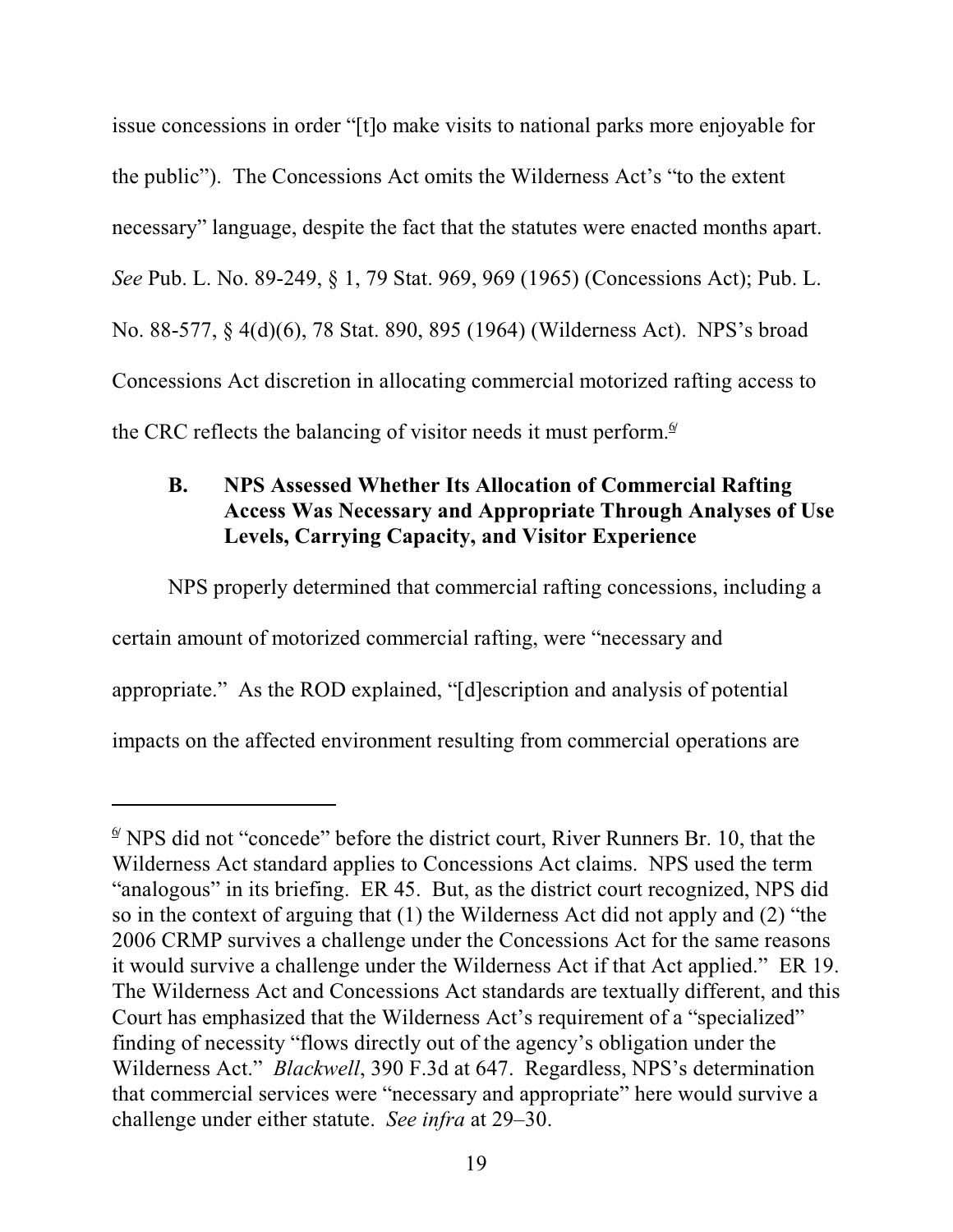found throughout the FEIS. Determination of the *types and levels of commercial services that are necessary and appropriate* for the [CRC] were determined through these analyses." ER 421 (emphasis added). The FEIS clearly determined that commercial rafting trips were necessary and appropriate:

Since many visitors who wish to raft on the Colorado River through Grand Canyon possess neither the equipment nor the skill to successfully navigate the rapids and other hazards of the river, [NPS] has determined that it is necessary and appropriate for the public use and enjoyment of the park to provide for experienced and professional river guides who can provide such skills and equipment.

SER 278; *see also* SER 454.

NPS based its allocation of necessary commercial rafting concessions on thorough analyses of known and estimated use levels. Consideration of past use was useful in assessing need, because "[m]ultiple sources indicate that demand exceeds supply for both commercial and noncommercial trips in the Grand Canyon." SER 344. In developing action alternatives that allocated varying amounts of rafting access between different groups (commercial and noncommercial, motorized and non-motorized), NPS relied "upon a database containing details of every trip that launched from Lees Ferry between 1998 and 2003." SER 448; *see also* ER 434 (describing "computer model using artificial intelligence applied to behavioral data collected from actual existing trips"); SER 365 ("The visitor use and experience analysis describes patterns of existing use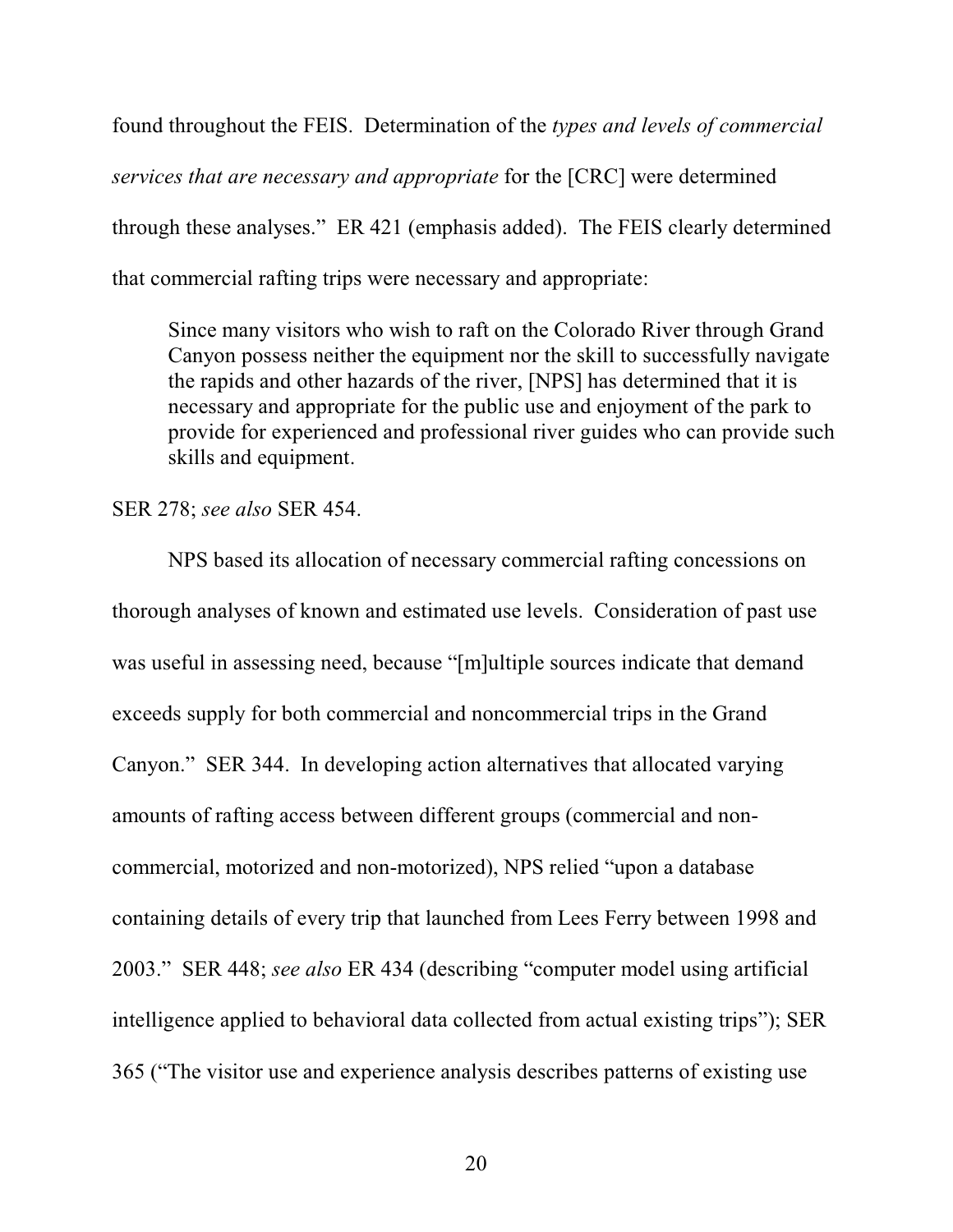and impact levels that help define the range of recreation opportunities available under existing management or other management strategies.") (citations omitted).

NPS also gauged need by soliciting public input. During scoping, the agency received more than 55,000 public comments, held 7 public meetings, and conducted stakeholder workshops. ER 444–45. It received 36,000 comments, including many on the allocation issue, during the DEIS public comment period. ER 445; 69 Fed. Reg. at 58,947; *see, e.g.*, SER 361 ("Many people advocated strongly for a 50:50 commercial to noncommercial user-day allocation ratio, and the FEIS allocation proposal conforms closely to this ideal."); SER 355–56, 358, 364, 370–75 (addressing comments on commercial rafting concessions and discussing both need and resource impacts).

Additionally, NPS's alternatives analysis was guided by consideration of whether key management objectives would be met, including: (1) "Provid[ing] a diverse range of quality recreational opportunities for visitors to experience and understand the environmental interrelationships, resources, and values of" the Park; and (2) ensuring that "[l]evels and types of use enhance visitor experience and minimize crowding, conflicts, and resource impacts." ER 433. NPS also considered whether alternatives satisfied NEPA criteria for an EIS's environmentally preferred alternative, which include attaining a wide range of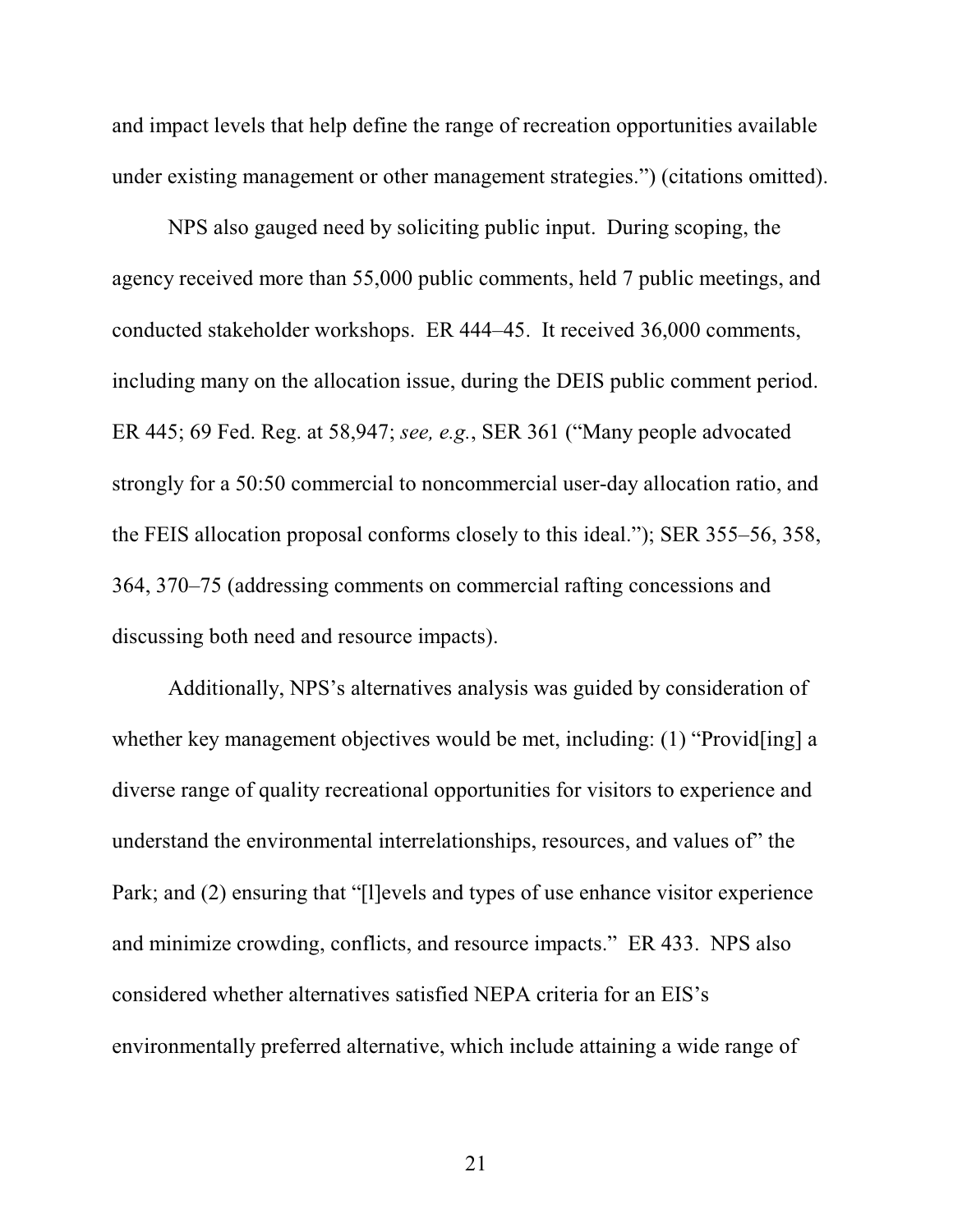beneficial uses without degradation, and providing for diversity and variety of individual choice. *See* SER 319–24 (citing 42 U.S.C. § 4331(b)).

The "appropriateness" of commercial rafting concessions, including motorized commercial rafting, was taken into account through examination of the CRC's carrying capacity, visitor experience, and resource impacts. *See* SER 281–86 (describing carrying capacity analysis); SER 334–36, 380–81, 412 (describing visitor use and experience values); SER 367 ("NPS has strived to find equitable solutions for all our users, recognizing that the river can only sustain a certain number of users at one time. Alternatives were created within the constraints of the physical and social carrying capacities of the [CRC]."); *see also* SER 447 (providing detail on impact measures, relevant literature, assumptions, and research findings relevant to visitor use and experience impact analysis). The various alternatives' impacts on Park resources, as well as visitor use and experience, were exhaustively analyzed in Volume II of the FEIS. *See* SER 378–79 (analyzing impacts on natural resources); SER 380–81 (analyzing impacts on visitor experience).

### **C. NPS Determined That Its Allocation of Motorized Rafting Concessions Was Necessary and Appropriate**

River Runners contend that "NPS failed to ever find that motorized commercial services are necessary." Br. 12. Predictably, this is contradicted by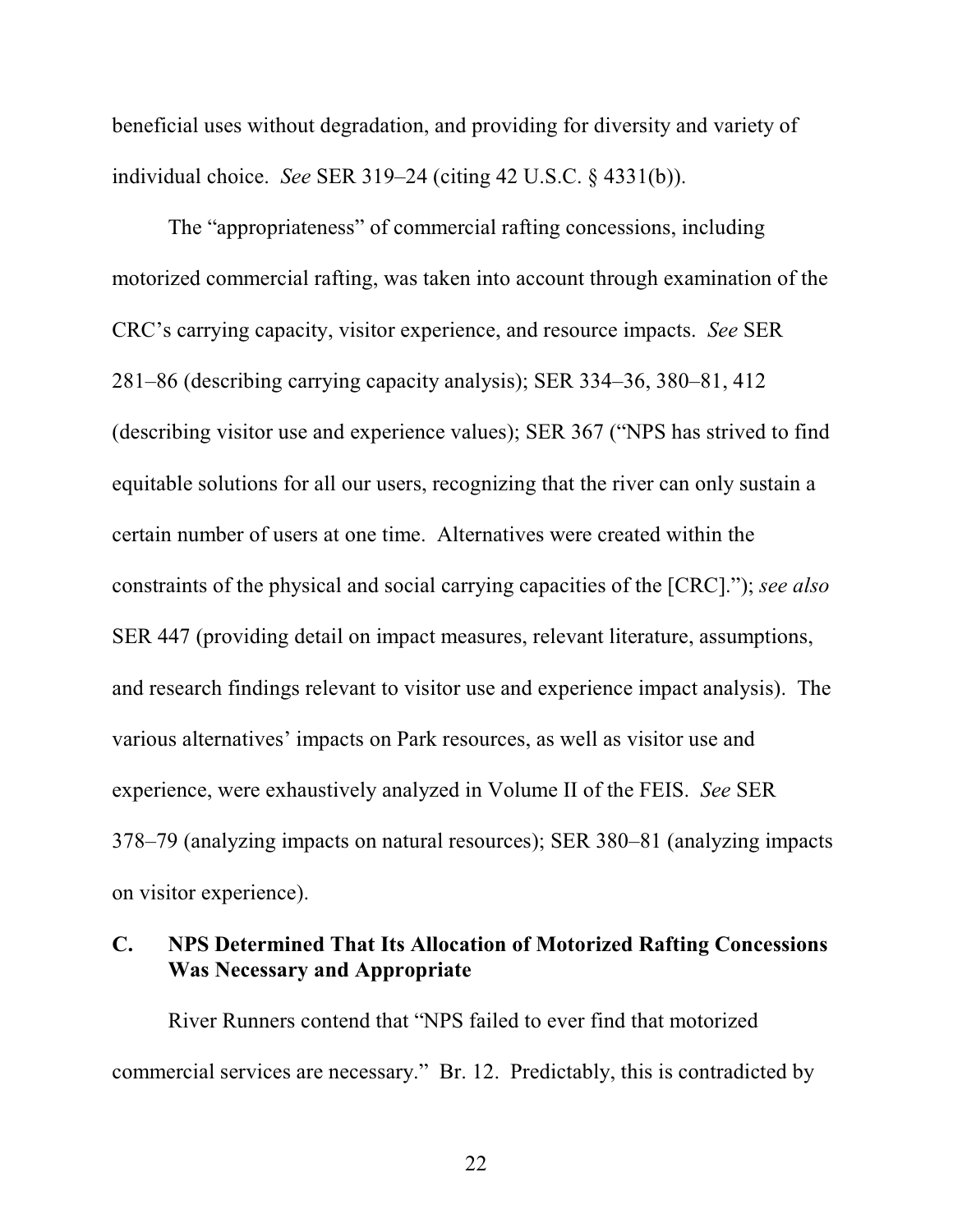the administrative record, because the 2006 CRMP was *designed* to address motorized access. *See* SER 120, 266 ("The use of motorboats will be addressed in the revised plan  $\dots$ ."). Motorized trips have made up 77% of the commercial rafting trips in the CRC, SER 336, and determination of "[a]ppropriate levels of motorized and nonmotorized boat use" was identified as a pressing issue during public participation, *see* SER 266, 355, 358–60. "[E]valuat[ion of] the appropriate level of motorized raft use" was a fundamental component of the FEIS. SER 276. Overall, the 2006 CRMP *reduced* the number, size, duration, and season for motorized trips, indicating that NPS was weighing the need for such trips with the need for other visitor experiences, while preserving Park resources. *See* ER 418; SER 250, 290, 303–05, 344.

### **1. NPS Determined That Its Allocation of Motorized Rafting Concessions Was Necessary to Satisfy Visitor Experience Objectives**

The FEIS's action alternatives allocated varying levels of access to commercial and non-commercial users, both motorized and non-motorized, based on extensive analyses, including actual and estimated use levels. *See* SER 306 (summarizing alternatives); SER 325 ("The development of alternatives involved decisions about use levels, types of trips, group sizes, trip length, commercial and noncommercial use, and whether motorized boats or helicopter shuttles would be allowed."). Collectively, the alternatives involved the following ranges of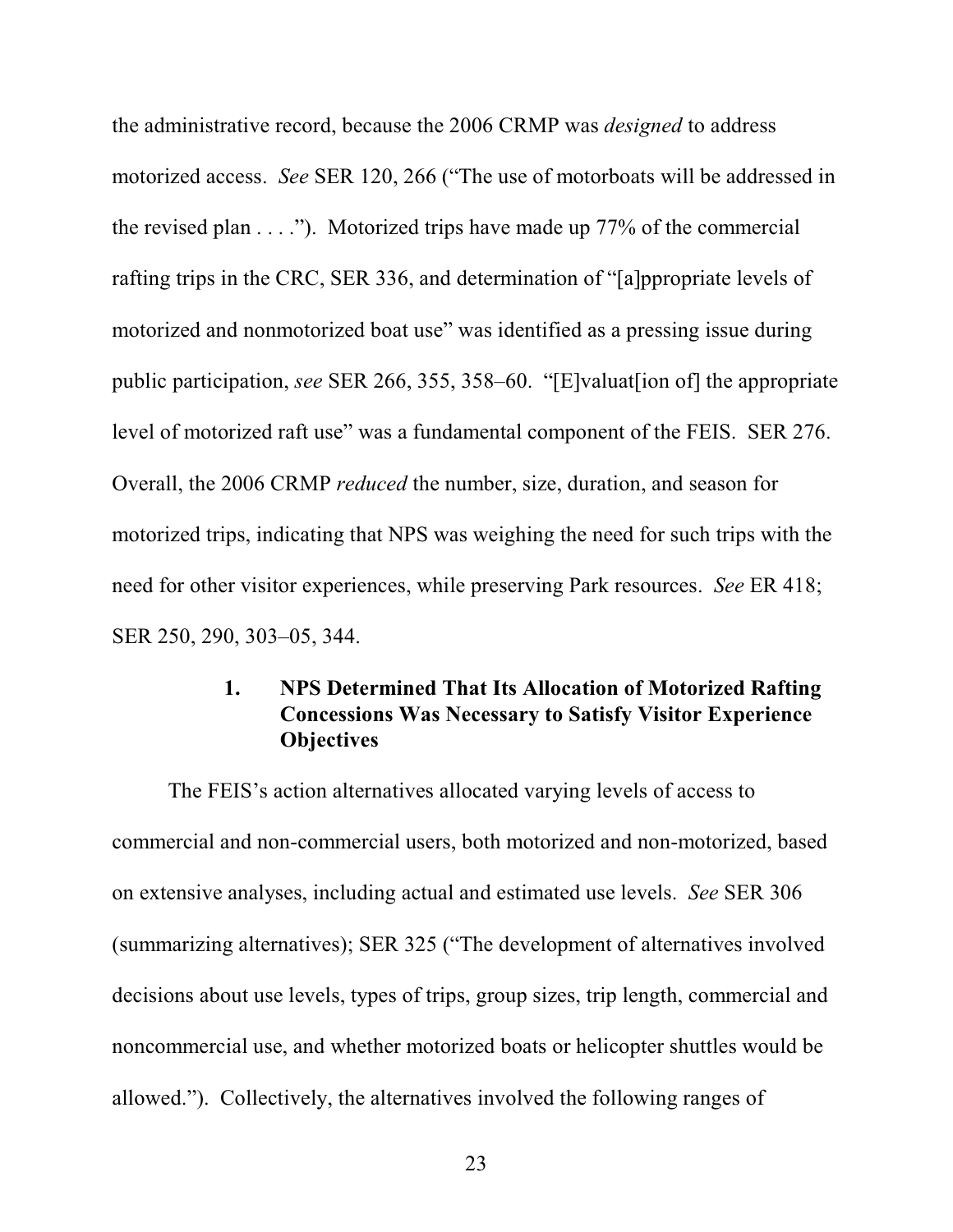commercial motorized allocations: 70,104–83,076 user-days; 338–508 daily launches; and 9079–15,256 total passengers. *See* SER 289–305. Various maximum trip lengths, maximum group sizes, and seasons were evaluated. *See* SER 288.

The starting point for analysis was a database of actual past trips, i.e., the level of access, including motorized boat access, that had been necessary to meet past demand. *See also* SER 344 (indicating that demand exceeds supply for all trips). In evaluating existing use levels, NPS divided past trips into "four key types": motorized commercial trips; non-motorized commercial trips; large noncommercial trips; and small non-commercial trips. SER 448. It derived a series of monthly values (including average launches, trip length, and simultaneous trips) "from the actual trips in the database" for "each of the four trip types." SER 448. FEIS alternatives were then developed by setting limits on certain variables (such as daily launches and trip length) "for each type of trip." SER 448.

The FEIS specifically "evaluate[d] the appropriate level of motorized raft use on the river, including analyzing two no-motor alternatives." SER 276. But NPS noted that, while the no-motor alternatives (B and C) met some 2006 CRMP management objectives, they did not meet the objective of providing a diverse range of quality recreational opportunities for visitors, or NEPA's individual choice criterion. *See* SER 316, 323. That is, these alternatives failed to provide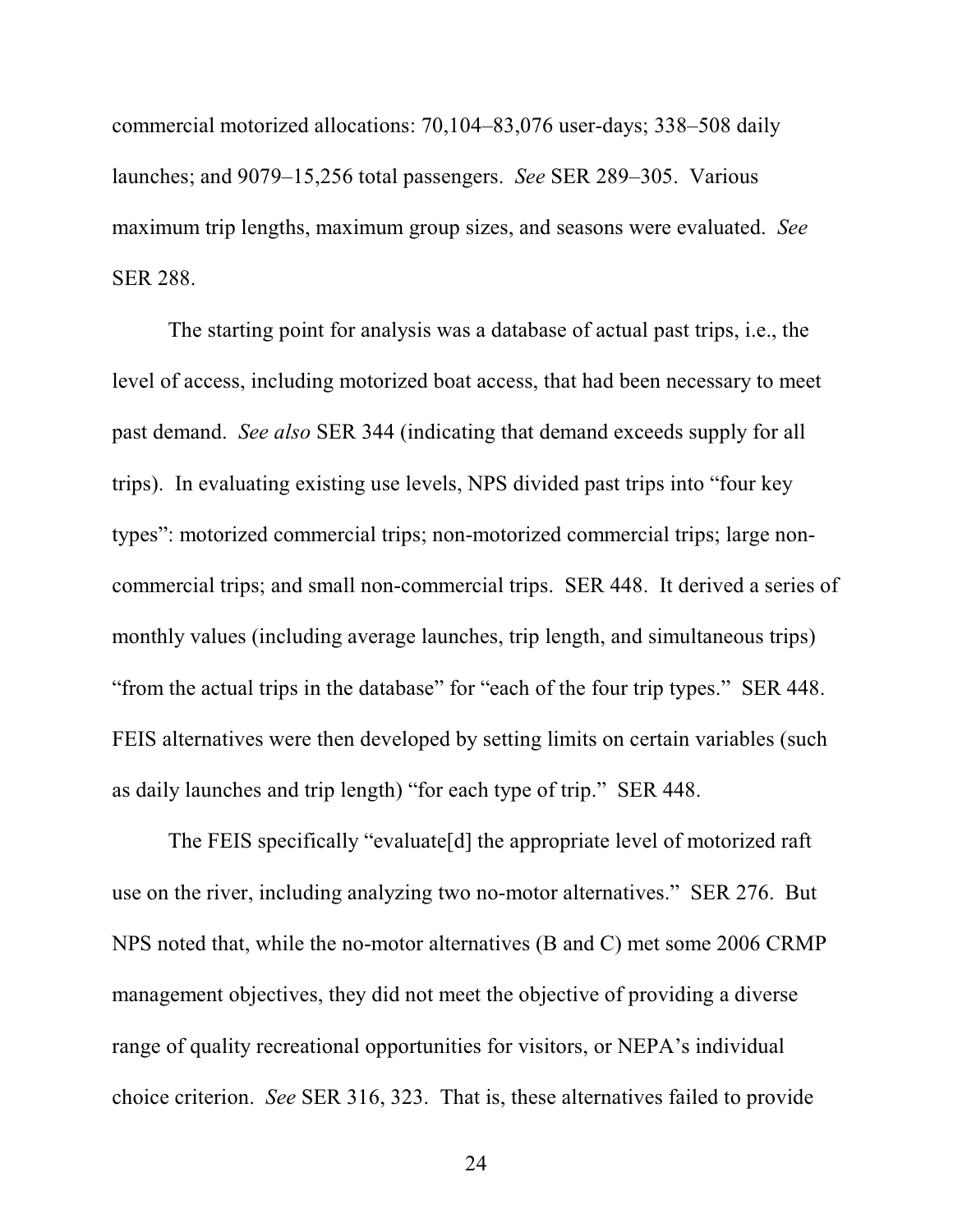the level of motorized boat access necessary to meet visitor-use-experience objectives. While they were feasible and received serious consideration and analysis, the no-motor alternatives were ultimately rejected in favor of the preferred alternative, which better met the full list of management objectives. NPS explained this balancing:

[R]eductions in daily launches, trips at one time, trip length, and group size contribute to resource preservation through reductions in impacts. These reductions, however, must be balanced with the ability of each alternative to offer the widest range of appropriate river experiences. Alternatives would contribute to the achievement of this element of the criterion based on the degree to which they would offer a balanced variety of trip types and characteristics (motorized and nonmotorized, varied group sizes, seasonal access to commercial and noncommercial trips, varied exchange options and trip lengths, and opportunities for solitude or social experience).

SER 320; *see also* SER 368 ("In creating alternatives, the NPS has attempted to provide the greatest access to the greatest number of users consistent with resource protection. The NPS believes it is important to provide diverse trip types and opportunities.").

The FEIS did not only analyze whether motorized rafting access was sufficient to meet the needs of visitors seeking motorized trips. It also explained why *limiting* motorized rafting to appropriate levels was important for providing a diverse range of recreational opportunities, including catering to non-motorized visitors' needs. *See, e.g.*, SER 336 (noting that user-day limits are designed to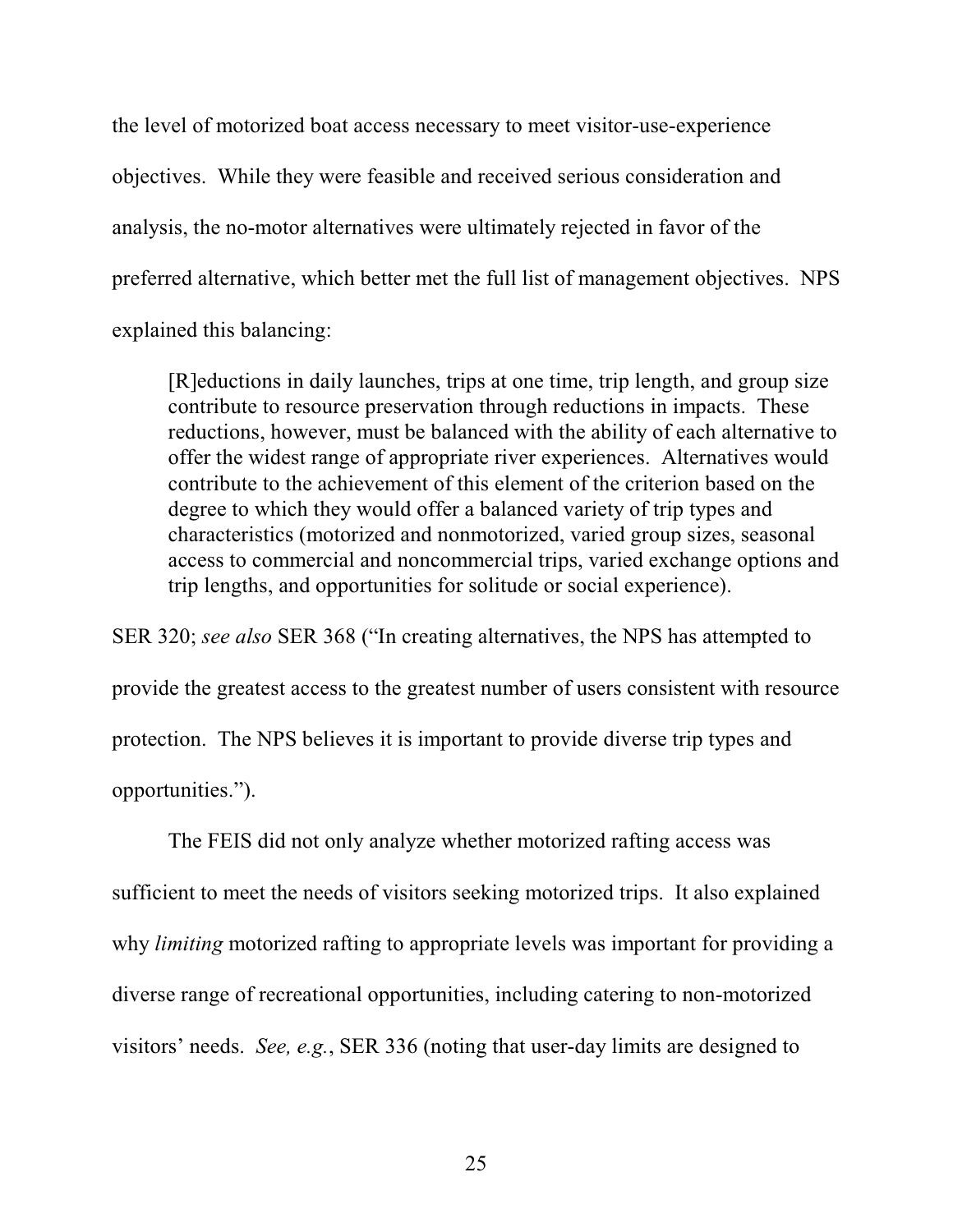reduce the social impacts of motorized trips on other visitors' desire for primitive recreation).

### **2. The Record Demonstrates That Motorized Rafting Concessions Are Necessary for Public Use and Enjoyment of the CRC**

River Runners acknowledge the "general need for the commercial services providing professional guides who offer equipment and skills to take people, who would otherwise not have the skill or equipment, rafting down the river." Br. 12. But they insist that "the record confirms that motorized commercial services are not necessary or appropriate for the public to use or enjoy the river," providing twelve citations to what are actually only three superseded NPS statements (all from the 1970s) and one public comment. Br. 16.

In the first place, APA arbitrary and capricious review does not allow plaintiffs' views to supplant an agency's reasonable judgment based on substantial evidence in the administrative record before it, even if a reviewing court actually prefers the plaintiffs' views. *See Alliance Against IFQs v. Brown*, 84 F.3d 343, 345 (9th Cir. 1996) ("We cannot substitute our judgment of what might be a better regulatory scheme . . . ."); *see also Lands Council*, \_\_\_ F.3d at \_\_\_, 2008 WL 2640001, at \*4 (stating court may "not substitute [its] judgment for that of the agency"). This is especially so given courts' deference to NPS on Concessions Act claims. *See supra* at 16–19. In developing the 2006 CRMP, NPS considered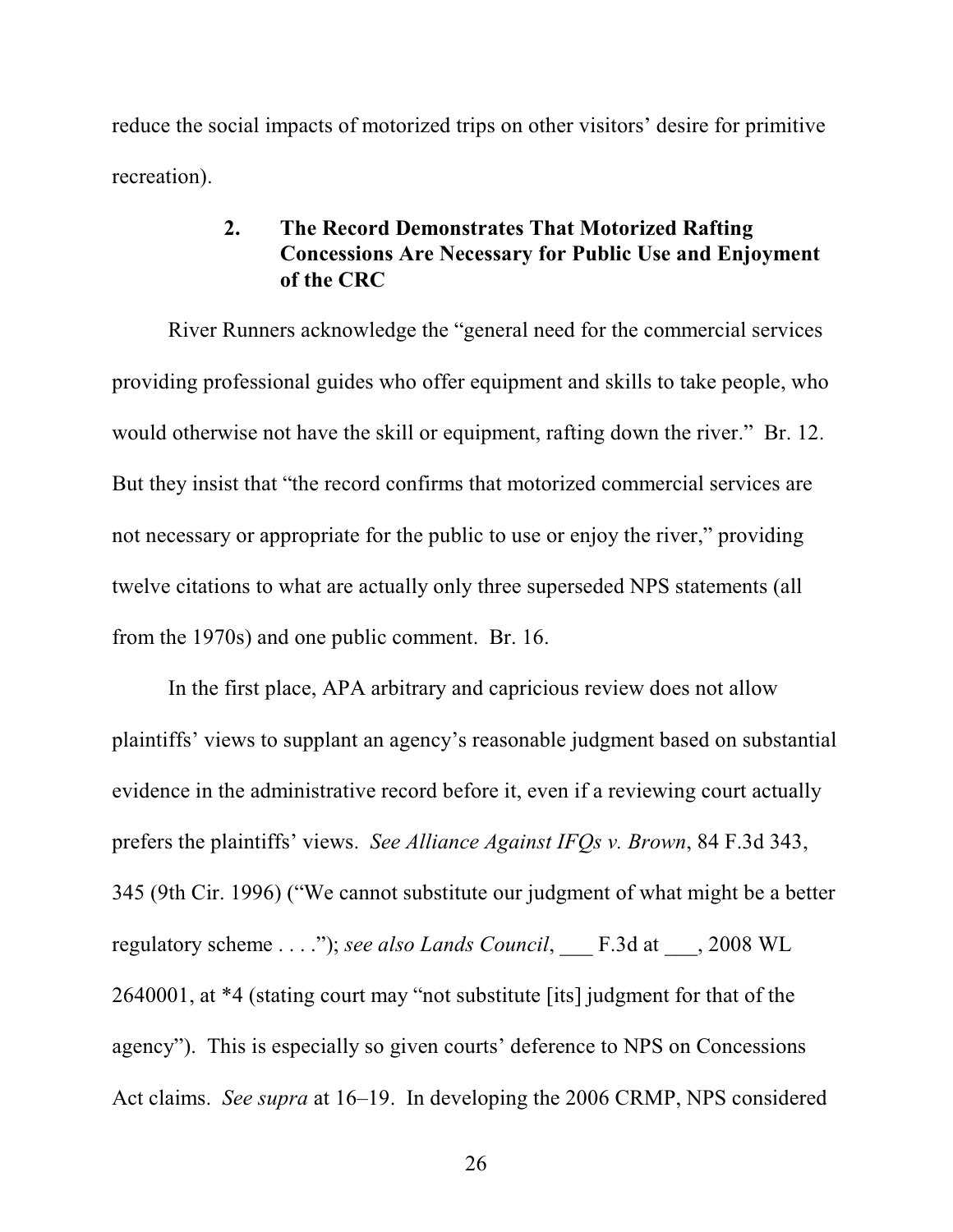the 1970s documents, *see, e.g.*, SER 445, but focused on more recent data and analyses that built upon earlier research, *see, e.g.*, SER 121, 133–35, 148, 211, 237–42, 447.

Second, the record shows that motorized trips *are* necessary. The FEIS analyses support NPS's determination that the selected mix of motorized and nonmotorized opportunities best satisfy management objectives and NEPA criteria, allowing more people to enjoy the river in diverse ways with less impact on the resources. *See supra* at 21–22. Concessioners and non-commercial visitors alike supported the 2006 CRMP. *See* SER 188; *supra* at 9–10.

Record evidence also indicates that motorized trips are indeed necessary for many visitors, whether because of time, cost, or special needs. Motorized trips have accounted for 77% of all commercial trips, SER 336, and many noncommercial trips are motorized, too. As the FEIS explained, motorized trips move faster than non-motorized trips, allowing visitors with less time at their disposal to run more of the river. *See, e.g.*, SER 338 ("This allows most motorized trips to travel from Lees Ferry to Whitmore in six days, or Lees Ferry to Lake Mead in seven."); SER 159; *see also* SER 142, 342 (indicating trip length is among most important factors for visitors selecting motorized commercial trips).Because motorized trips tend to take less time, they also tend to be cheaper. *See* SER 221 ("Motor trips are generally shorter and offered for a lower total price."); SER 347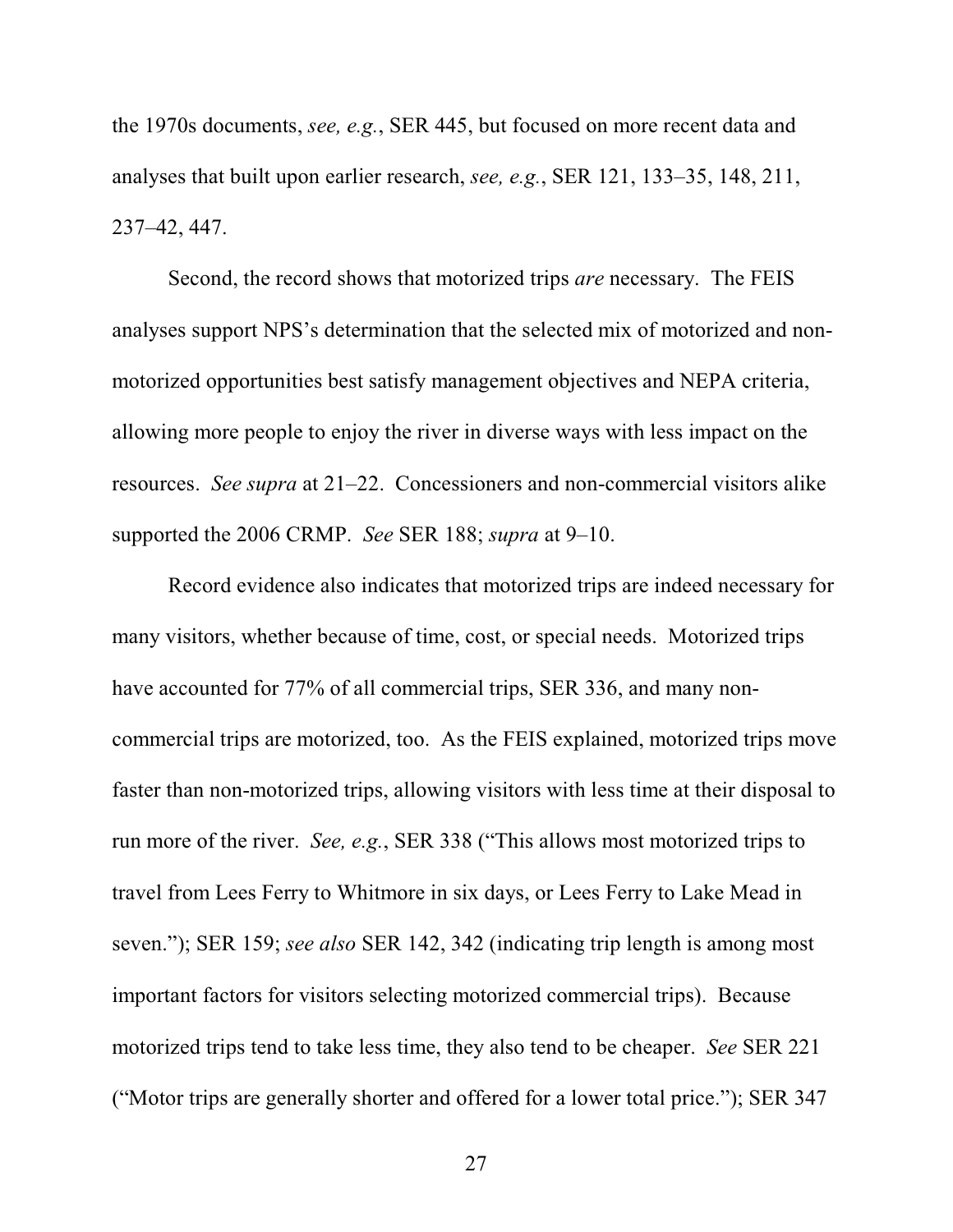("For trips of the same length, those using motors typically charge a lower price per day than those using oars."). And another benefit of temporally shorter motorized trips is that they allow substantially more visitors to run the river overall, because the river can accommodate only a certain number of trips at one time. *See* SER 159, 359, 368–69. Because they are able to travel quickly to alternative campsites and attractions, they can also alleviate overcrowding. SER 284–85, 359.

Time and money aside, motorized rafting provides opportunities for many visitors that oar-powered trips do not. The district court's examination of the administrative record showed that "motorized trips are frequently chartered for special-needs groups, educational classes, family reunions, or to support kayaks or other paddle trips." ER 23; *see* SER 172–74, 177–87; *see also* SER 146 (study listing "Less strenuous/easier" and "Allows kids/elderly/disabled" among reasons why certain visitors prefer commercial motorized trips); SER 156–57 (study noting that average age of commercial rafters has increased over time, and attributing trend in part to "comfort and accessability" for "older individuals"); SER 342 (noting that commercial motor passengers reported interest in "hiking easier trails than oar passengers"). Finally, while "motorized and nonmotorized rafts are about equally safe," SER 366, some visitors feel safer in motorized rafts, SER 143, 146–47, 156, 220.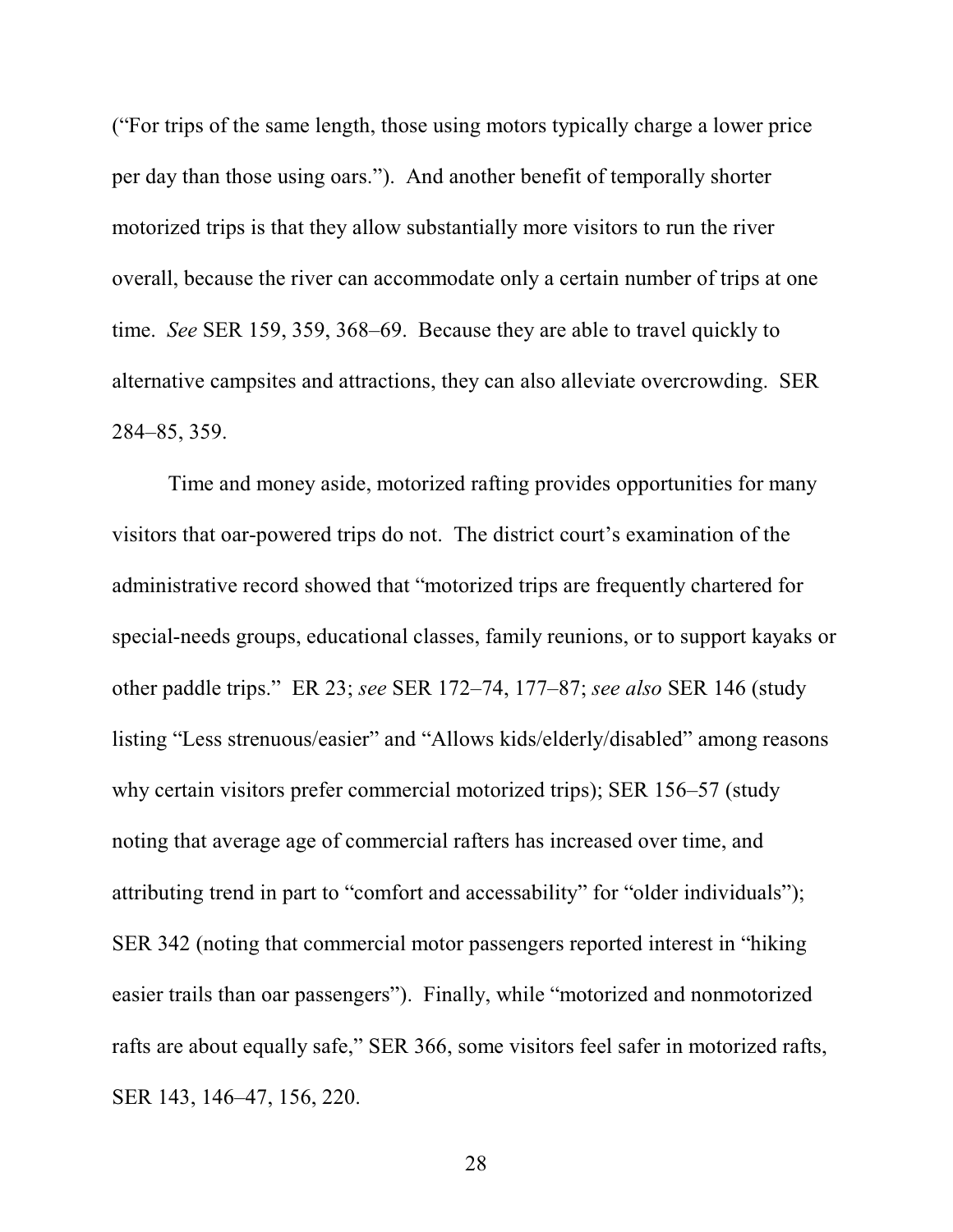## **3. NPS's Necessity Determination Would Satisfy This Court's Reading of the Wilderness Act, Were It Applicable**

River Runners contend NPS failed to make a "specialized" finding that the specific amount of commercial motorized rafting authorized by the 2006 CRMP was necessary, relying on *Blackwell*. Br. 17. This argument fails for two reasons.

First, the "specialized" necessity finding in *Blackwell* was required by the Wilderness Act's "'to the extent necessary'" language, and "flow[ed] directly out of the agency's obligation under the Wilderness Act to protect and preserve wilderness areas." 390 F.3d at 647 (quoting 16 U.S.C. § 1133(d)(5)). The Wilderness Act is inapplicable here, and NPS is entitled to broad discretion under the Concessions Act, which does not contain the "to the extent necessary" language. *See supra* at 16–19.

Second, NPS's authorization of commercial motorized rafting would be valid even under the inapplicable Wilderness Act standard. In *Blackwell*, this Court concluded that it was arbitrary and capricious for the Forest Service to issue commercial special-use permits at pre-existing levels despite acknowledging environmental damage and failing to perform required NEPA analyses. Here, by contrast, NPS performed extensive analyses of past use, visitor experience, and resource impacts in its voluminous FEIS. *See supra* at 19–22. Furthermore, NPS *reduced* motorized access in the 2006 CRMP: while total commercial user-days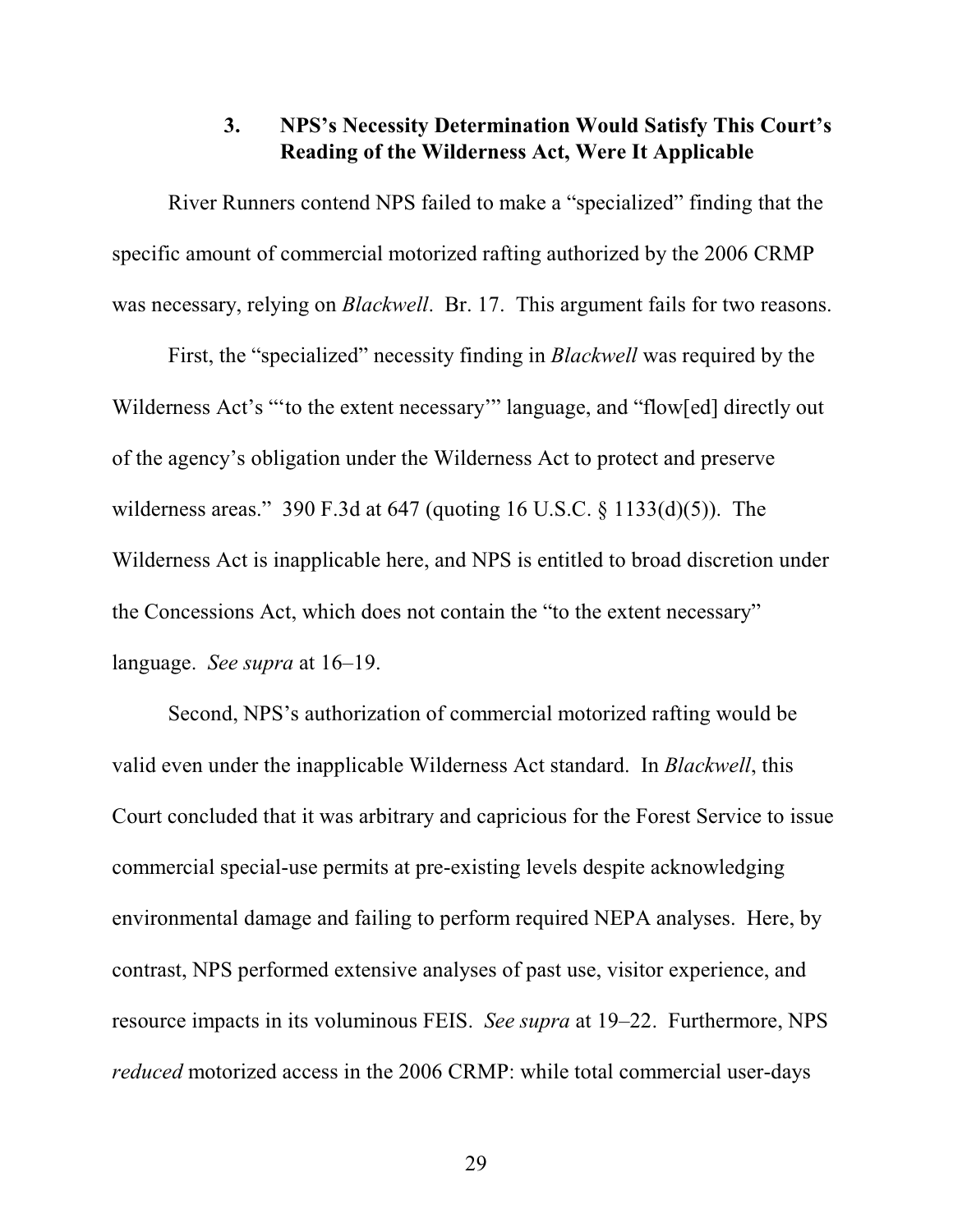remained unchanged, the numbers of motorized commercial launches and total passengers decreased, as did maximum trip lengths and group sizes. *See* SER 288, 290, 305. Motorized trips had previously been allowed for nine months of the year, but the 2006 CRMP reduced that to five-and-a-half months. SER 288. In making these reductions, NPS rejected other alternatives that would have allowed more commercial motorized user-days and launches, SER 300, larger group sizes, and a longer motor season, SER 288; *see also* SER 249–53. NPS's determination that the 2006 CRMP authorized motorized rafting concessions at necessary levels was thus far better supported than the Forest Service's finding in *Blackwell*, and easily passes muster under the deferential Concessions Act standard.

## **D. NPS's Authorization of Commercial Motorized Rafting Was Consistent with Protecting the Values of the CRC to the Highest Degree Practicable**

The Concessions Act requires that concessions be "consistent to the highest practicable degree with the preservation and conservation of the resources and values" of the Park. 16 U.S.C.  $\S$  5951(b)(2). This is not an all-or-nothing command, and the textual emphasis on practicability shows that NPS is entitled to deference. *See, e.g.*, *City of Sausalito*, 386 F.3d at 1227 (holding NPS did not violate "preservation and conservation" standard even when locating conference center in area where state coastal zone management plan only allowed commercial recreation facilities incidental to park use).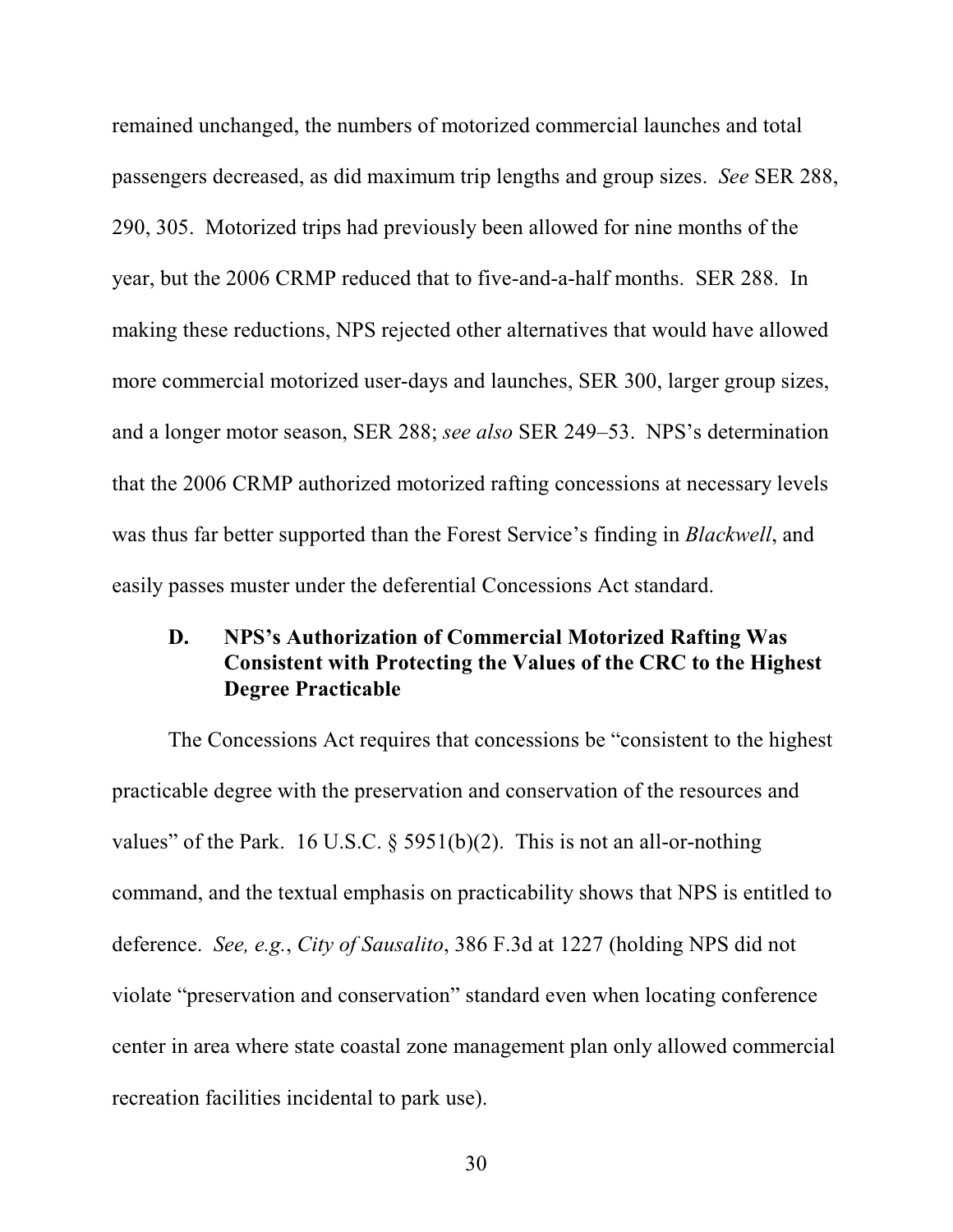River Runners contend that the allocation of commercial motorized rafting access was inconsistent with "the wilderness river experience, the natural soundscape, primitive and unconfined recreation, and the experience of solitude," again relying largely on NPS documents from the 1970s. Br. 22. But the 2006 CRMP's management objectives, which "must be achieved to a large degree for the action to be considered a success," SER 272, specifically provided for protection of these values. *See* SER 273–75 (listing objectives for natural soundscape, "provid[ing] a wilderness river experience," and preservation of wilderness character). NPS reasonably concluded that the allocation of motorized commercial rafting met these objectives. SER 312, 317–18.

NPS analyzed the various alternatives' impacts on the values listed by River Runners, *see* SER 378, 388 (natural soundscape); SER 382–83, 428–42 (wilderness character, including opportunities for solitude and primitive recreation); SER 307–310 (table summary), as well as their compliance with management objectives and NEPA criteria, *see* SER 311–18, 322–24 (table summaries); *see also* SER 127–28 (study showing that 90% of commercial users would consider the CRC wilderness, and that 85% of non-commercial users were able to experience solitude often or frequently). For visitors seeking "outstanding opportunities for solitude or a primitive and unconfined type of experience," NPS stated that its preferred upper stretch alternative would have "adverse [impacts] of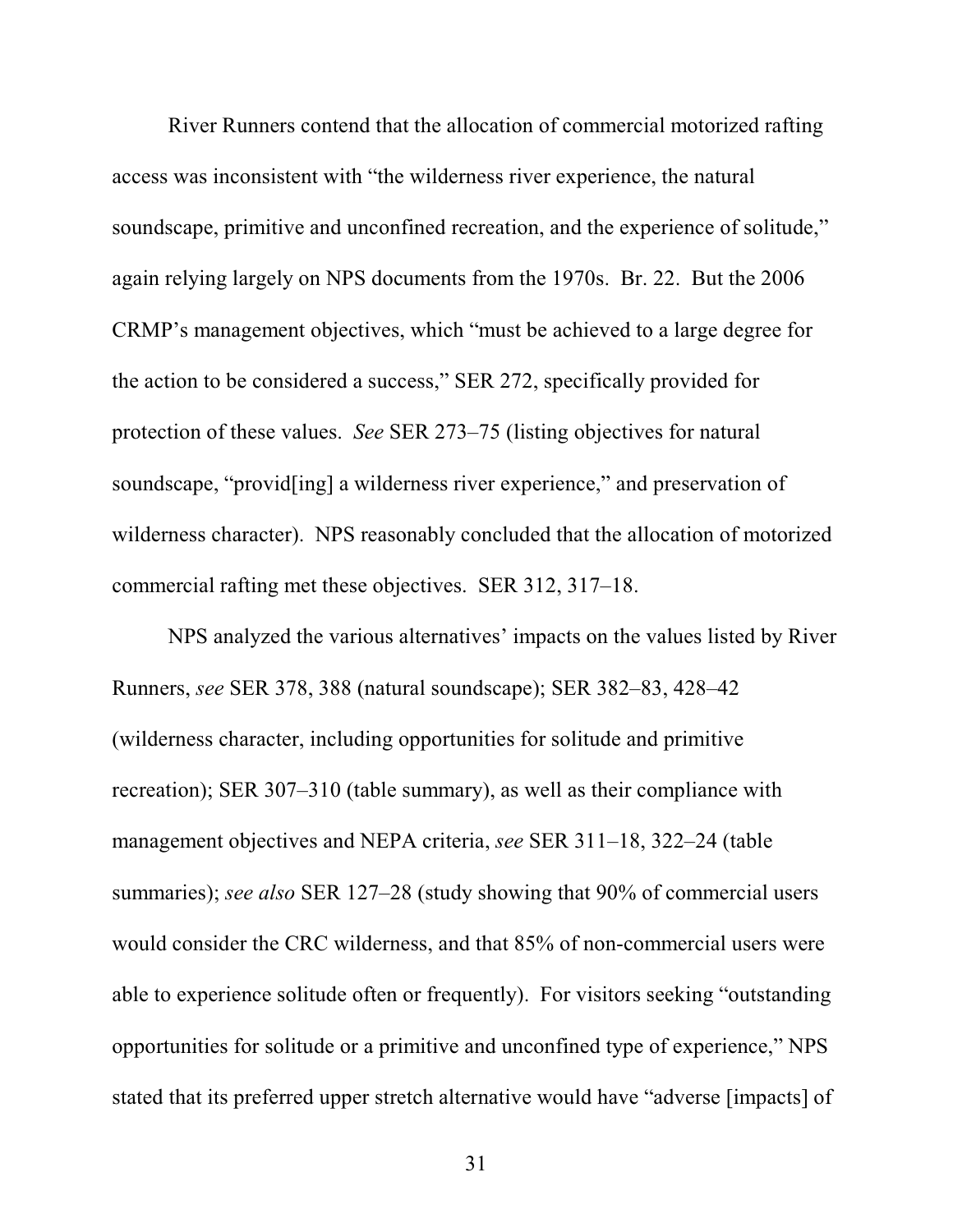moderate intensity during the peak use motorized periods, [but] beneficial and negligible impacts during the longer non-motorized use period with smaller group size." SER 442. The preferred alternative reduced the number of motorized launches and passengers (as well as their maximum group sizes and trip lengths), and barred motorized trips for six-and-a-half months of the year while increasing non-commercial launches in all seasons. *See* SER 288, 290, 305. It was reasonable for NPS to conclude that the allocation met the objectives identified by River Runners.

#### **II. NPS's 2001 Policies Are Not Enforceable Against the Agency, and the 2006 CRMP Nevertheless Complied with Them**

As River Runners concede, the Wilderness Act is inapplicable because Congress has designated no wilderness areas in the Park in the thirty-one years since NPS's proposal. *Cf.* 16 U.S.C. § 1133(b). To the contrary, when NPS suggested in 1980 that motorized rafting be phased out, Congress responded with legislation mandating that "[n]one of the funds appropriated [to NPS] be used for the implementation of any management plan for the [CRC] which reduces . . . commercial motorized watercraft excursions for the preferred use period." Pub. L. No. 96-514, § 112(a), 94 Stat. 2957, 2972 (1980). This prompted NPS to abandon the phase-out. SER 74; *see also* 126 Cong. Rec. S14,466–70 (daily ed. Nov. 14, 1980) (statement of Sen. Hatch); SER 62–68; *Flick v. Liberty Mut. Fire Ins. Co.*,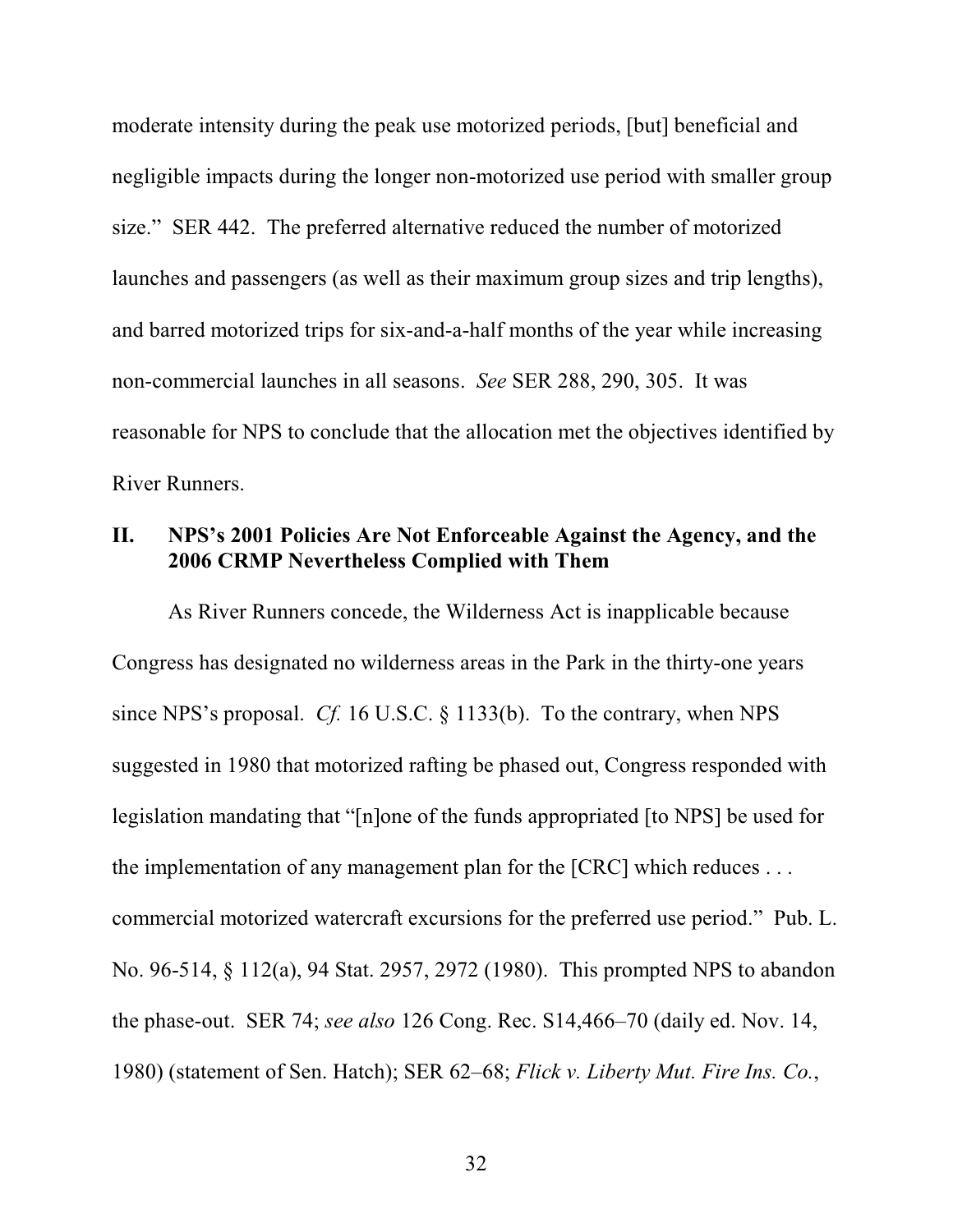205 F.3d 386, 394 (9th Cir. 2000) (noting "the simple, but powerful command of the Appropriations Clause"). While River Runners characterize a wilderness recommendation as "pending," it has been fifteen years since NPS's last "update," SER 91, and there has never been any congressional action suggesting that designation is likely.

With the statute unavailable, River Runners seek to impose Wilderness Actlike duties on NPS through the 2001 Policies, Br. 25–26, which state that NPS "will encourage and facilitate those uses of wilderness that are in keeping with the definitions and purposes of wilderness and do not degrade wilderness resources and character." Addendum 14 (MP 6.4). But, as the district court found, the 2001 Policies are not judicially enforceable against NPS, because they "do not prescribe substantive rules, nor were they promulgated in conformance with the procedures of the APA." ER 11. Furthermore, the 2006 CRMP *was consistent with* the 2001 Policies, because seasonal motorized rafting does not preclude wilderness designation or otherwise diminish wilderness suitability.

#### **A. The 2001 Policies Are Not Enforceable Against NPS**

The 2001 Policies are not enforceable against NPS because they neither purport to create substantive rules, nor were they promulgated in conformance with rulemaking requirements. *See W. Radio Services Co. v. Espy*, 79 F.3d 896,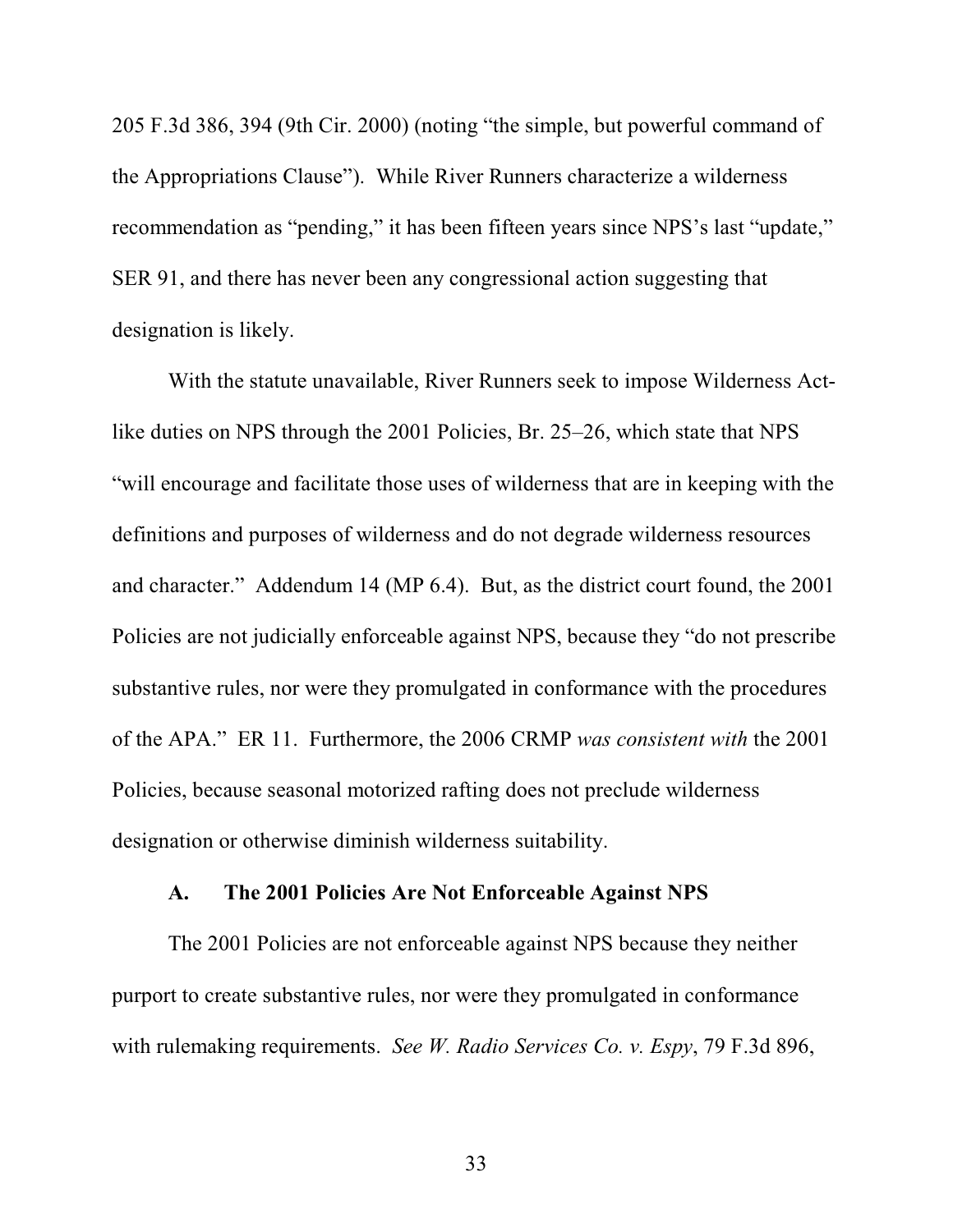900 (9th Cir. 1996) ("[W]e will not review allegations of noncompliance with an agency statement that is not binding on the agency.").

"To be judicially enforceable, [an agency] pronouncement must 'prescribe substantive rules—*not* interpretive rules, general statements of policy or rules of agency organization, procedure or practice,' and must have been 'promulgated pursuant to a specific statutory grant of authority and in conformance with the procedural requirements imposed by Congress.'" *Lowry v. Barnhart*, 329 F.3d 1019, 1022 (9th Cir. 2003) (quoting *United States v. Fifty-Three (53) Eclectus Parrots*, 685 F.2d 1131, 1136 (9th Cir. 1982)) (emphasis in *Lowry*). The 2001 Policies satisfy neither requirement.<sup>7/</sup>

# **1. The 2001 Policies Contain Policy Statements and Internal Guidance, Not Substantive Rules**

The 2001 Policies do not prescribe substantive rules. To satisfy this

requirement, an agency pronouncement "must be legislative in nature, affecting

 $\alpha$ <sup>*T*</sup> The district court extensively explained why the 2001 Policies are not judicially enforceable against NPS, ER 7–13, but River Runners declined to engage the issue in their opening brief, failing even to cite *Eclectus Parrots*. Accordingly, they have waived the argument that the 2001 Policies *are* judicially enforceable. *See Smith v. Marsh*, 194 F.3d 1045, 1052 (9th Cir. 1999). River Runners' argument on appeal is that NPS must adhere to the 2001 Policies because of a regulation stating that permitted activities in national parks "shall be consistent with applicable legislation, Federal regulations and administrative policies." 36 C.F.R. § 1.6(a) (2007). This regulation has no bearing on the enforceability of the 2001 Policies themselves, and cannot be used to eviscerate the *Eclectus Parrots* test.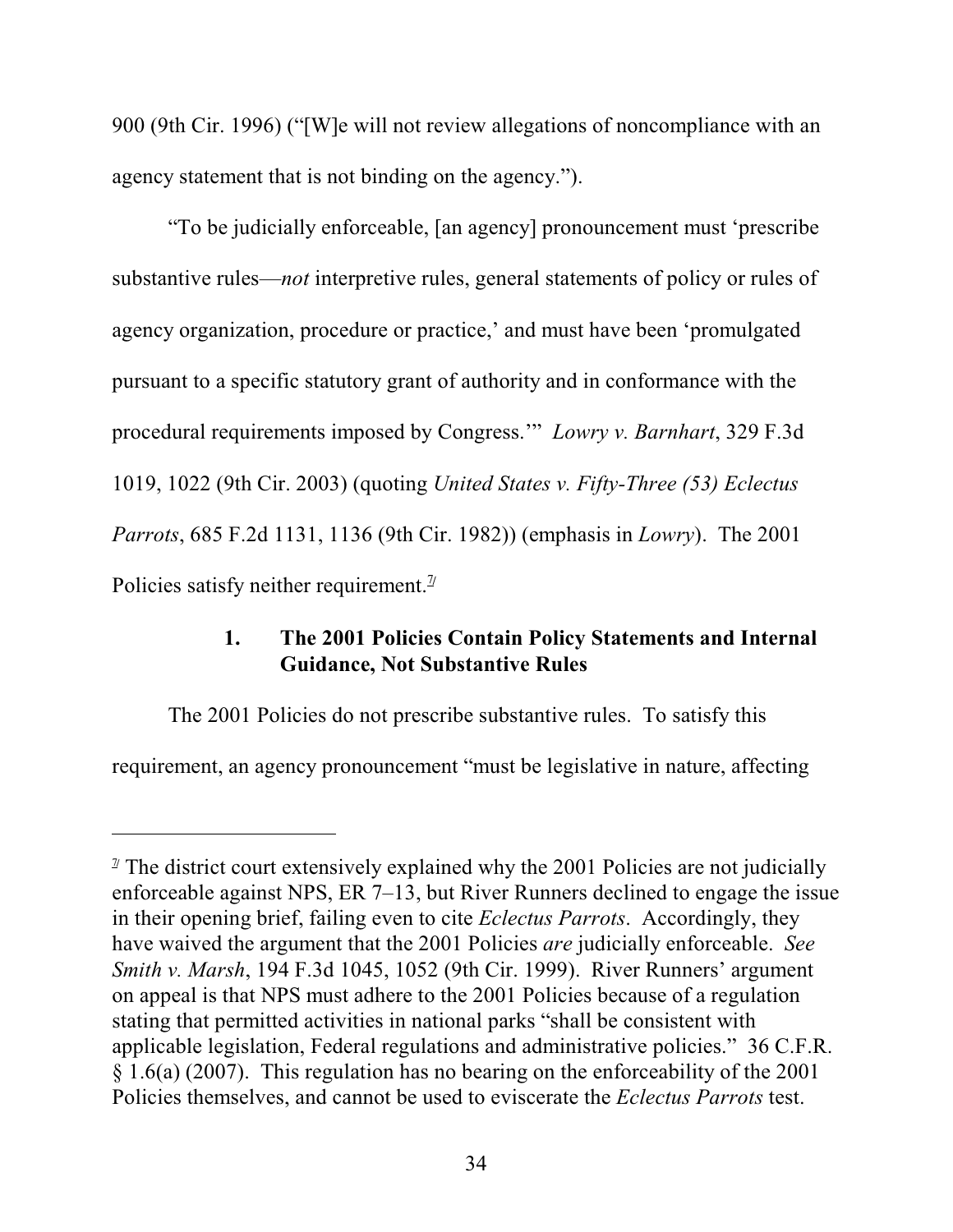individual rights and obligations." *Eclectus Parrots*, 685 F.2d at 1136. As the

D.C. Circuit explained in holding that the 2001 Policies are not enforceable:

[T]he [2001 Policies are] a statement of policy, not a codification of binding rules.

While the text . . . on occasion uses mandatory language, such as "will" and "must," the document as a whole does not read as a set of rules. It lacks precision in its directives, and there is no indication of how the enunciated policies are to be prioritized.

*Wilderness Soc'y*, 434 F.3d at 595. This Court recently came to a similar conclusion in rejecting the argument that a prior version of the 2001 Policies imposed certain mandatory duties on NPS. *See Terbush v. United States*, 516 F.3d 1125, 1131 (9th Cir. 2008) (stating portions relied on by plaintiffs "vest considerable discretion in the NPS that is clearly grounded in the broad mandate to balance conservation with access and safety").

The portions of the 2001 Policies relied upon by River Runners are general statements of policy, not substantive rules. The statement that NPS "will seek to remove from potential wilderness the temporary, non-conforming conditions that preclude wilderness designation" falls under the heading, "General Policy." Addendum 10 (MP 6.3.1). Elsewhere, language clearly does not impose a precise substantive rule, such as the statement that recreational uses of wilderness "will be of a type and nature that ensure that its use and enjoyment will leave it unimpaired for future use and enjoyment as wilderness, and provide for the preservation of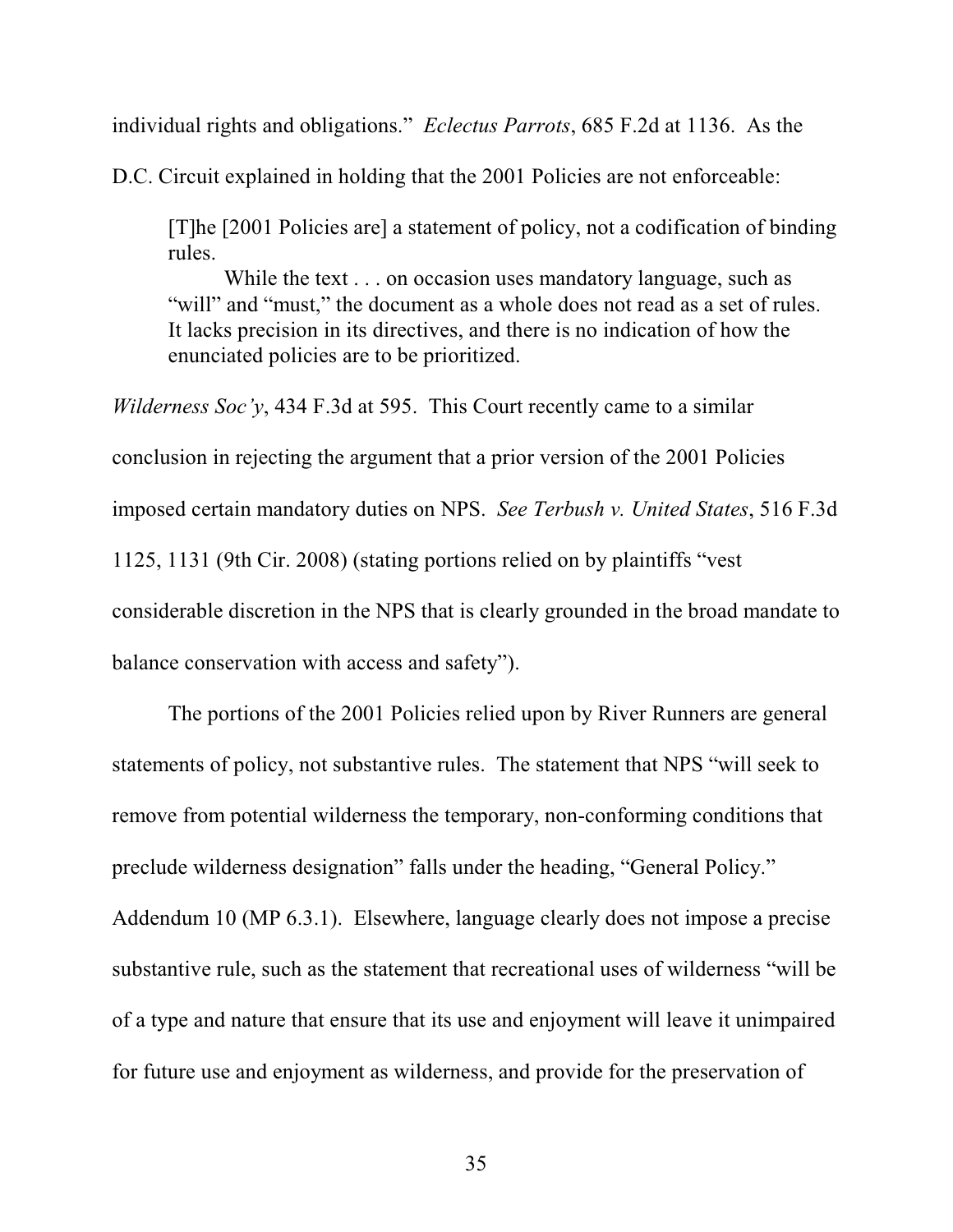wilderness character." Addendum 14 (MP 6.4.3.1); *cf. Terbush*, 516 F.3d at 1132 ("This provision is not a mandatory and specific policy, and the language itself implicates the NPS's broader mandate . . . ."). The only arguably concrete substantive rules River Runners identify refer to statutes, such as the statement that "[a]ctivities such as guide services for . . . river trips" may be authorized "if they meet the 'necessary and appropriate' test[] of the [Concessions Act]." Addendum 14 (MP 6.4.4).

Rather than quasi-legislative rules affecting individual rights and obligations, the 2001 Policies are intended to provide internal guidance within NPS. *See Moore v. Apfel*, 216 F.3d 864, 868 (9th Cir. 2000) (holding agency manual was not judicially enforceable because text showed it to be "an internal guidance tool, providing policy and procedural guidelines to . . . staff members"). The introduction describes the 2001 Policies as a "basic Service-wide policy document," as a "guidance document[]," and as a statement of policy "designed to provide [NPS] management and staff with clear and continuously updated information . . . that will help them manage parks and programs effectively." Addendum 4. When NPS published a notice of availability for the 2001 Policies, it explained that "Park superintendents, planners, and other NPS employees use management policies as a reference source." 65 Fed. Reg. 2984, 2984 (Jan. 19, 2000). The 2001 Policies also state that "[a]dherence to policy is mandatory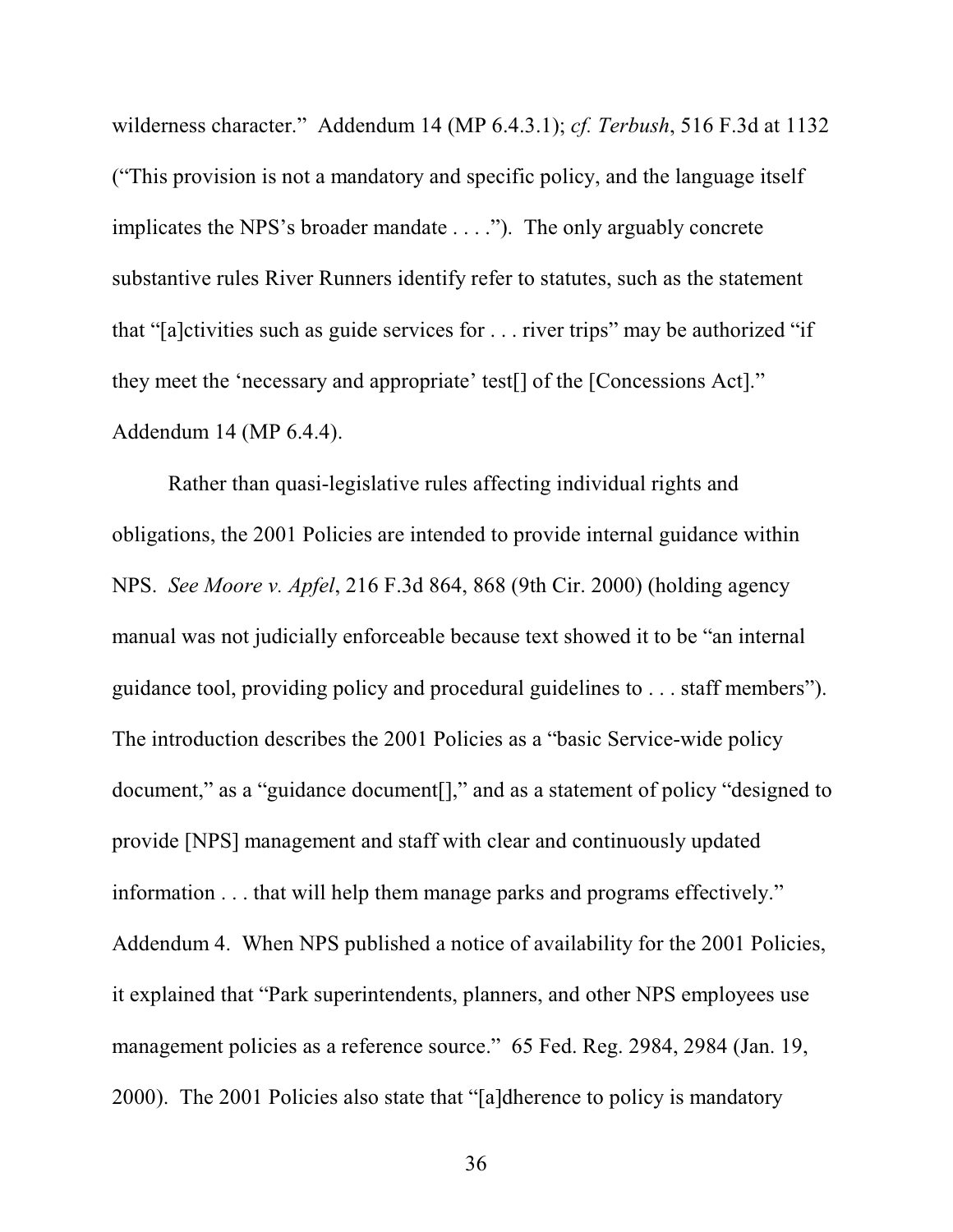unless specifically waived or modified in writing," Addendum  $4, <sup>8</sup>$  which induced the D.C. Circuit to state: "This language does not evidence an intent on the part of the agency to limit its discretion and create enforceable rights. . . . This supports the . . . contention that the [2001 Policies are] no more than a set of internal guidelines for NPS managers and staff." *Wilderness Soc'y*, 434 F.3d at 596.

## **2. The 2001 Policies Were Not Promulgated Through Legally Sufficient Procedures**

The second requirement of *Eclectus Parrots* is that agency pronouncements must be promulgated in accordance with the procedural requirements of the APA or some other congressional authorization. *W. Radio Servs.*, 79 F.3d at 901. This Court has consistently found publication in the Federal Register necessary for enforceability. *See, e.g.*, *Lowry*, 329 F.3d at 1022; *Moore*, 216 F.3d at 869. While NPS published a notice of availability of a draft version of the 2001 Policies in the Federal Register, 65 Fed. Reg. at 2984, it never published the 2001 Policies themselves or provided for APA notice-and-comment rulemaking, *Wilderness Soc'y*, 434 F.3d 595–96; *see also W. Radio Servs.*, 79 F.3d at 901 (holding Forest Service Manual and Handbook, neither published in Federal Register nor promulgated through notice-and-comment rulemaking, were not enforceable).

<sup>&</sup>lt;sup>8</sup> No waiver was required here: the NPS Director and Assistant Secretary of the Interior determined that motorized rafting in the CRC would not violate the 2001 Policies. SER 162–65.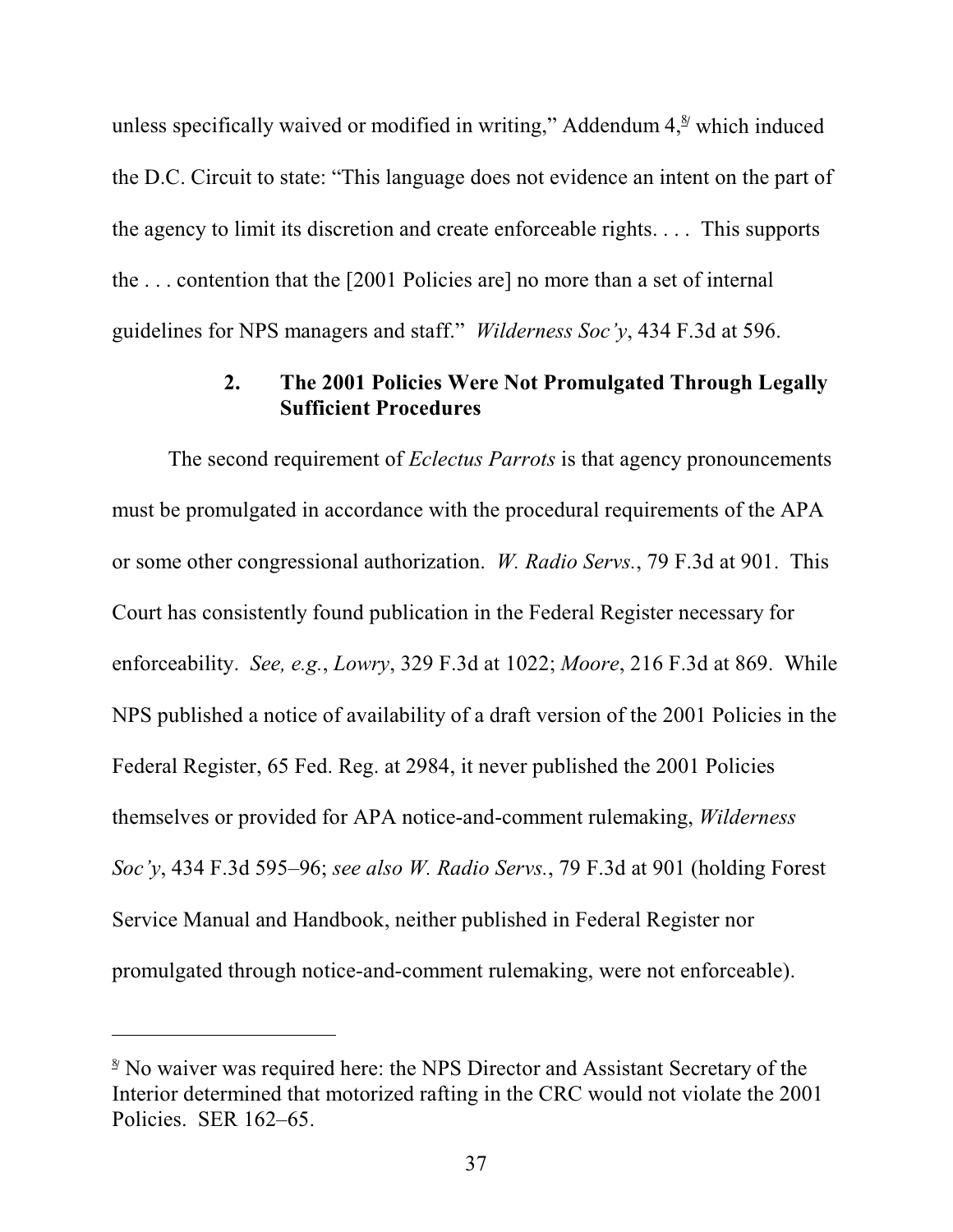The 2001 Policies were never published in the Code of Federal Regulations. The D.C. Circuit found this factor "particularly noteworthy," because "'[t]he real dividing point between regulations and general statements of policy is publication in the Code of Federal Regulations.'" *Wilderness Soc'y*, 434 F.3d at 595–96 (quoting *Brock v. Cathedral Bluffs Shale Oil Co.*, 796 F.2d 533, 539 (D.C. Cir. 1986)). That NPS did not consider the 2001 Policies equivalent to enforceable regulations is reflected in the 2001 Policies' statement that any regulations with which they are inconsistent continue to govern "until the regulations are formally revised through the rulemaking procedure." Addendum 6.

River Runners argue that the 2001 Policies have the "force of law," Br. 31, and cite a district court case from another Circuit. But *Southern Utah Wilderness Alliance v. NPS*, 387 F. Supp. 2d 1178, 1187 (D. Utah 2005) ("*SUWA*"), addressed whether the 2001 Policies' interpretation of the Organic Act's "non-impairment" mandate was entitled to judicial deference. The question of whether a court should grant deference *to* an expert agency's interpretation of a statute is fundamentally different from whether an agency pronouncement is judicially enforceable *against* the agency. The deference inquiry asks whether Congress can have been expected to authorize an agency to speak with the force of law when interpreting statutory ambiguity, and whether the agency promulgated an interpretation in exercise of that authority. *United States v. Mead Corp.*, 533 U.S.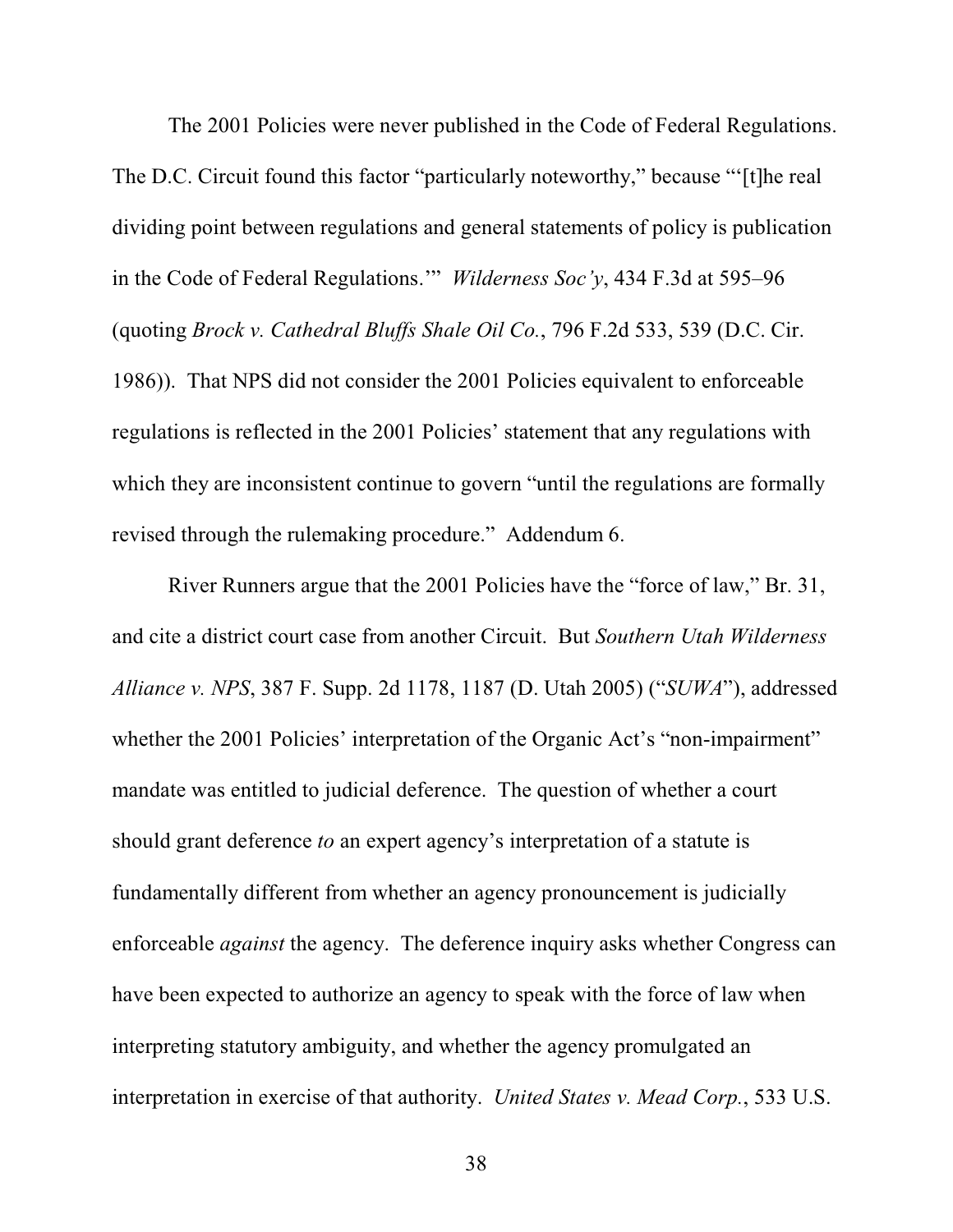218, 229 (2001).<sup> $\frac{9}{7}$ </sup> If so, the interpretation is binding on courts. *Id.* The judicial enforceability inquiry, on the other hand, asks whether the agency promulgated a substantive rule by which it intended to be bound *by* courts. *See, e.g.*, *James v. U.S. Parole Comm'n*, 159 F.3d 1200, 1205–06 (9th Cir. 1998) (relying on *Eclectus Parrots* to hold that alleged non-compliance with internal guidelines could not give rise to due process claim against Parole Commission). The "force of law" has very different meanings in the two inquiries.

Applying this Court's *Eclectus Parrots* standard, the 2001 Policies are not enforceable against NPS. River Runners thus cannot wield them as a club to challenge the agency's authorization of commercial motorized rafting concessions.

## **B. The 2006 CRMP Complied with the Unenforceable 2001 Policies' Provisions on Wilderness Resource and Use Management**

Regardless, River Runners' reliance on the 2001 Policies is misplaced: the 2006 CRMP's authorization of commercial motorized rafting was consistent with them. River Runners argue that the 2001 Policies require NPS to "prohibit"

<sup>&</sup>lt;sup>2</sup> *SUWA* relied on the procedures through which NPS issued the "non-impairment" interpretation, calling it "an almost-complete, formal notice-and-comment process" sufficient for deference. *SUWA*, 387 F. Supp. 2d at 1188 (citing *Mead*, 533 U.S. at 221). But this section of the 2001 Policies was issued separately and through more extensive procedures. *See* 65 Fed. Reg. 56,003, 56,003 (Sept. 15, 2000) ("'Director's Order #55: Interpreting the National Park Service Organic Act' . . . adopts section 1.4 of NPS 'Management Policies' . . . ."). Notably, NPS responded to the public comments it received on § 1.4, *see id.* at 56,003–04, which it never did for the remainder of the 2001 Policies.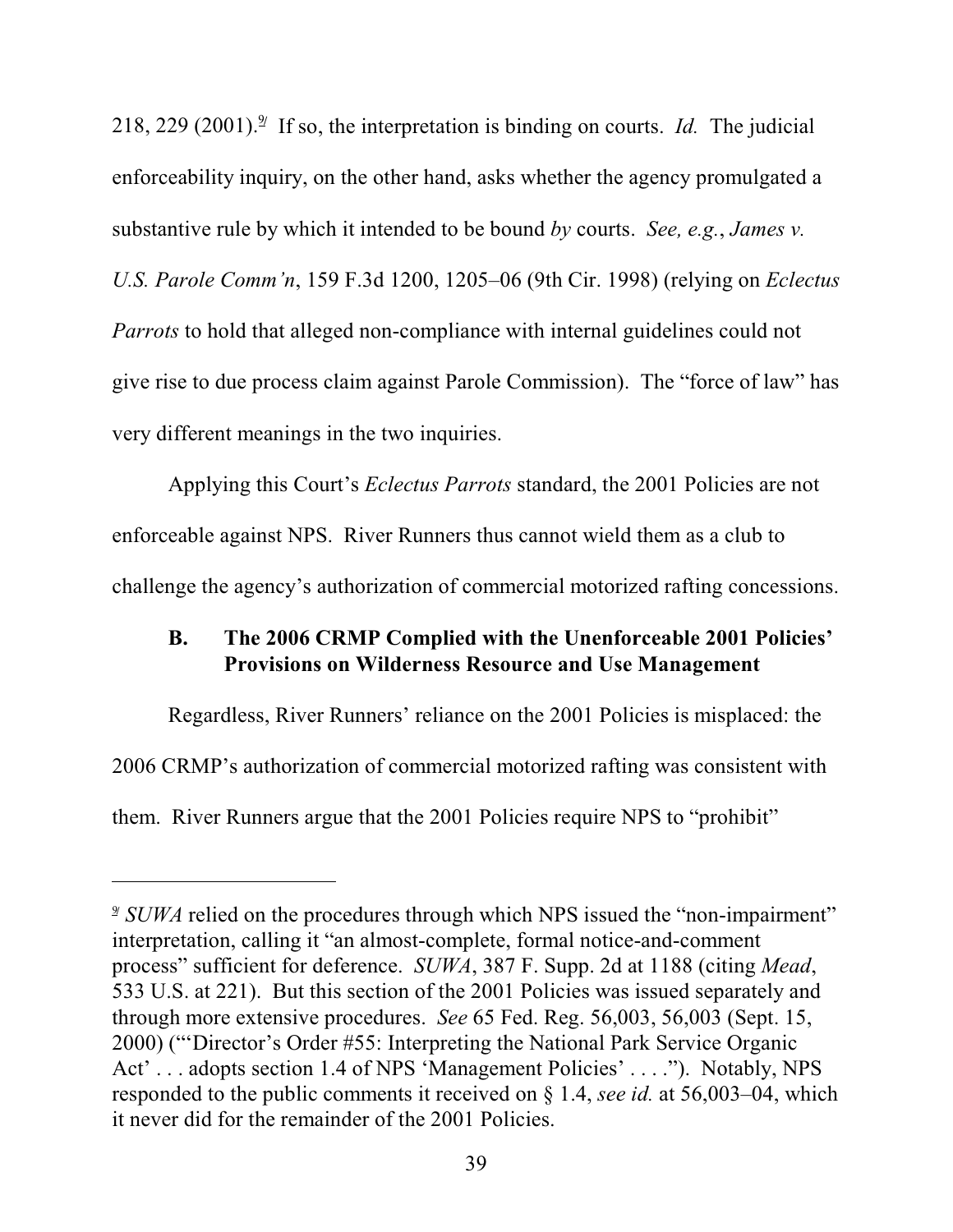motorized rafting in the CRC because of its status as proposed potential wilderness. Br. 27. But the 2001 Policies contain no such command, and motorized rafting does not preclude wilderness designation (nor does wilderness designation necessarily preclude motorized rafting). Instead, motorized rafting is a temporary or transient disturbance that does not permanently affect wilderness resources or denigrate wilderness values.

In its most recent "update" on wilderness (15 years ago), NPS proposed that 235 miles of the CRC be designated as potential wilderness. SER 98–99. The 2001 Policies provide the following guidance with respect to management of potential wilderness:

[NPS] will take no action that would diminish the wilderness suitability of an area possessing wilderness characteristics until the legislative process of wilderness designation has been completed. . . . This policy also applies to potential wilderness, requiring it to be managed as wilderness *to the extent that existing non-conforming conditions allow*. [NPS] will seek to remove from potential wilderness the temporary, non-conforming conditions *that preclude wilderness designation*.

Addendum 10–11 (MP 6.3.1) (emphases added). The FEIS declared that the CRC

"will be managed as potential wilderness," SER 351, but added:

It is important to note that the continued use of motorboats does not preclude possible wilderness designation because such use is only a temporary or transient disturbance of wilderness values and does not permanently impact wilderness resources or permanently denigrate wilderness values.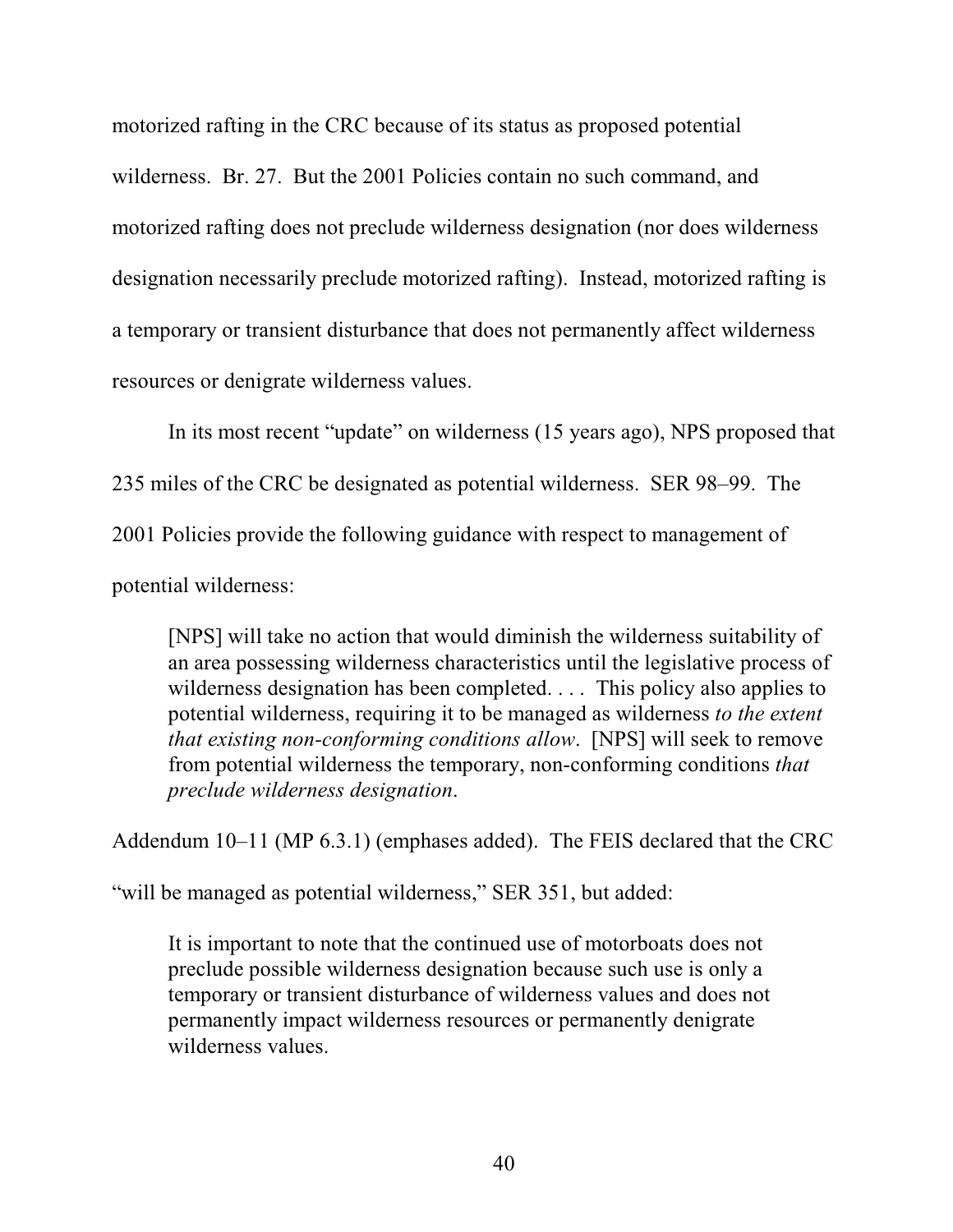SER 276; *see also* SER 164 (memorandum from Assistant Secretary of the Interior concluding 2001 Policies "do not require the NPS to seek to remove motorboat use from the [CRC]"); SER 84 (1982 CRMP ROD).

## **1. Motorized Rafting Does Not Diminish the CRC's Wilderness Suitability**

The FEIS specifically analyzed motorized rafting's effects on the CRC's "wilderness character" and concluded that the preferred alternative would have both "beneficial and adverse" seasonal effects on wilderness character that would be "negligible to moderate" and "short- to long-term." SER 442. No permanent impacts that would diminish the CRC's wilderness suitability were identified. *Cf.* SER 430 (defining "moderate" effects as those where there "would be no permanent visual improvements or human occupation"). The effects of motorized rafting on visitor experience cited by River Runners, Br. 28–31, are likewise temporary in nature, and could be eliminated (should Congress choose to do so) when designating wilderness.

Motorized rafting does not diminish the CRC's wilderness suitability for future designation. If it *did* have such an effect, the motorized rafting authorized by previous management plans would have precluded the CRC's designation decades ago. *See also Voyageurs Region Nat'l Park Ass'n v. Lujan*, 966 F.2d 424, 427 (8th Cir. 1992) (upholding snowmobile use in wilderness study area based on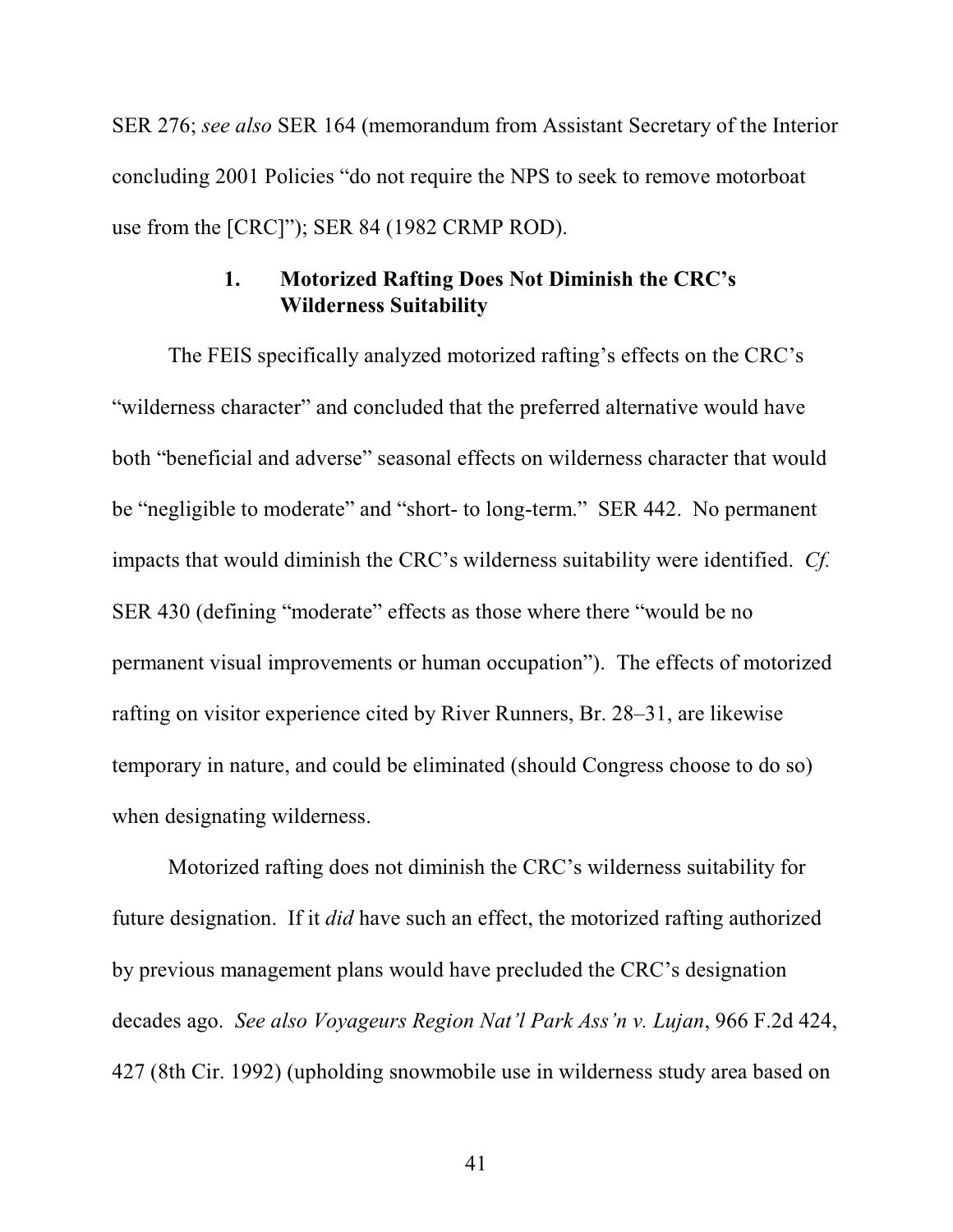NPS's conclusion that it "would not permanently change the area and thus, would not preclude . . . future designation as wilderness"); *Utah v. Andrus*, 486 F. Supp. 995, 1007 (D. Utah 1979) ("[I]t is consistent with . . . the Wilderness Act . . . to find that if a given activity will have only a temporary effect on wilderness characteristics and will not foreclose potential wilderness designation then that activity should be allowed to proceed.").

#### **2. Motorized Rafting Is an Established Use of the CRC**

Motorized rafting does not "preclude wilderness designation" of the CRC within the meaning of the 2001 Policies, because the Wilderness Act allows motorized rafting to continue even if Congress should designate the CRC as wilderness. *See* 16 U.S.C. § 1133(d)(1) ("Within wilderness areas designated by this chapter the use of aircraft or motorboats, where these uses have already become established, may be permitted to continue subject to such restrictions as the Secretary of [the Interior] deems desirable."); *see also* Addendum 14 (MP 6.4.3.3) (acknowledging Wilderness Act "allow[s] the continuation of motorboat . . . use under certain circumstances"); *Friends of Boundary Waters Wilderness*, 164 F.3d at 1119–20 (discussing motorboat use in certain areas of Boundary Waters Canoe Area Wilderness). Motorized rafting is clearly "established" in the CRC, having begun in 1949, SER 36; in 1972, 90% of all rafting on the CRC was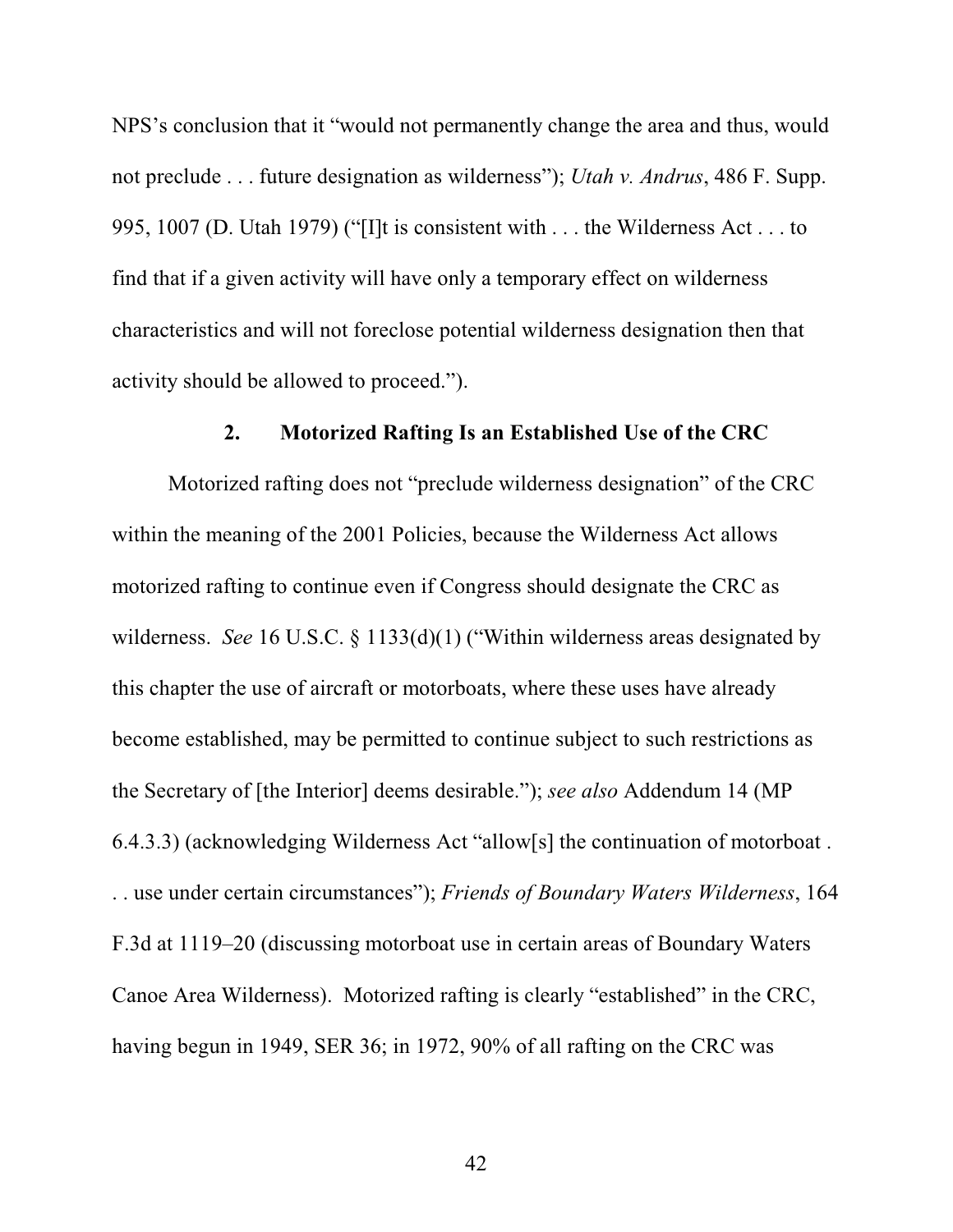motorized, ER 66; *see also* SER 164 (stating motorboat use is established in CRC and does not preclude wilderness designation); SER 84 (1982 CRMP ROD).

The 2001 Policies do not contain the prohibition that River Runners want,  $\frac{10}{4}$ but rather a statement that recreation in potential wilderness areas "will be of a type and nature that ensure that its use and enjoyment will leave it unimpaired for future generations, provide for protection of the area as wilderness, and provide for the preservation of the wilderness character." Addendum 13 (MP 6.4.3); *cf. Terbush*, 516 F.3d at 1132 ("This provision is not a mandatory and specific policy, and the language itself implicates the NPS's broader mandate . . . ."). NPS analyzed motorized rafting's effects on the CRC's wilderness character, SER 428–42, and selected an alternative that met the management objectives of

<sup>&</sup>lt;sup>10</sup> River Runners' argument that NPS must prohibit motorized rafting is ultimately based less on the 2001 Policies than on NPS's 1980 recommendation that motorized rafting be phased out. *See* River Runners Br. 27–31 (citing 1979–80 CRMP and associated documents, including five studies and one synthesis of studies). But NPS abandoned the phase-out in 1981 in response to legislation, *see supra* at 7–8, 32–33, and the agency has never stated that motorized rafting should be *eliminated* in the nearly thirty years since, including in its 1993 wilderness proposal update, *see* ER 235 ("[T]he current levels of motorized boat use probably contradict the intent of wilderness designation."). NPS considered 1970s studies in developing the 2006 CRMP, *see, e.g.*, SER 444–46 (selected bibliography), but relied on more recent studies that built upon the earlier research, *see, e.g.*, SER 121, 133–35, 148, 211, 237–42, 447. In the FEIS, NPS explained that motorized rafting does not preclude the CRC's designation as wilderness because it is only a temporary or transient use. SER 276. To the extent that there is any inconsistency with NPS's prior wilderness proposals, NPS has provided a reasoned explanation that is entitled to deference. *See Motor Vehicle Mfrs.' Ass'n*, 463 U.S. at 57.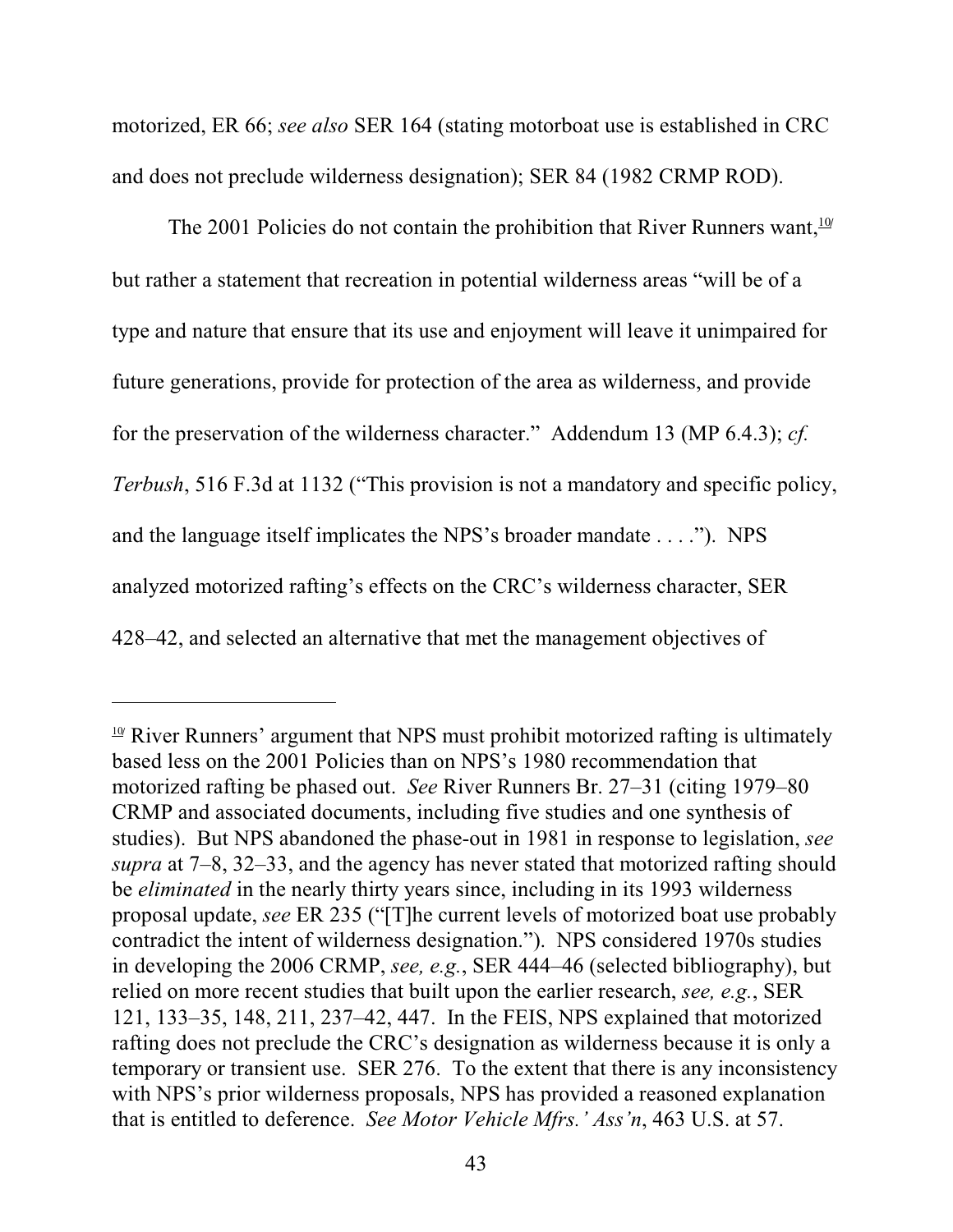preserving wilderness character and providing wilderness recreation opportunities, SER 274–75, 317–18. The 2006 CRMP complied with the unenforceable 2001 Policies.

#### **III. The 2006 CRMP Was Valid Under the Organic Act**

## **A. NPS's Allocation of Access Between Commercial and Non-Commercial Rafters Did Not Violate the "Free Access" Standard**

While the Concessions Act sets the standard that NPS must follow in issuing concessions, the agency's *authority* to issue concessions comes from the Organic Act. *Nat'l Park Hospitality Ass'n*, 538 U.S. at 805–06. The statute provides: "No natural, curiosities, wonders, or objects of interest shall be leased, rented, or granted to anyone on such terms as to interfere with free access to them by the public," 16 U.S.C. § 3. This standard, too, reflects the complicated task NPS must perform in providing for the needs and enjoyment of a range of visitors. NPS is entitled to substantial deference to exercise of its Organic Act concessions authority. *See Bicycle Trails Council of Marin v. Babbitt*, 82 F.3d 1445, 1454 (9th Cir. 1996) ("Courts have noted that the Organic Act is silent as to the specifics of park management and that 'under such circumstances, the Park Service has broad discretion in determining which avenues best achieve the Organic Act's mandate.'") (citing cases); *see also Norton v. S. Utah Wilderness Alliance*, 542 U.S. 55, 65–67 (2001) (holding APA does not empower courts to direct specific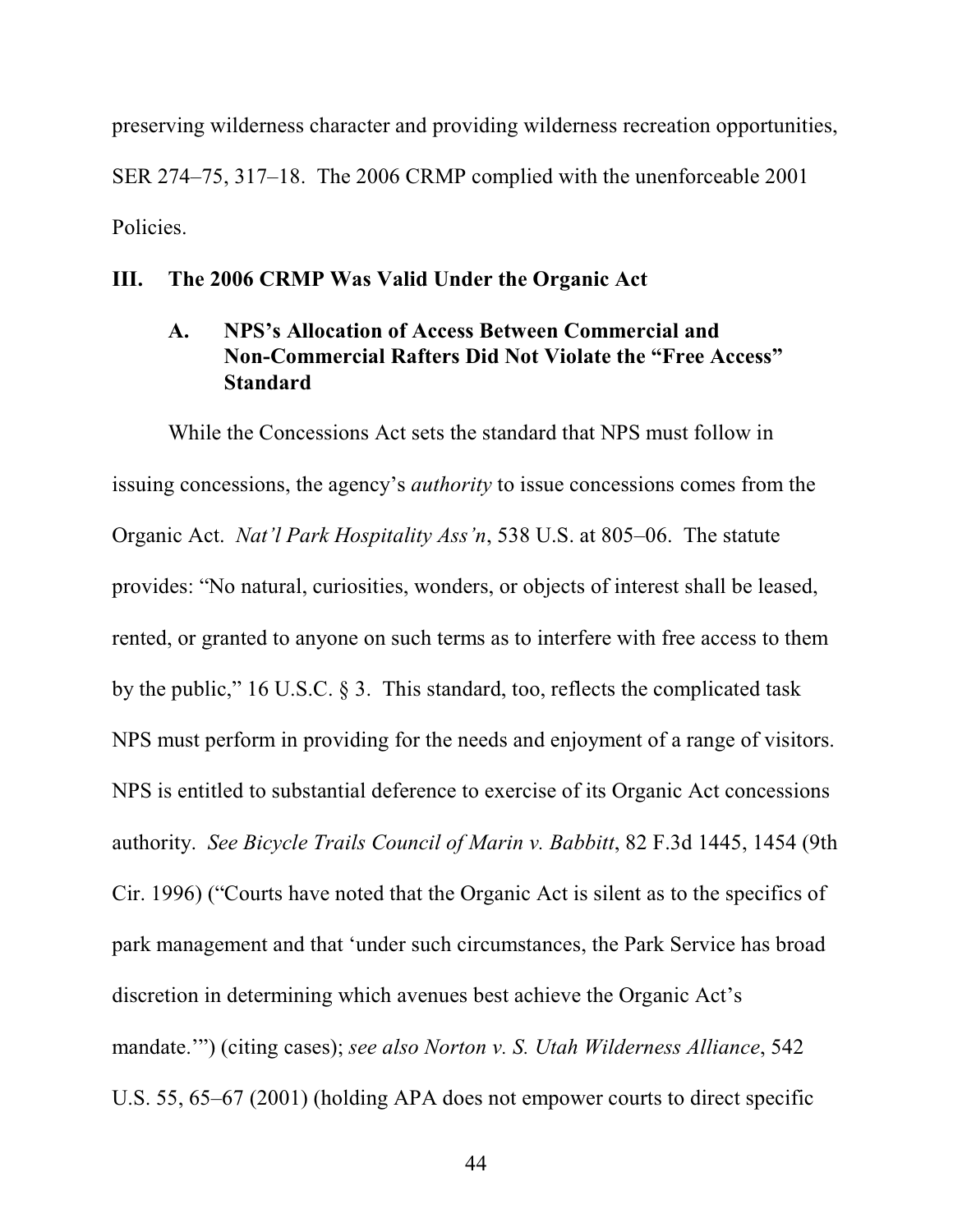compliance with broad land management mandates). The 2006 CRMP's allocation of rafting access was valid under the "free access" standard.

# **1. NPS's Allocation of Commercial and Non-Commercial User-Days Was Valid Under the "Free Access" Standard as Applied by This Court**

River Runners argue that NPS violated the Organic Act's "free access" standard by allocating rafting access inequitably. While River Runners attempt to transform "free access" into an absolute parity mandate, the 2006 CRMP's allocation was consistent with this Court's interpretation of the standard.

The Court has shown deference to NPS's allocation of rafting user-days between commercial and non-commercial users in the CRC under its Organic Act authority. In the 1972 River Use Plan, NPS allocated 92% of user-days on the CRC to commercial concessioners, and 8% to non-commercial users (based on actual use of the CRC in 1972). SER 2–7. Two groups sued, one seeking equal access for non-commercial users, the other a declaration that non-commercial users are entitled to priority; in the consolidated appeals, this Court upheld NPS's allocation system. *Kleppe*, 608 F.2d at 1250. It specifically rejected the argument that NPS was required to issue rafting permits through a need-based, first-come-first-served system such as the one River Runners advocate, holding that allocation of user-days between commercial and non-commercial users did not constitute a denial of "free access." *Id.* at 1253 (9th Cir. 1979). The Court stated: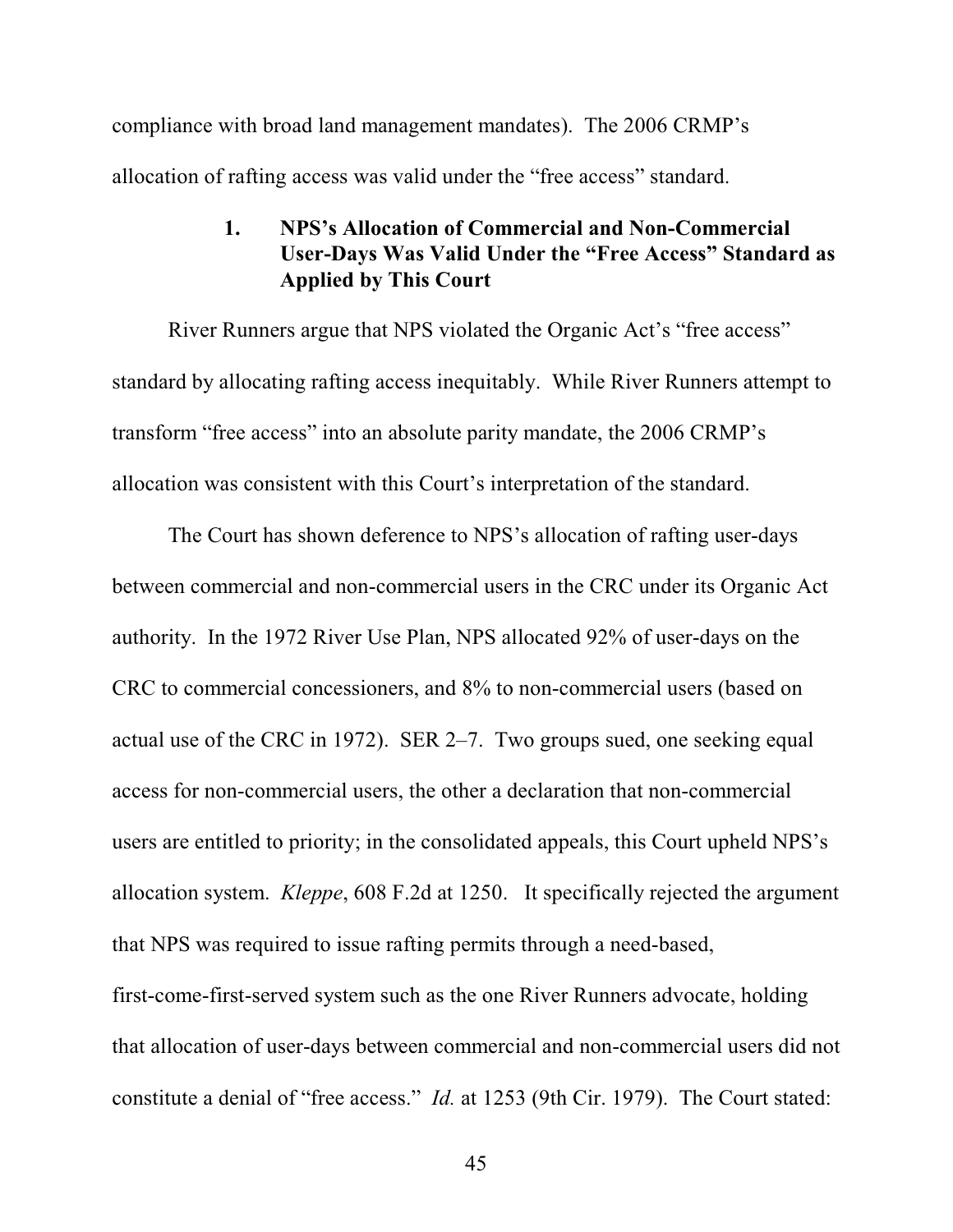In issuing permits, [NPS] has recognized that those who make recreational use of the river fall into two classes: those who have the skills and equipment to run the river without professional guidance and those who do not. [NPS] recognizes its obligation to protect the interests of both classes of users. . . . If the over-all use of the river must, for the river's protection, be limited, and if the rights of all are to be recognized, then the "free access" of any user must be limited to the extent necessary to accommodate the access rights of others. We must confine our review of the permit system to the question whether the NPS has acted within its authority and whether the action taken is arbitrary. Allocation of the limited use between the two groups is one method of assuring that the rights of each are recognized and, if fairly done pursuant to appropriate standards, is a reasonable method and cannot be said to be arbitrary.

*Id.* (citation omitted). Examining the allocation system, the Court concluded

"there is no showing here of arbitrary action or abuse of [Organic Act] authority."

*Id.* at  $1254.11/1$ 

*Kleppe* is directly on point and shows that there has been no violation of the "free access" standard, because NPS's allocation of user-days was "fairly done pursuant to appropriate standards." *Id.* As NPS stated in its FEIS, "[e]quity can be measured in a number of ways, including passengers, launches, and user-days." SER 357; *see also* SER 320 ("Reductions in crowding . . . must be balanced with parity in access to a wide variety of people, including both the commercial and noncommercial boating communities.").

 $\frac{11}{11}$  By the time the Court ruled in 1979 (a period of "rapid change" in use of the CRC) NPS was in the process of developing the 1980 CRMP, which used a roughly two-to-one user-day allocation based on more recent data. *See supra* at 7. So the Court held that challenges to the specific allocation in the 1972 River Use Plan were moot. *Kleppe*, 608 F.2d at 1254.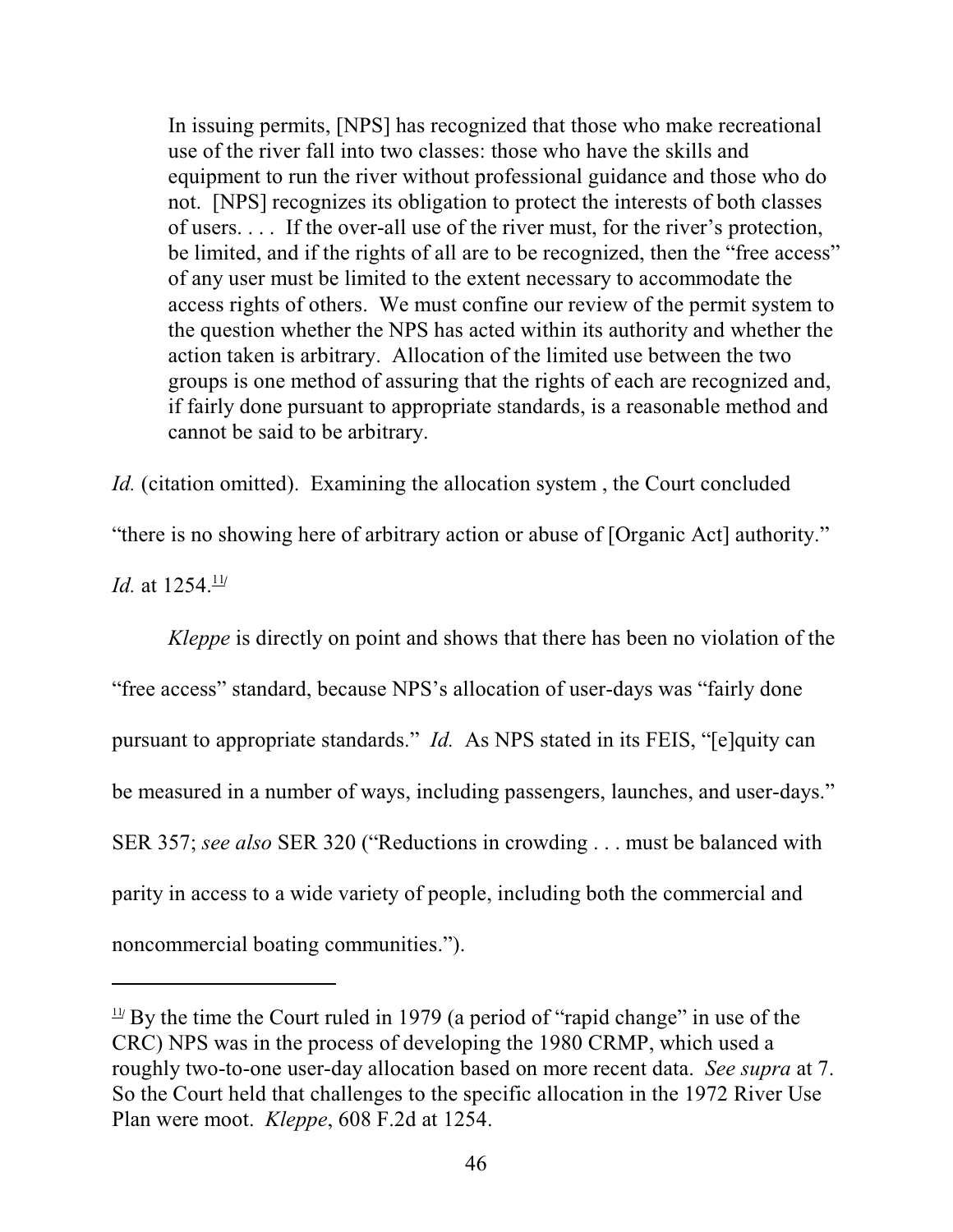Like the system upheld in *Kleppe*, the 2006 CRMP looks to actual past use as the starting point for allocating user-days between commercial and non-commercial visitors. *See supra* at 20–21, 24. But the 2006 CRMP eliminates the cap on non-commercial user-days entirely, increases non-commercial launches in all seasons (with the total nearly doubling, from 253 to 503), and estimates that annual commercial and non-commercial user-days will be roughly equal. SER 290, 304–05; *supra* at  $10-11<sup>12</sup>$  As a result, non-commercial user-days are estimated to increase from 58,048 to 113,486, and the overall number of noncommercial users from 3571 to 7051. SER 290, 305. In comparison, total commercial launches, trip lengths, and group sizes have been reduced, and commercial rafting is barred for five months of the year (motorized rafting for more than six). SER 290, 303, 305–06; *see supra* at 10–11. Thus, the 2006 CRMP has *enhanced* non-commercial visitors' "free access" compared to commercial visitors', SER 358, even though "demand exceeds supply for both commercial and noncommercial trips," SER 344, and even though "since the late

 $\frac{12}{2}$  The overall ratio during the summer and shoulder seasons was estimated at 59.3% commercial (115,500 user-days) to 40.7% non-commercial (79,399 userdays). *See* ER 418. But allowing only non-commercial trips during the winter enhances the opportunities for solitude and primitive recreation that River Runners seek. SER 285; *see also* SER 345 ("Even in winter there is considerable demand for noncommercial trips."). Non-commercial launches have been increased in *all* seasons. *See* SER 290, 305.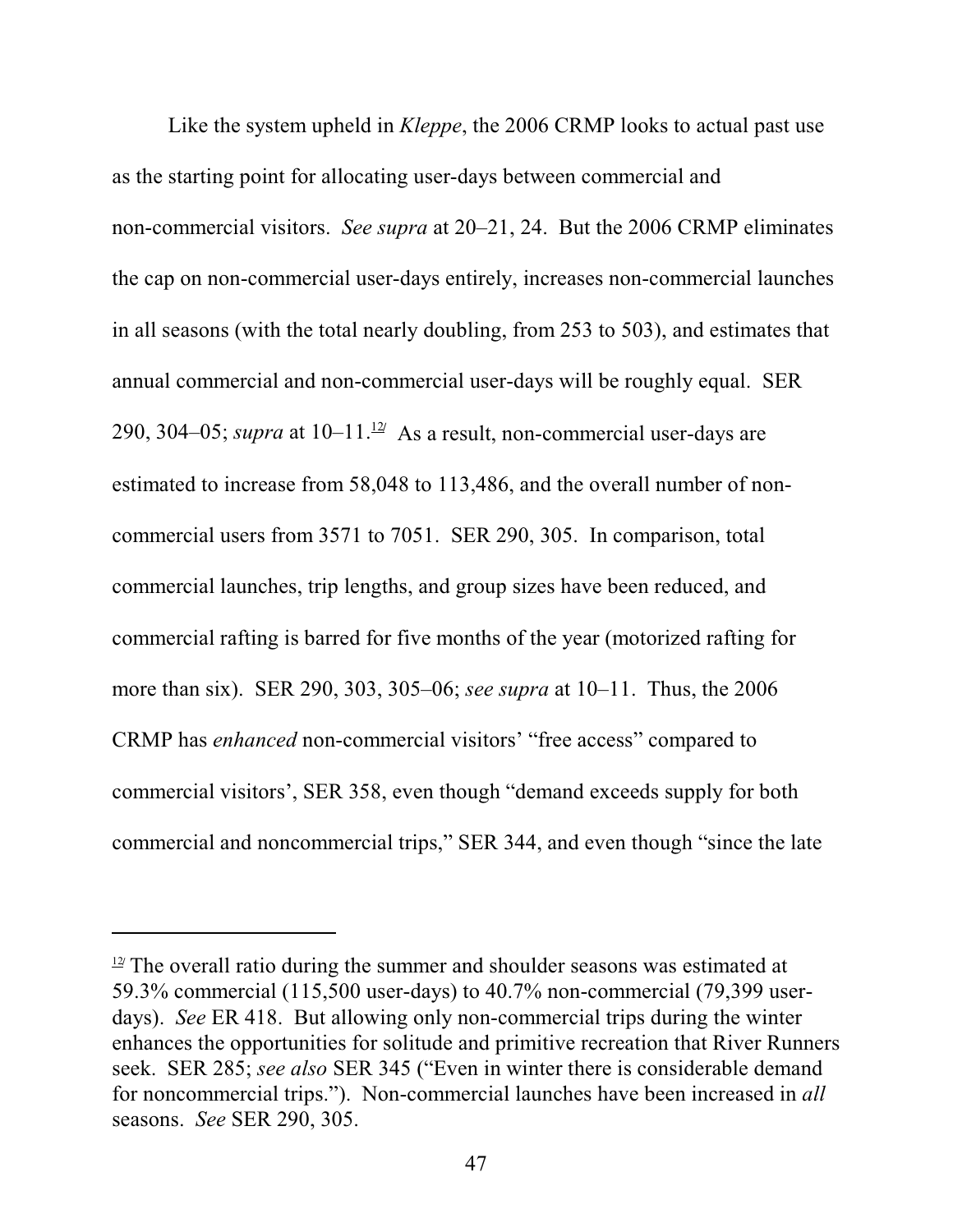1980s the number of river users has been relatively static for both sectors." SER 343.

NPS's adherence to the Concessions Act's "necessary and appropriate" standard, as well as its extensive analyses of past trips and impacts on visitor experience, *see supra* at 19–25, 30–32, all support the conclusion that this enhancement of non-commercial access "has been fairly made pursuant to appropriate standards," *Kleppe*, 608 F.2d at 1254.

# **2. The "Free Access" Standard Did Not Require NPS to Conduct Additional Studies and Abandon the Allocation System It Has Always Used**

Much like the unsuccessful plaintiffs in *Kleppe*, River Runners argue that its members will be denied "free access" unless NPS conducts costly new studies or implements a first-come-first-served "common pool" allocation system. Br. 34–40. But the deferential Organic Act does not allow River Runners to dictate allocation methodology, which is "well within the area of administrative discretion granted to the NPS." *Kleppe*, 608 F.2d at 1253; *see also id.* at 1254 ("Where several administrative solutions exist for a problem, courts will uphold any one with a rational basis . . . .") (citation omitted); *also Bicycle Trails Council*, 82 F.3d at 1454 ("'[NPS] has broad discretion in determining which avenues best achieve the Organic Act's mandate. . . .'").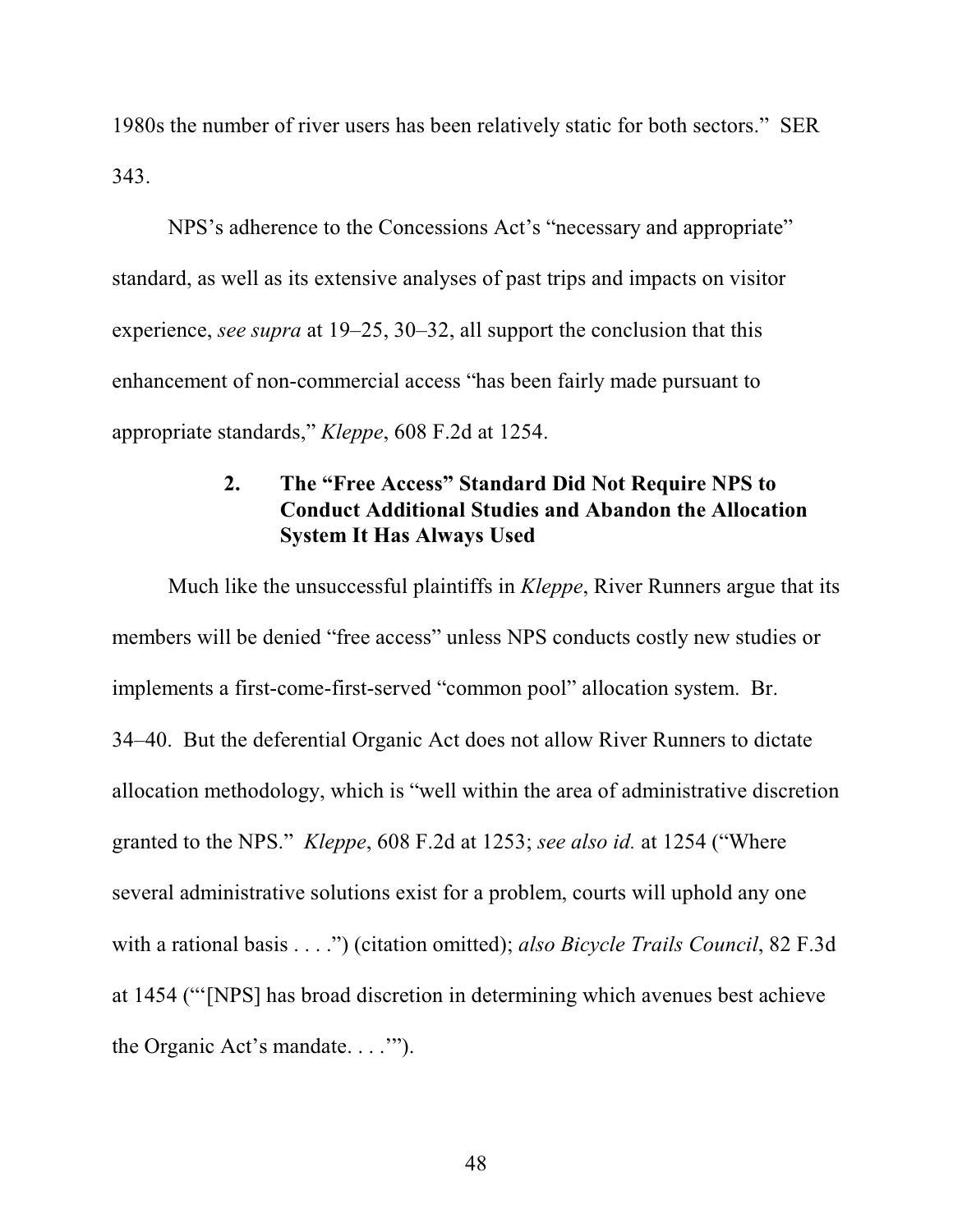The Organic Act adds another layer of deference to the APA's arbitrary and capricious standard, which also does not allow plaintiffs to dictate methodology to expert agencies. *See Lands Council*, \_\_\_ F.3d at \_\_\_, 2008 WL 2640001, at \*8 (overruling precedent because it "defied well-established law concerning the deference [courts] owe to agencies and their methodological choices"); *Bear Lake Watch, Inc. v. FERC*, 324 F.3d 1071, 1077 (9th Cir. 2003) ("'[Courts] defer to agency expertise on questions of methodology unless the agency has completely failed to address some factor, consideration of which was essential to a truly informed decision . . . .'"); *Hells Canyon Alliance*, 227 F.3d at 1184 (holding methodology for allocating recreation uses among motorized and non-motorized river users was within agency discretion, and that additional studies were not required).

NPS considered conducting a relative demand study and adopting a common pool allocation system, but reasonably decided against both. The FEIS explained that a new study could cost up to \$2.5 million while providing inconclusive results. SER 414; *see also* SER 227 ("We don't believe there is an accurate way to measure relative demand for commercial and non-commercial use in Grand Canyon."); SER 168 ("Too expensive. Extremely difficult in this case. The validity and certainty of the results would be suspect . . . ."); SER 362 (discussing expert panel). Absent such a study, the nearly-equal allocation of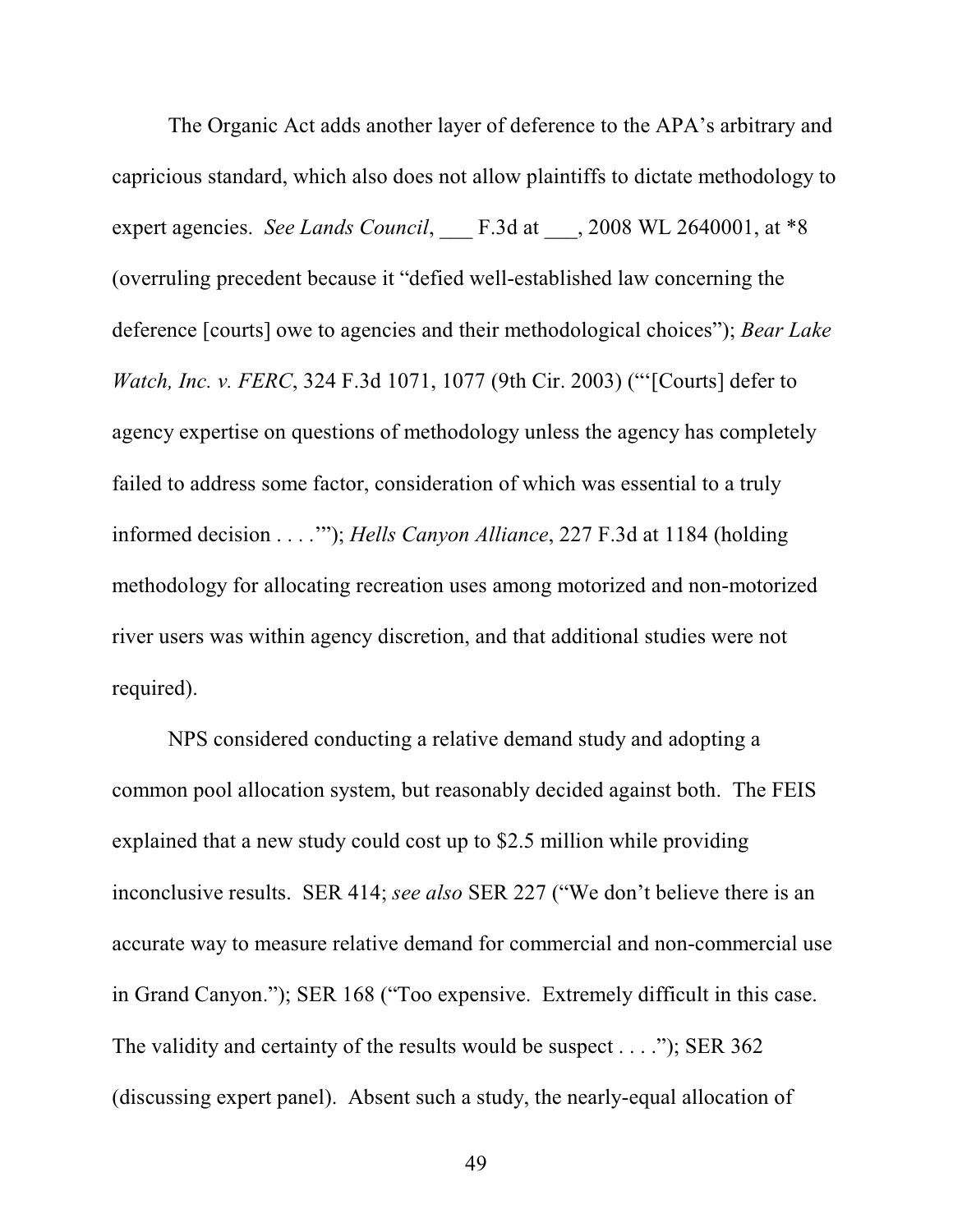annual user-days that the 2006 CRMP adopted "seems more fair." SER 168; *see also* SER 361 ("[T]here are 18,891 actual users on the commercial side and approximately 11,570 potential trip leaders on the noncommercial side. . . . Many people advocated strongly for a 50:50 commercial to noncommercial user-day allocation ratio, and the FEIS allocation proposal conforms closely to this ideal.").

NPS also considered replacing the "split" allocation system it has used since 1972 (in which commercial and non-commercial users compete for permits in separate pools with different distribution mechanisms) with a common pool system where all users compete for permits, as well as an "adjustable split" system that combines features of both. SER 254. NPS extensively analyzed all three options, with reference to whether they would meet objectives of minimizing cost and complexity for visitors, addressing perceptions of inequality, and maintaining or improving the quality of commercial services. *See* SER 223–36, 279–81, 413–16. NPS ultimately decided to continue using a split allocation system, even though it might not address *perceptions* of allocation inequality. SER 281. NPS found that a common pool system (which is essentially what the unsuccessful plaintiffs in *Kleppe* demanded, *see* 608 F.2d at 1253) would reduce such perceptions, but could ultimately result in "a lowered quality of visitor services" by creating uncertainty for concessioners. SER 414. An adjustable split system would lead to similar uncertainty, as well as complexity, and had never been used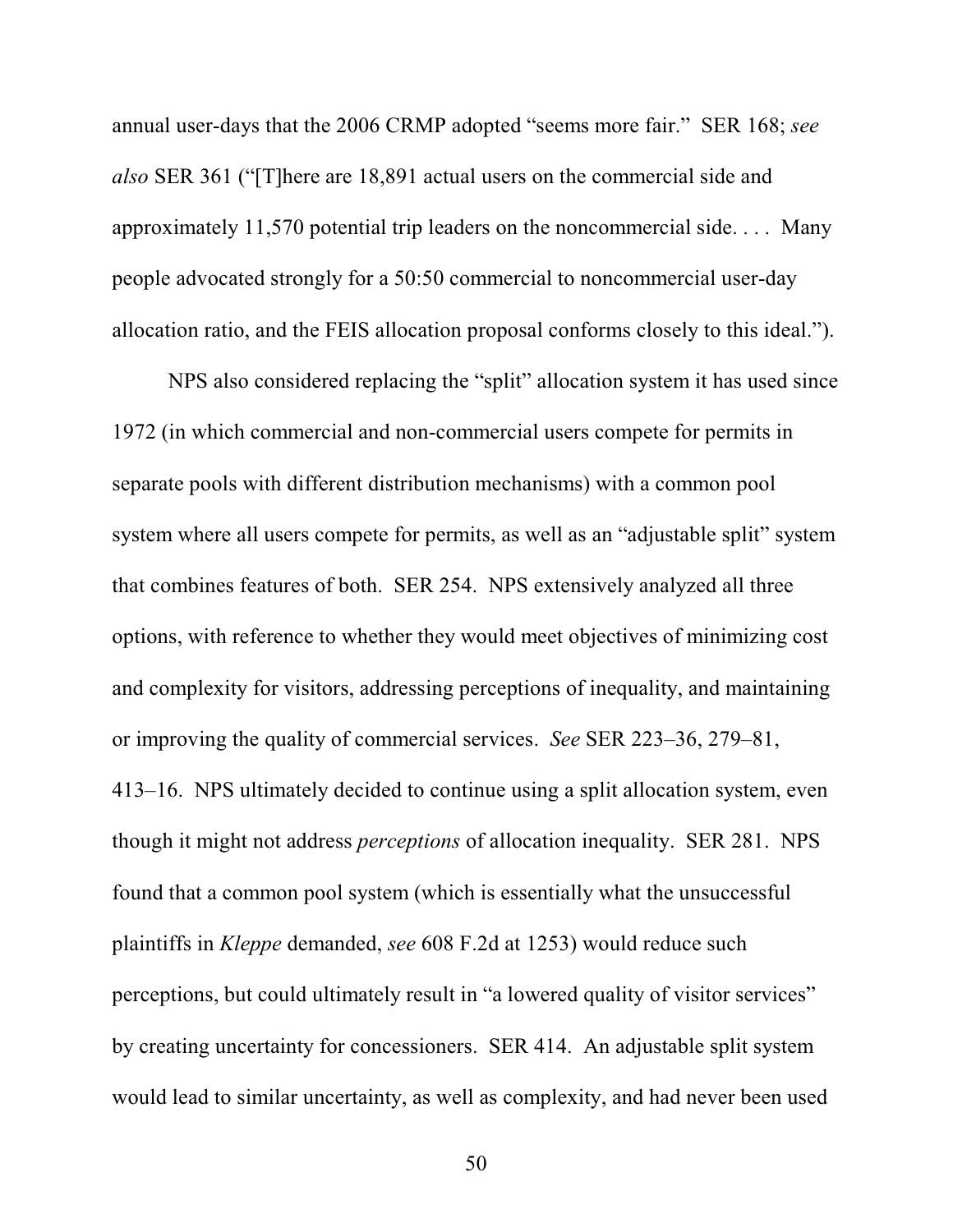before. SER 414–15. This thorough analysis of allocation options satisfies the Organic Act standard and easily survives arbitrary and capricious review.

#### **3. The Non-Commercial Permit Allocation System Does Not Constitute a Denial of Free Access**

River Runners characterize the 2006 CRMP allocation system as favoring concessioners over non-commercial visitors, suggesting it is "extortion," Br. 34, that non-commercial users must enter a permit lottery while concessioners may simply sell rafting access to those able to pay for it, Br. 45. Just as in *Kleppe*, however, River Runners incorrectly "view[] the dispute as one between the recreational users of the river and the commercial operators . . . . [River Runners] ignore[] the fact that the commercial operators, as concessioners of [NPS], undertake a public function to provide services that the NPS deems desirable for those visiting the area. The basic face-off is . . . between those who can make the run without professional assistance and those who cannot." *Kleppe*, 608 F.2d at 1253–54; *see also Nat'l Park Hospitality Ass'n*, 538 U.S. at 805 (stating Congress authorized NPS to issue concessions in order "[t]o make visits to national parks more enjoyable").

River Runners argue that "if visitors cannot reserve space for noncommercial use about as readily as they can reserve it if they pay a concessioner, they are being denied free public access." Br. 45. But *Kleppe*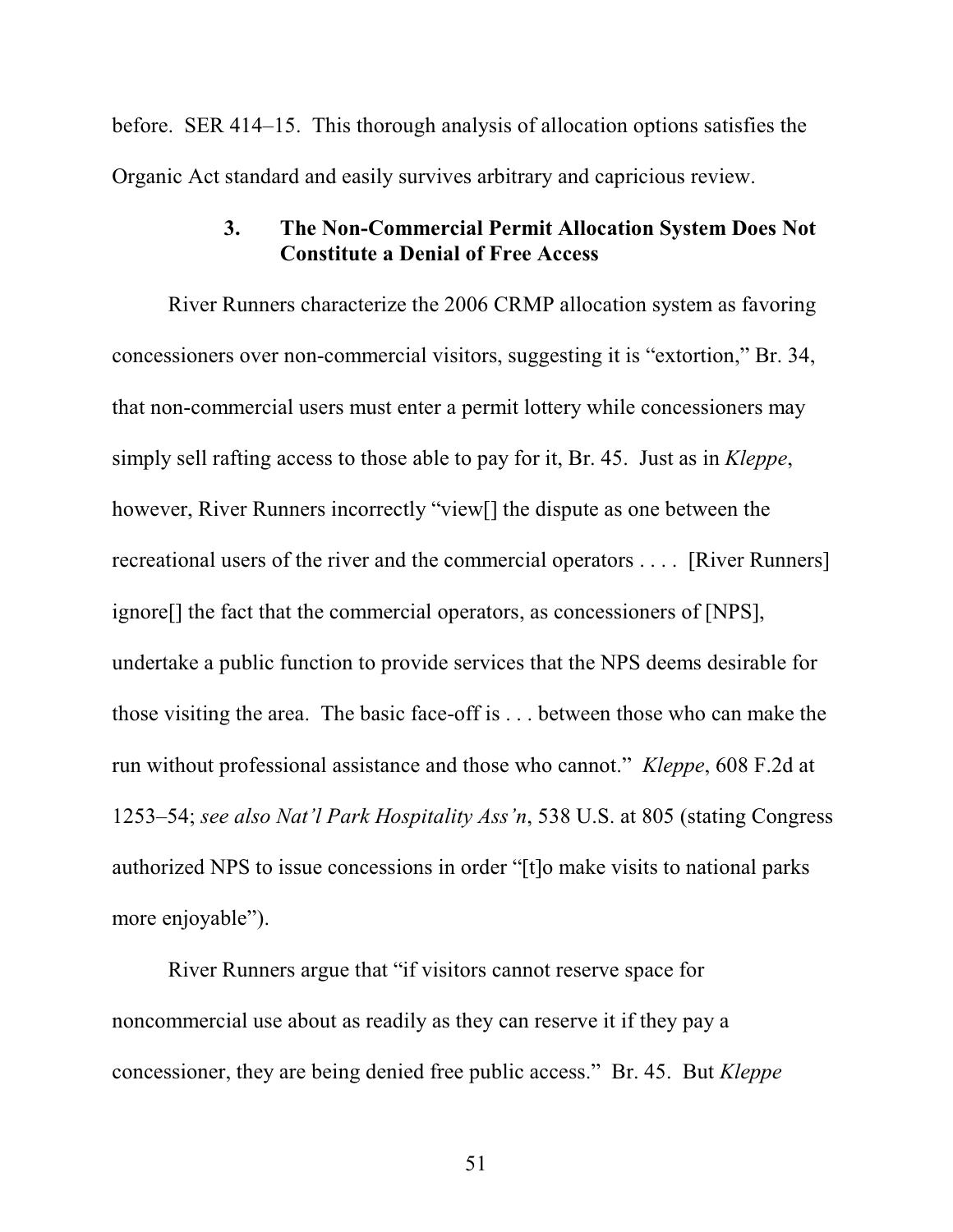rejected just this argument. River Runners' members may possess the skills, equipment, and time to raft the CRC without assistance, but the majority of visitors rely on concessioners. *See* SER 343 (comparing numbers of commercial and non-commercial users since 1960s). A recent study found that 80% of commercial users were first-time CRC rafters, compared to 39% of noncommercial users. SER 139. The Organic Act authorizes NPS to issue rafting concessions so that those commercial visitors may enjoy rafting the CRC. It is unreasonable for River Runners to argue that any allocation system that allows these commercial visitors to take a guided rafting trip without going through the same permit system as non-commercial visitors is a fundamentally unfair denial of free access to the CRC.

The 2006 CRMP also improves "free access" for non-commercial visitors by replacing the old waiting list with a hybrid weighed lottery that simplifies the application process, provides for a transition from the waiting-list, and favors users who have been unsuccessful in recent attempts to gain a permit. SER 327; *see also* SER 327–30, 416–27 (analyzing options). Moreover, the weighted lottery (like the waiting list) for non-commercial permits applies only to trip *leaders*, not all trip participants; individuals who do not seek or obtain a permit through the lottery may join another leader's trip or may reserve a space on a commercial trip. ER 435–36. All visitors (commercial and non-commercial) are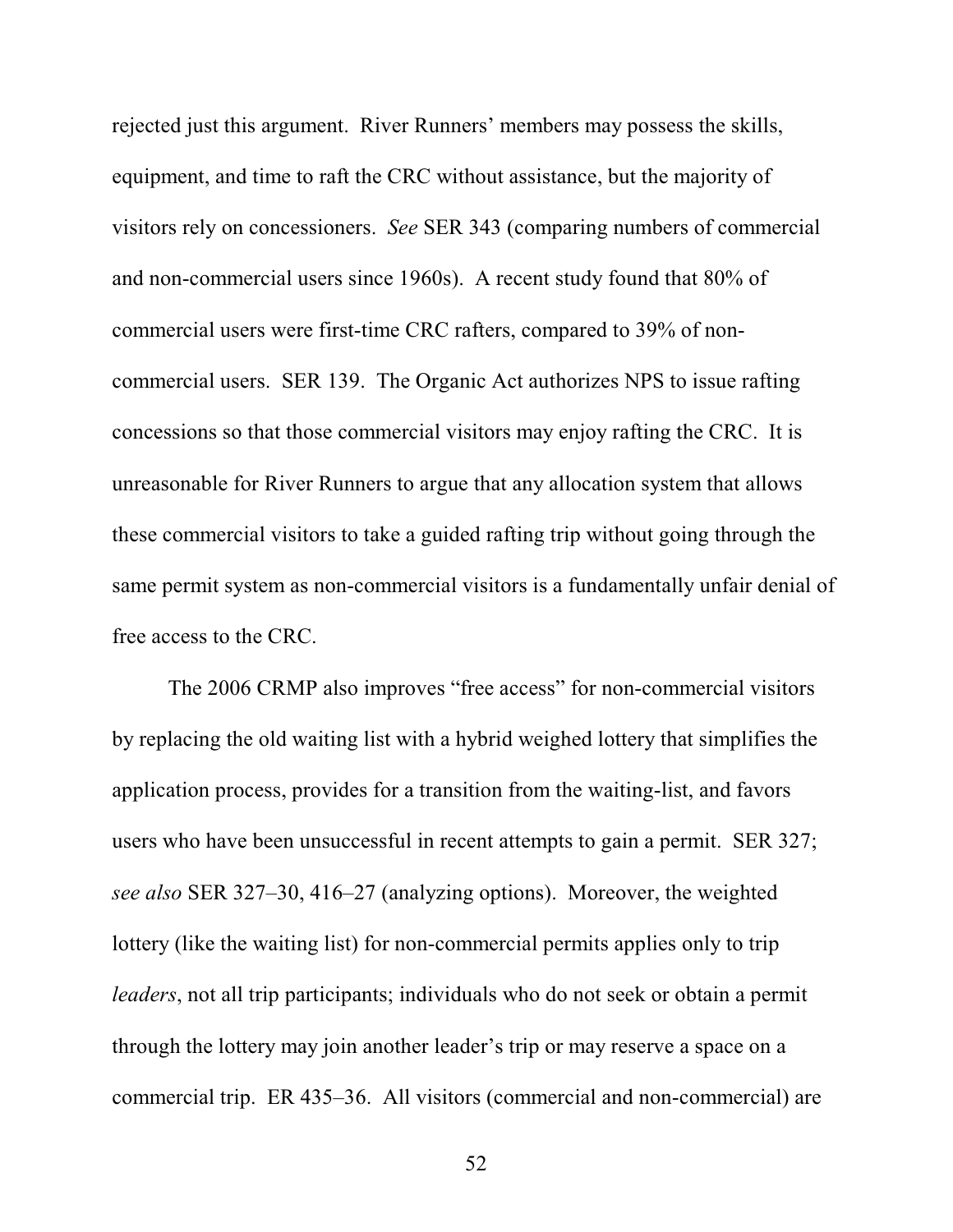limited to one annual trip. SER 287. River Runners may not simply rely on the existence of a waiting list or lottery for non-commercial rafting permits to argue that there has been a denial of "free access," especially not one that rises to the level of extortion.

## **B. NPS Reasonably Concluded That the Authorization of Commercial Motorized Rafting Concessions Would Not Impair the CRC's Natural Soundscape**

NPS found that the 2006 CRMP would have no impacts on the Park's resources—including its natural soundscape—that rose to the level of impairment under the Organic Act. ER 436; *see also* SER 249–50, 388–89, 390–406, 408–11 (analyzing impacts on natural soundscape). This conclusion was committed to the professional judgment of the Park Superintendent and reached through adherence to non-binding NPS policy.

The Organic Act requires that NPS "shall . . . regulate the use of the . . . national parks [in conformance with the purpose of] conserv[ing] the scenery and the natural and historic objects and the wild life therein and . . . provid[ing] for the enjoyment of the same in such manner and by such means as will leave them unimpaired for the enjoyment of future generations." 16 U.S.C. § 1. The statute does not define "unimpaired." The 2001 Policies, which are entitled to deference on their interpretation of the non-impairment mandate, *SUWA*, 387 F. Supp. 2d at 1187–89; *supra* at 39, define "impairment" as: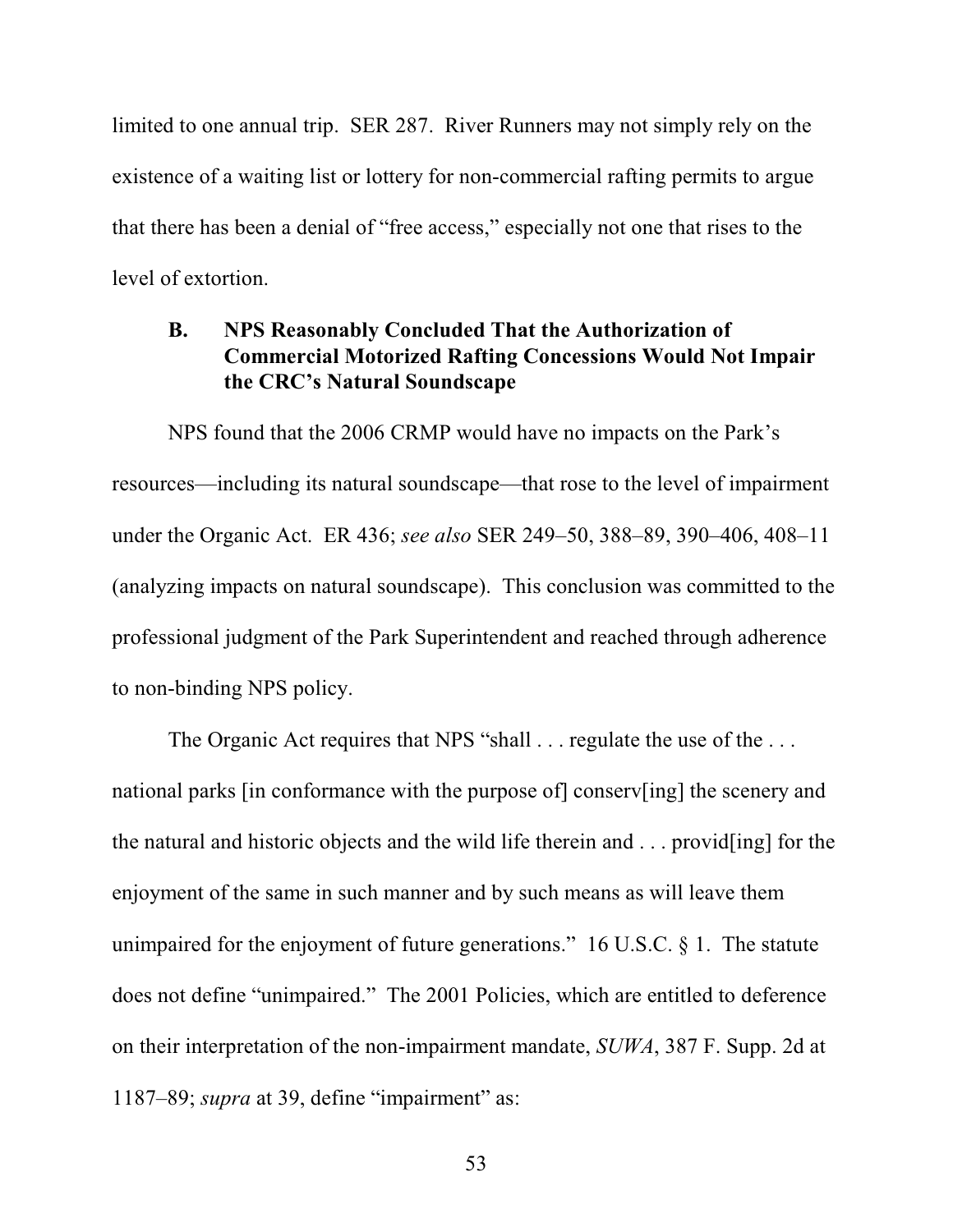an impact that, *in the professional judgment of the responsible NPS manager*, would harm the integrity of park resources or values, including the opportunities that otherwise would be present for the enjoyment of those resources or values. Whether an impact meets this definition depends on the particular resources and values that would be affected; the severity, duration, and timing of the impact; the direct and indirect effects of the impact; and the cumulative effects of the impact in question and other impacts.

Addendum 7 (MP 1.4.5) (emphasis added). "Park resources and values" include "natural soundscapes." Addendum 8 (MP 1.4.6).

Analyzing the preferred alternative's natural soundscape impacts, NPS found that noise from rafting trips (motorized and non-motorized, commercial and non-commercial), as well as related "off-river" noise (e.g., from campsites) would have adverse, short-term minor-to-moderate impacts during peak periods. SER 408–11. A limited number of "passenger exchanges" by helicopter during certain hours in the motorized season (April 1–September 15) would have highlylocalized, adverse, short-term, major impacts. SER 409–10. Overall, "the natural soundscape would benefit [compared to the status quo] during the peak season, but impacts would be slightly greater in the shoulder and winter seasons" because of increased non-motorized trips. SER 410. NPS concluded that the preferred alternative "would not result in the impairment of the natural soundscape." SER 411.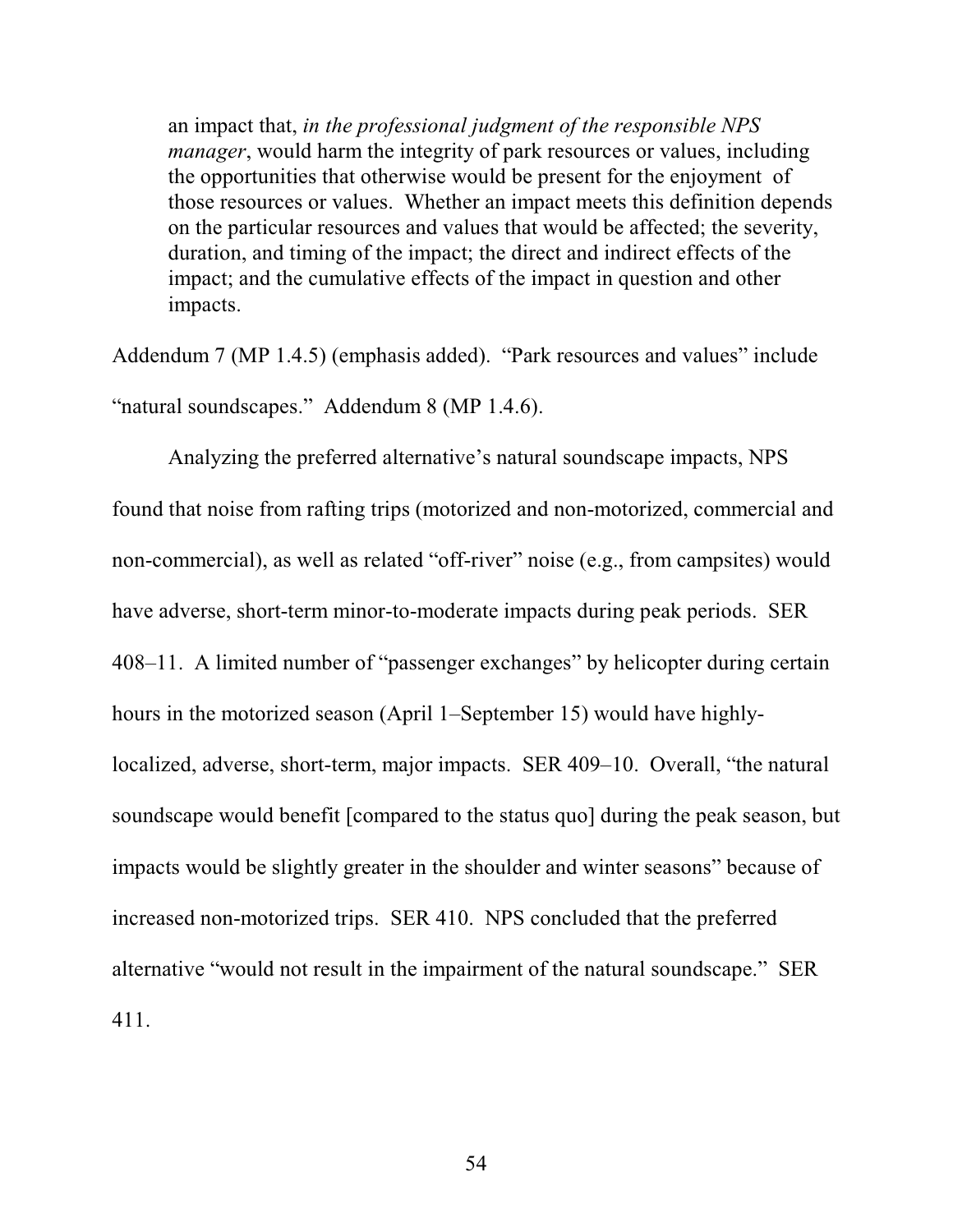River Runners make four arguments why NPS's non-impairment

determination was arbitrary and capricious. All lack merit.

## **1. NPS Applied the Proper Baseline in Assessing Soundscape Impacts**

First, River Runners argue that NPS applied the wrong "baseline" against which to measure natural soundscape impacts. They rely on section 8.2.3 of the 2001 Policies (*not* section 1.4, which interprets the Organic Act's non-impairment standard and is entitled to deference), which states:

[T]he least impacting [motorized] equipment, vehicles, and transportation systems should be used . . . . The natural ambient sound level—that is, the environment of sound that exists in the absence of human-caused noise—is the baseline condition, and the standard against which current conditions in a soundscape will be measured and evaluated.

Addendum 19 (MP 8.2.3). They also cite NPS Director's Order #47, which includes essentially the same language. ER 262. River Runners contend that NPS improperly used a baseline that included human-caused noise. Br. 49. This is incorrect.

As an initial matter, neither the 2001 Policies nor Director's Order #47 are binding on the agency. The 2001 Policies are not enforceable under *Eclectus Parrots*. *See supra* at 33–39. Director's Order #47 expired in 2004, and is inapplicable. SER 390.

Furthermore, River Runners' argument is based on a misreading of the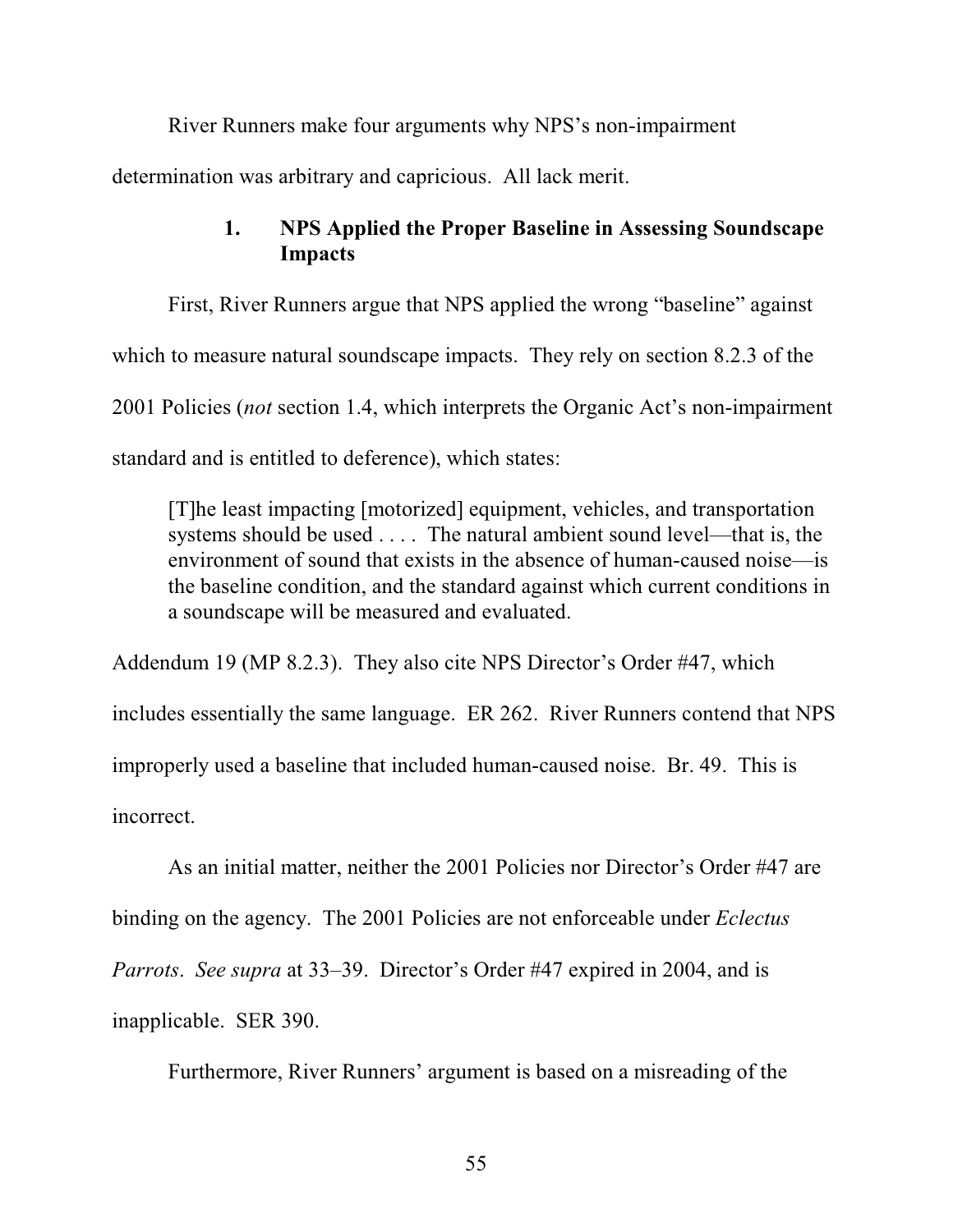FEIS, which shows that NPS used the proper baseline. The second column of the table (3-4) on which River Runners rely lists typical measured decibel ("dBA") levels measured in selected Park locations in a 1993 study, including when human-caused noise was *not audible*. SER 332. *Compare* SER 332 (listing "typical measured soundscape ambient level" for Bright Angel Point as 17–25 dBA) *with* SER 112 (stating background sound level at Bright Angel Point is usually 20–25 dBA in absence of aircraft, 17–18 dBA in absence of all humancaused noise). The third and fourth columns list maximum and predominant (i.e., exceeded 90% of the time) dBA levels measured at the same locations, including "in the presence of human noise from aircraft or other human-caused noise sources." SER 332; *see also* SER 105–12 (explaining recorded sound was synchronized with a "continuous observer log" that indicated whether sound at any given time was human-caused or natural). The FEIS's soundscape impact analysis used audibility and noise-free intervals based on natural ambient sound levels unaffected by human sources. *See* SER 390–400 (explaining methodology); SER 161 (2003 study). Thus, River Runners are incorrect: NPS did in fact use as a baseline the natural ambient sound levels that exist in the absence of human-caused noise.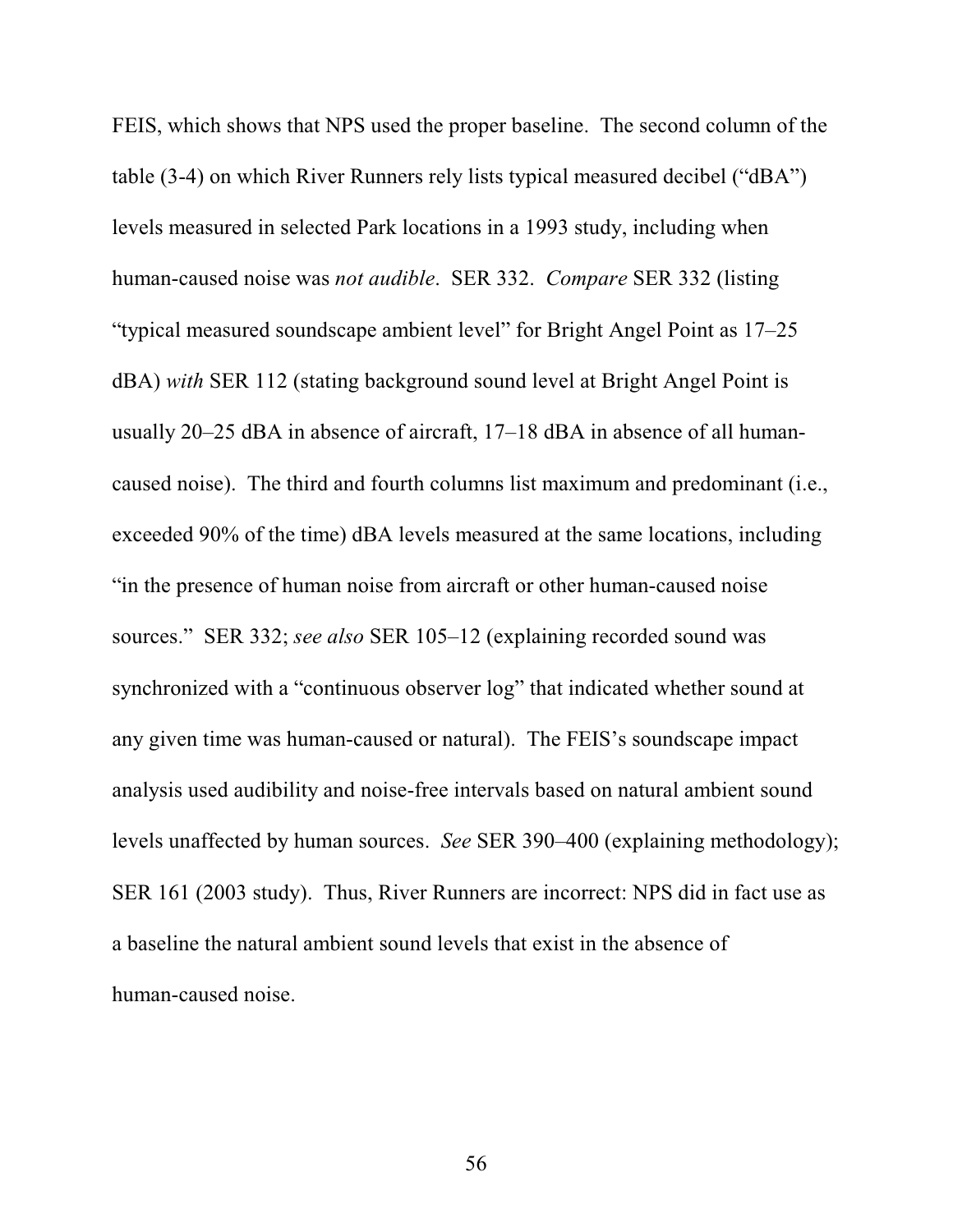## **2. NPS Properly Assessed Cumulative Effects on the Natural Soundscape**

The 2001 Policies state that determination of whether an impact rises to the level of "impairment" depends partly on cumulative effects. Addendum 7 (MP 1.4.5). In the FEIS, "[c]umulative impacts on the natural soundscape were determined by combining the incremental impacts of each alternative with other past, present, and reasonably foreseeable future actions." SER 396. NPS stated that existing aircraft use over the Park (i.e., high-altitude commercial jet traffic, Park administrative flights, commercial air tours, and military and general aviation aircraft use) "is causing a 'significant adverse effect' and an adverse, long-term, major impact on the natural soundscape." SER 403. This effect would remain unchanged "even if all noise from all river recreation was eliminated from the park." SER 411. In finding no impairment, NPS explained that the preferred alternative's soundscape impacts (which, but for the highly localized helicopter exchanges, would be short-term and minor-to-moderate) "would contribute an adverse, *negligible* increment to cumulative effects." SER 410 (emphasis added).

River Runners argue that NPS must have ignored the "significant adverse effect" from existing aircraft use in finding no impairment from the preferred alternative. But the fact that existing aircraft use is having an effect that is "significant" under NEPA does not mean that *any* additional sound impact will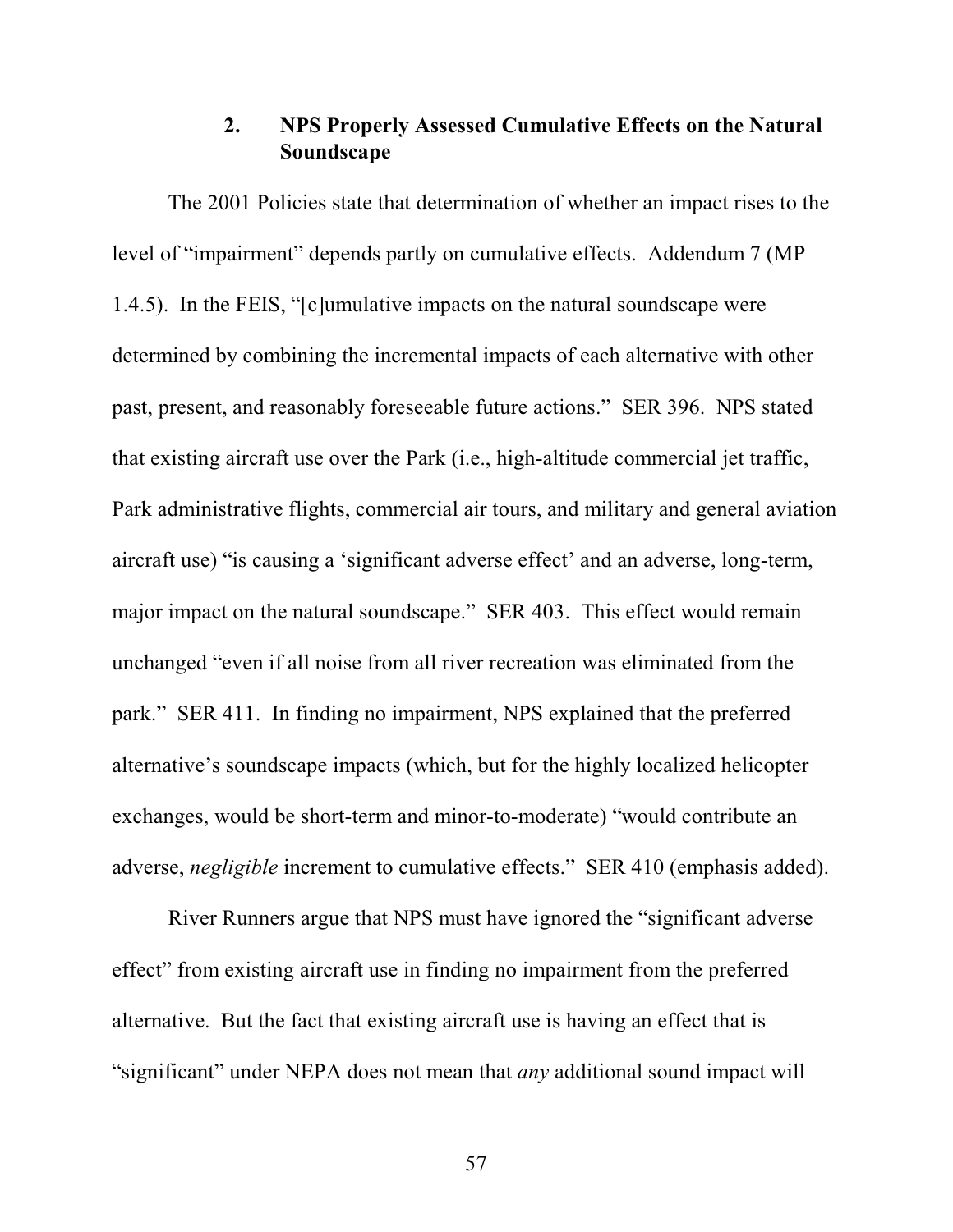impair the natural soundscape within the meaning of the Organic Act.

Determination of whether there is impairment is committed to the professional judgment of the Park Superintendent. Addendum 7 (MP 1.4.5); *see also Norton*, 542 U.S. at 66 (finding "a great deal of discretion" in another non-impairment mandate). In finding no impairment, NPS analyzed the 2006 CRMP's incremental effects and reasonably explained that they are negligible. It also noted that "[t]he natural soundscape would benefit overall" in comparison with the status quo. SER 410.

River Runners' approach to cumulative effects on the natural soundscape has absurd results: because existing aircraft use is causing a "significant adverse effect," *any* additional human-caused noise would "impair" the natural soundscape by making an incremental contribution (however negligible) to that existing effect. NPS would thus have been barred from adopting any of the alternatives analyzed in the FEIS, including the two non-motorized alternatives. *See, e.g.*, SER 407 (stating that "the cumulative effects of [non-motorized] Alternative B would continue to be regional, adverse, long-term, [and] major"). Taking the approach to its logical conclusion, NPS could not allow a single non-commercial, non-motorized trip, because the sounds of conversation or oars banging would impair the Park's natural soundscape in violation of the Organic Act.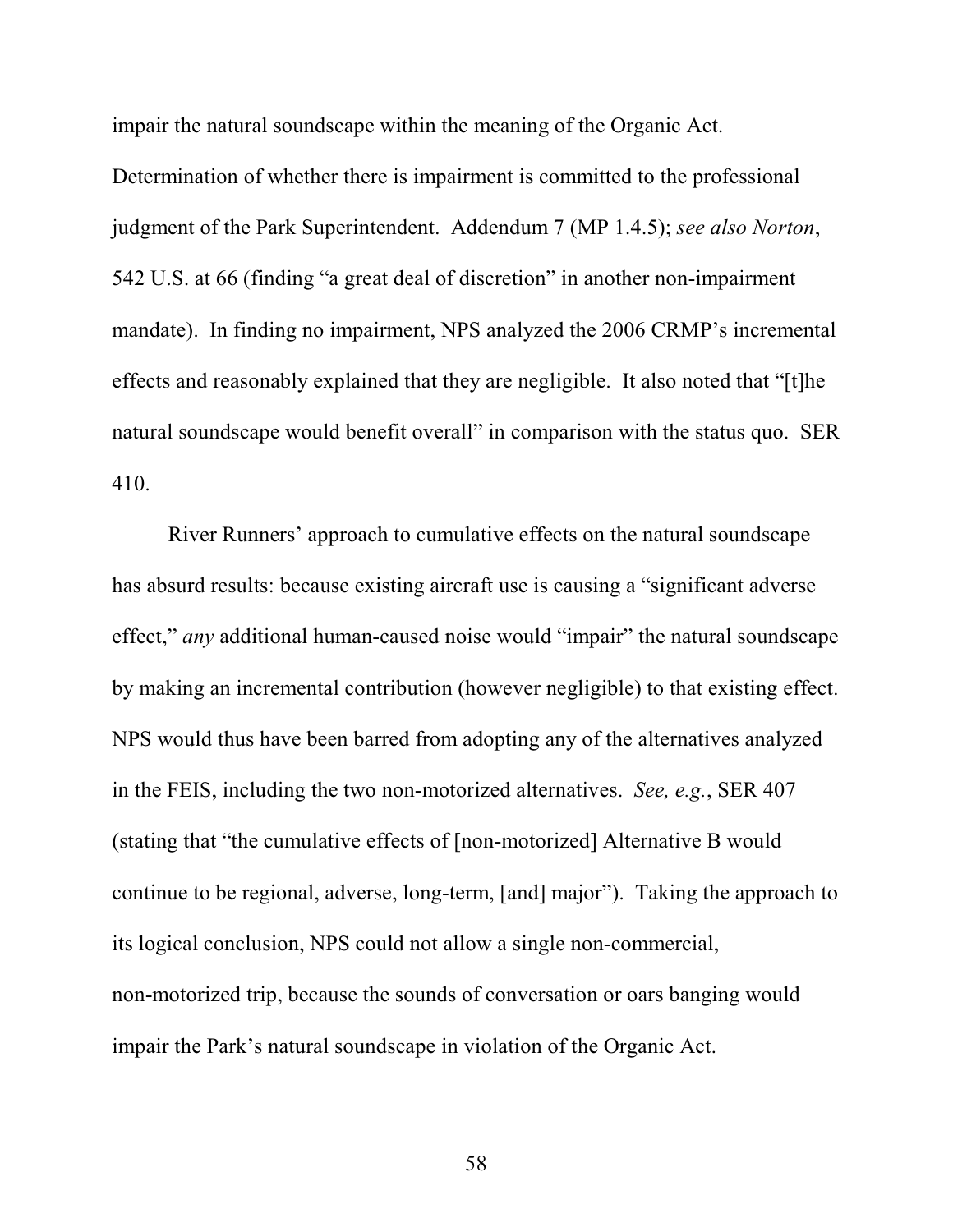## **3. The Non-Impairment Determination Properly Considered Prior Analyses**

The 2001 Policies direct the Park Superintendent to "consider any [NEPA] analyses," as well as "relevant scientific studies, and other sources of information," in determining whether an impact rises to the level of impairment. Addendum 8 (MP 1.4.7). River Runners argue that NPS violated this provision by failing to consider the 1980 CRMP, its Final Environmental Impact Statement, and twenty-nine scientific studies upon which it relied. Br. 53–54. NPS complied with this provision of the non-binding 2001 Policies.

As stated, NPS's non-impairment determination was based on extensive analyses of natural soundscape impacts in the FEIS. *See* SER 332–33, 385–86, 388–89, 390–406, 408–11. It relied in part on 1993 and 2003 studies that measured ambient sound levels in the Park. *See* SER 100, 161. On the other hand, none of the earlier documents River Runners cite had even considered the issue. *See* SER 363 ("[T]here has never been a determination by the NPS of impairment of the natural soundscape or other resources at Grand Canyon in any EIS or [ROD] or other decision document."). The FEIS for the 1980 CRMP did not address soundscape impairment, but discussed motor noise in the context of the experience of motorized raft passengers, SER 25–26, 30, 33, as did the 1979–80 CRMP itself, SER 41–43. As discussed, *supra* at 19–32, the FEIS for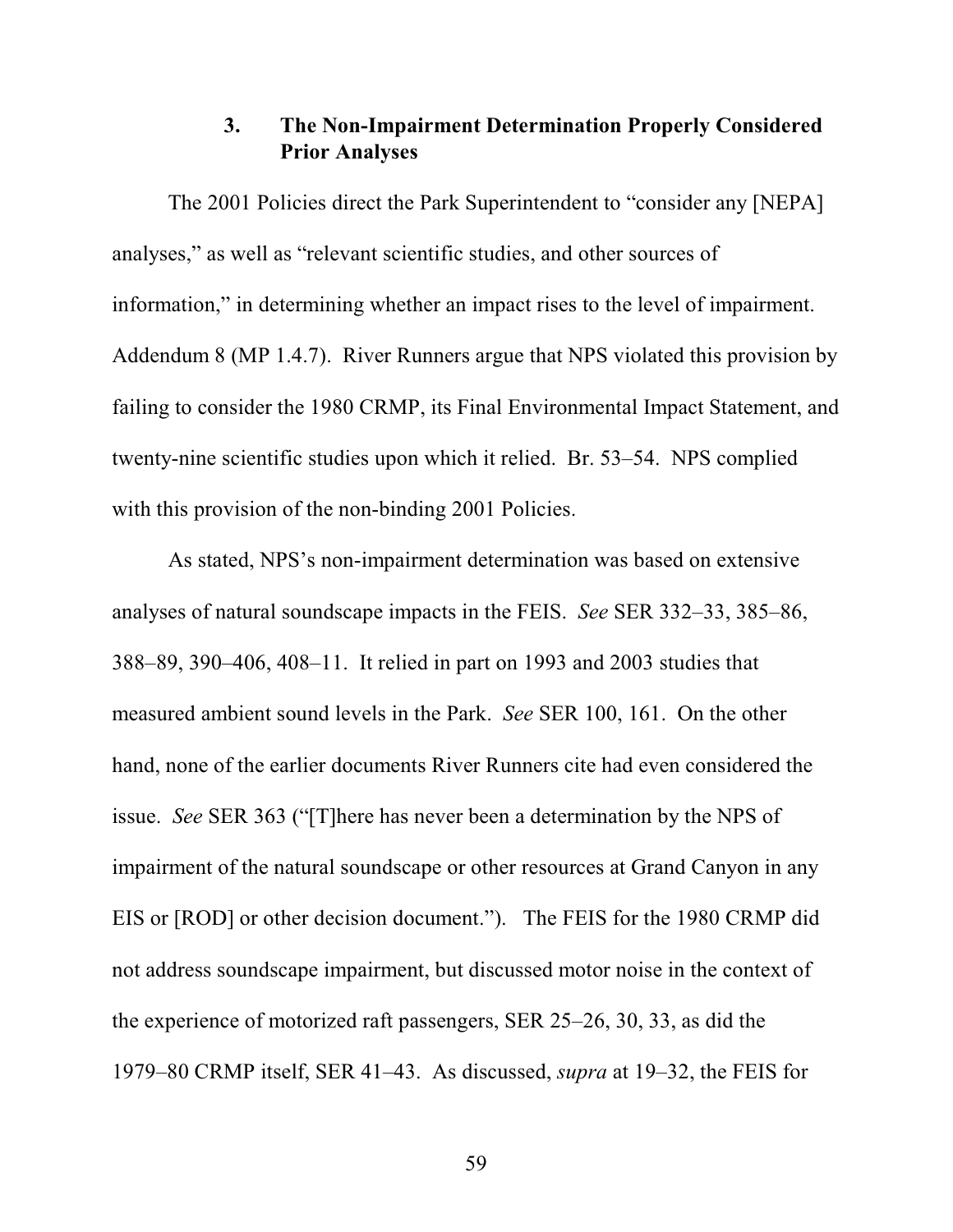the 2006 CRMP extensively analyzed whether motorized rafting was necessary and appropriate, addressing its effects on visitor experience and wilderness character. This analysis considered the 1970s documents, *see, e.g.*, SER 443–46 (selected bibliography), but relied upon more recent studies that built upon the earlier research. *See, e.g.*, SER 121, 133–35, 148, 211, 237–42, 447.<sup>13/</sup>

Because NPS had never previously addressed the issue of whether motor noise impairs the natural soundscape, the argument that a non-impairment determination represents a "radical shift in view," Br. 55, is misguided. NPS abandoned its motor phase-out in 1982, SER 74, 84 so the argument also comes roughly twenty years after the statute of limitations expired, *see* 28 U.S.C. § 2401.

## **4. NPS's Non-Impairment Determination Was Not Arbitrary and Capricious**

Finally, River Runners reiterate that NPS *must* find that motorized rafting impairs the Park's natural soundscape when added to the existing aircraft use that NPS concedes is having a significant adverse impact. Br. 57. But River Runners may not substitute their views for NPS's expert judgment that the 2006 CRMP

 $\frac{13}{7}$  Only one of the twenty-nine studies repeatedly referred to by River Runners focused on noise, *see* ER 74 (listing Thompson study), and it addressed outboard motor noise's effects on passengers (e.g., hearing loss and preventing conversation), not impairment of the natural soundscape. *See* SER 15; *see also* ER 146–47. Research on outboard motors from the 1970s is of questionable utility, because the two-stroke motors then in use have been supplanted by cleaner, quieter four-stroke motors. *See, e.g.*, SER 387.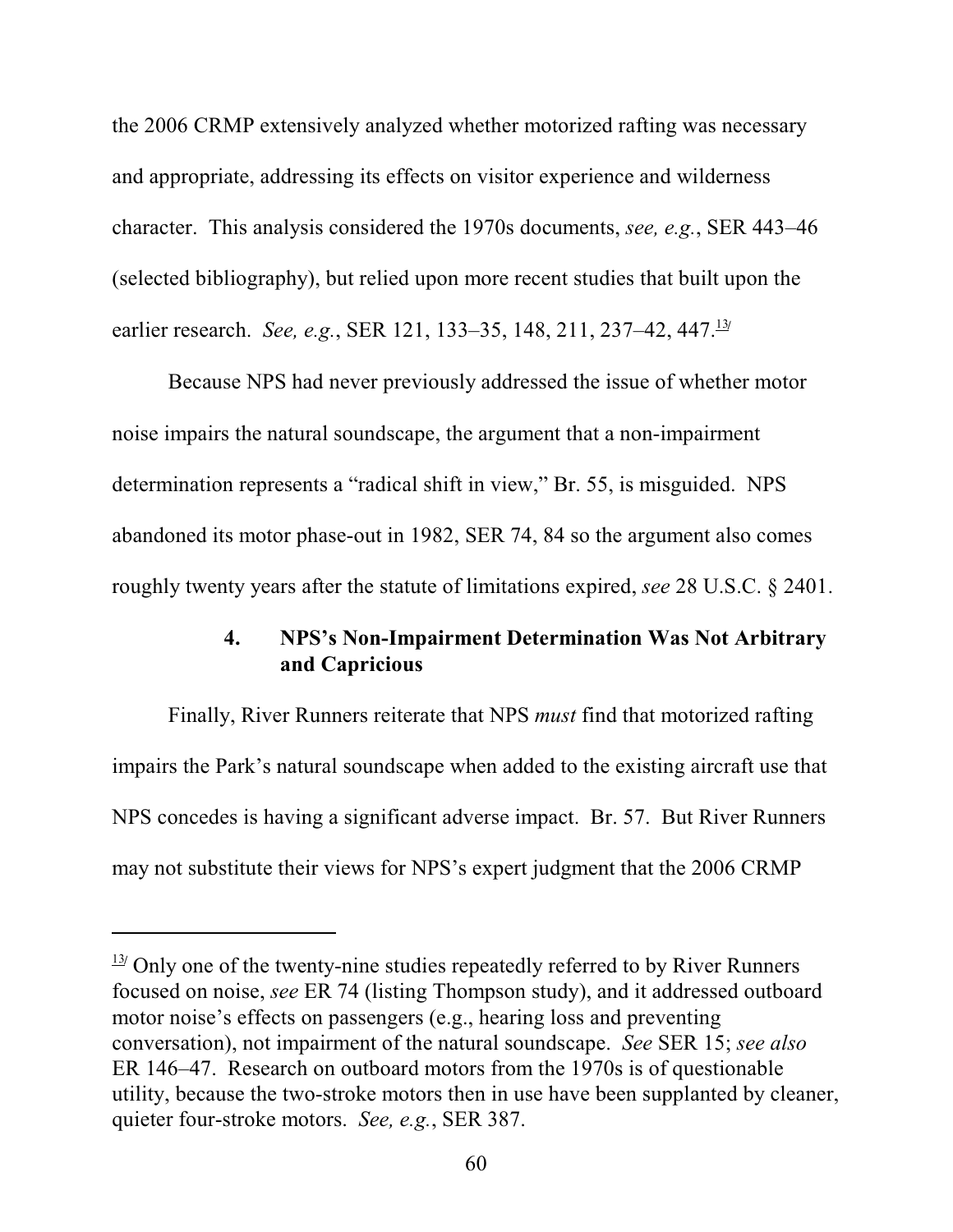would not impair the natural soundscape and would, in fact, benefit it. *See Overton Park*, 401 U.S. at 416; *Lands Council*, \_\_\_ F.3d at \_\_\_, 2008 WL 2640001, at \*4. Moreover, River Runners' argument has absurd implications: because existing aircraft use is already having a significant adverse impact, NPS may not authorize *any* use of the Park that will add noise (including noncommercial, non-motorized rafting by River Runners' members) without violating the Organic Act. Such a ban would surely violate the same statute's requirement to provide for the public's enjoyment of its national parks.

#### **CONCLUSION**

For the foregoing reasons, the judgment of the district court should be affirmed.

Respectfully submitted,

RONALD J. TENPAS *Assistant Attorney General*

 $\overline{\phantom{a}}$  , where  $\overline{\phantom{a}}$  , where  $\overline{\phantom{a}}$  , where  $\overline{\phantom{a}}$ 

ROBERT H. OAKLEY ANDREW A. SMITH CHARLES R. SCOTT *Attorneys United States Department of Justice Environment & Natural Resources Division P.O. Box 23795, L'Enfant Plaza Station Washington, D.C. 20026-3795 (202) 514-4786*

August 2008 90-1-4-11876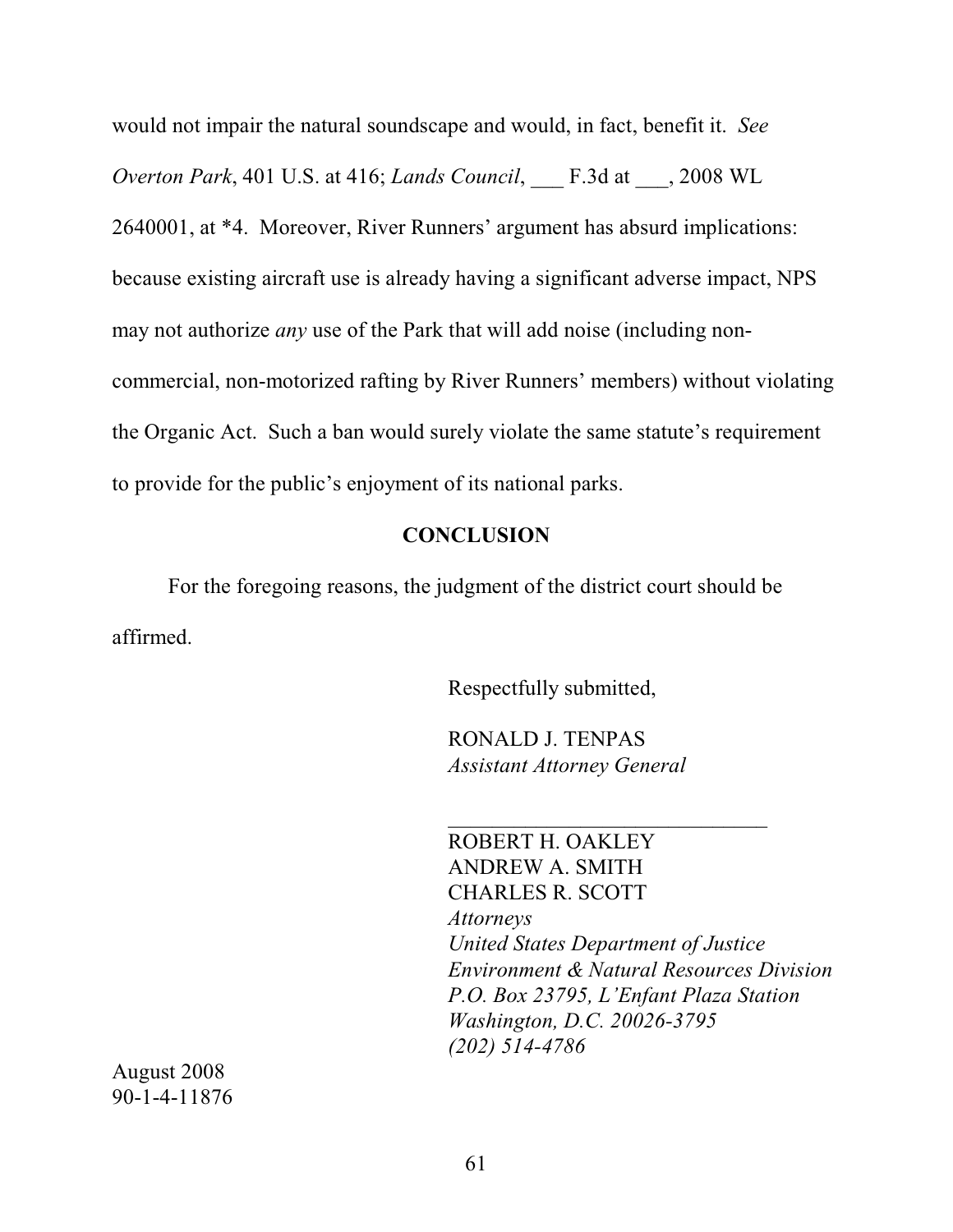# **STATEMENT OF RELATED CASES**

The Federal Appellees are unaware of any cases pending in this Court that are related to this appeal within the meaning of 9th Cir. R. 28-2.6.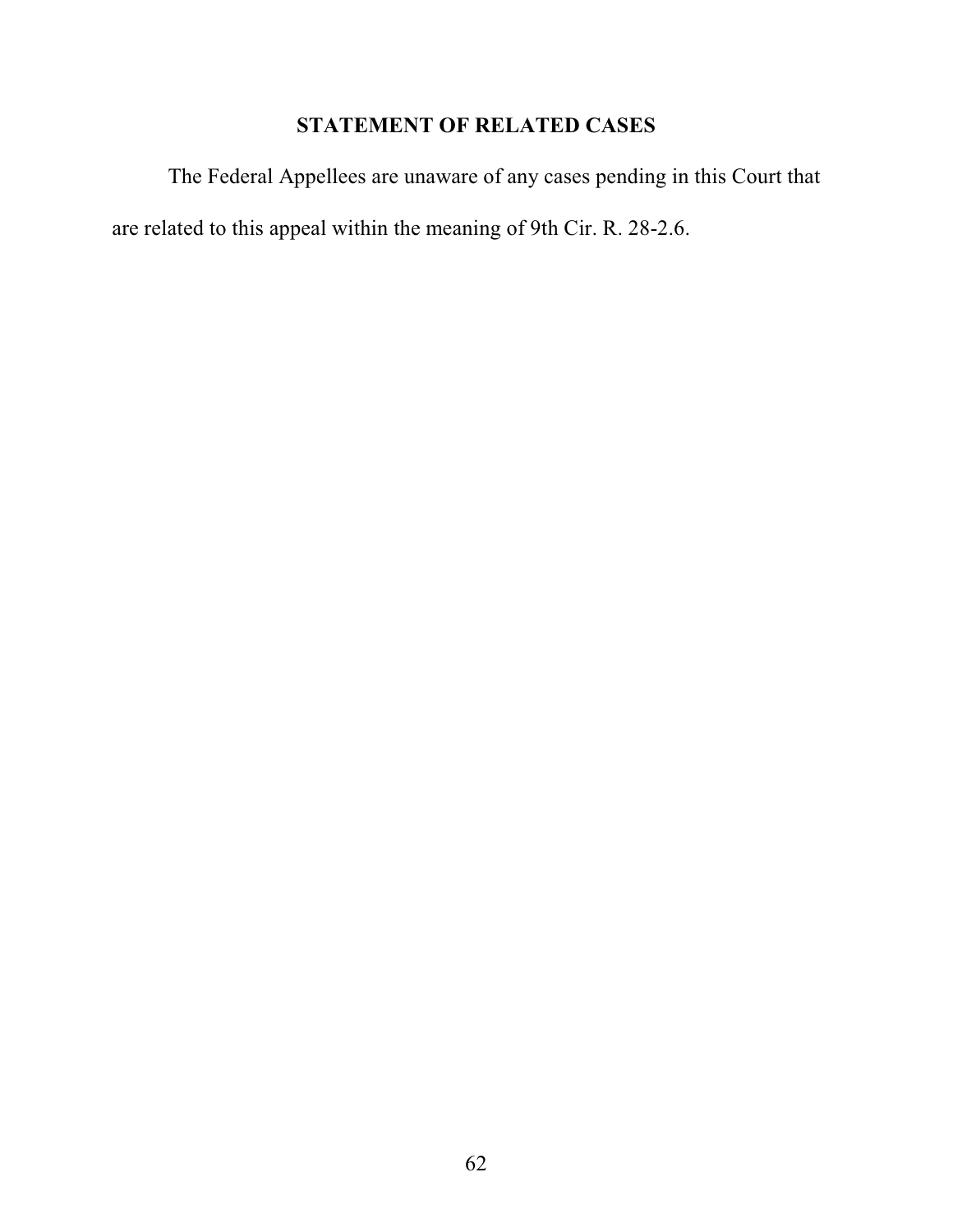# **CERTIFICATE OF COMPLIANCE WITH FED. R. APP. P. 32(a)(7) AND 9TH CIR. R. 32-1**

I certify that, pursuant to Fed. R. App. P. 32(a)(7)(C) and 9th Cir. R. 32-1,

the foregoing Brief for the Federal Appellees is proportionately spaced, has a

 $\mathcal{L}_\text{max}$  , and the contract of the contract of the contract of the contract of the contract of the contract of the contract of the contract of the contract of the contract of the contract of the contract of the contr

typeface of 14 points more, and contains 13,991 words.

Date Charles R. Scott